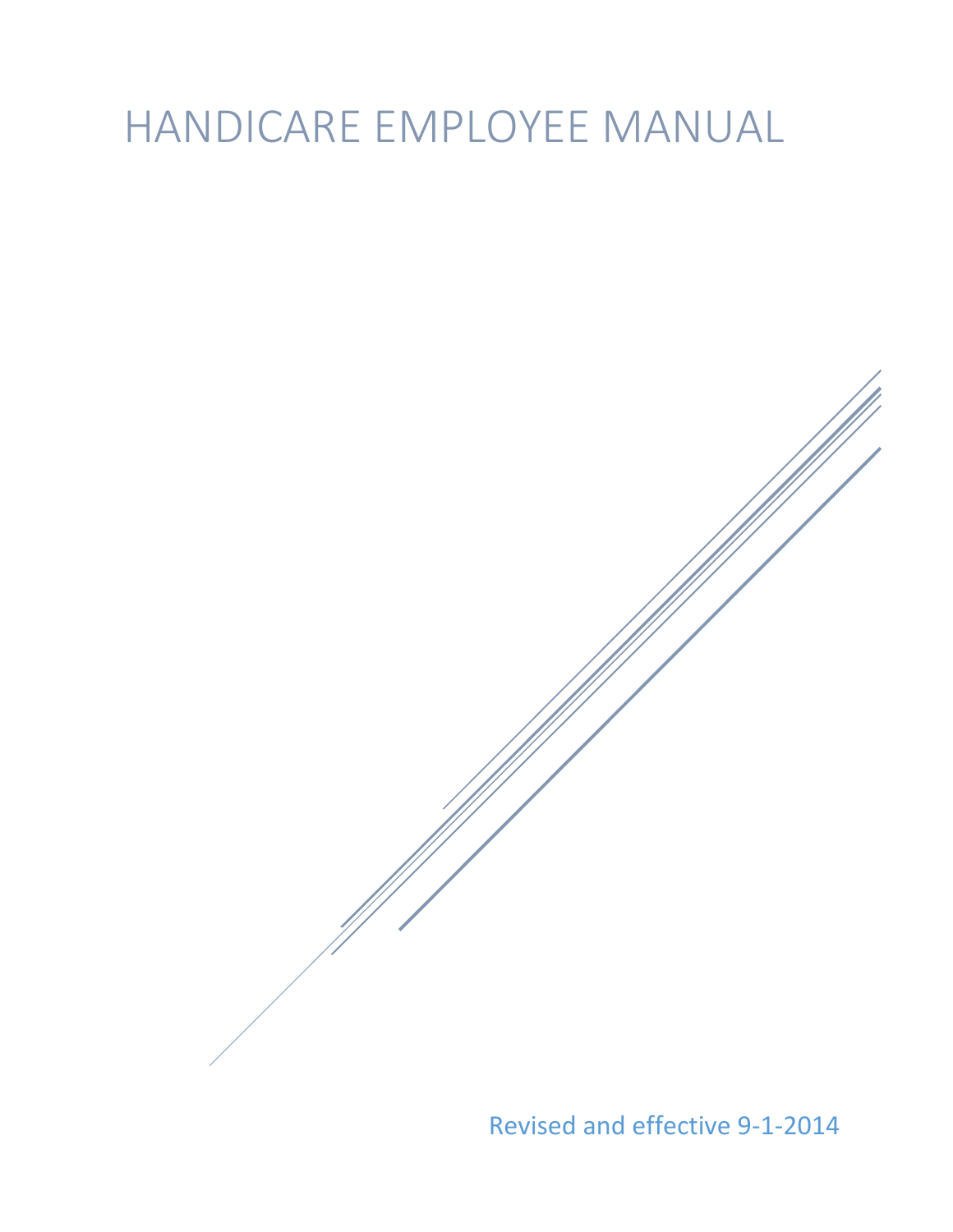# **TABLE OF CONTENTS**

| Jury Duty……………………………………………………………………………………………24 |  |
|------------------------------------------------|--|
|                                                |  |
|                                                |  |
|                                                |  |
|                                                |  |
|                                                |  |
|                                                |  |
|                                                |  |
|                                                |  |
|                                                |  |
|                                                |  |
|                                                |  |
|                                                |  |
|                                                |  |
|                                                |  |
|                                                |  |
|                                                |  |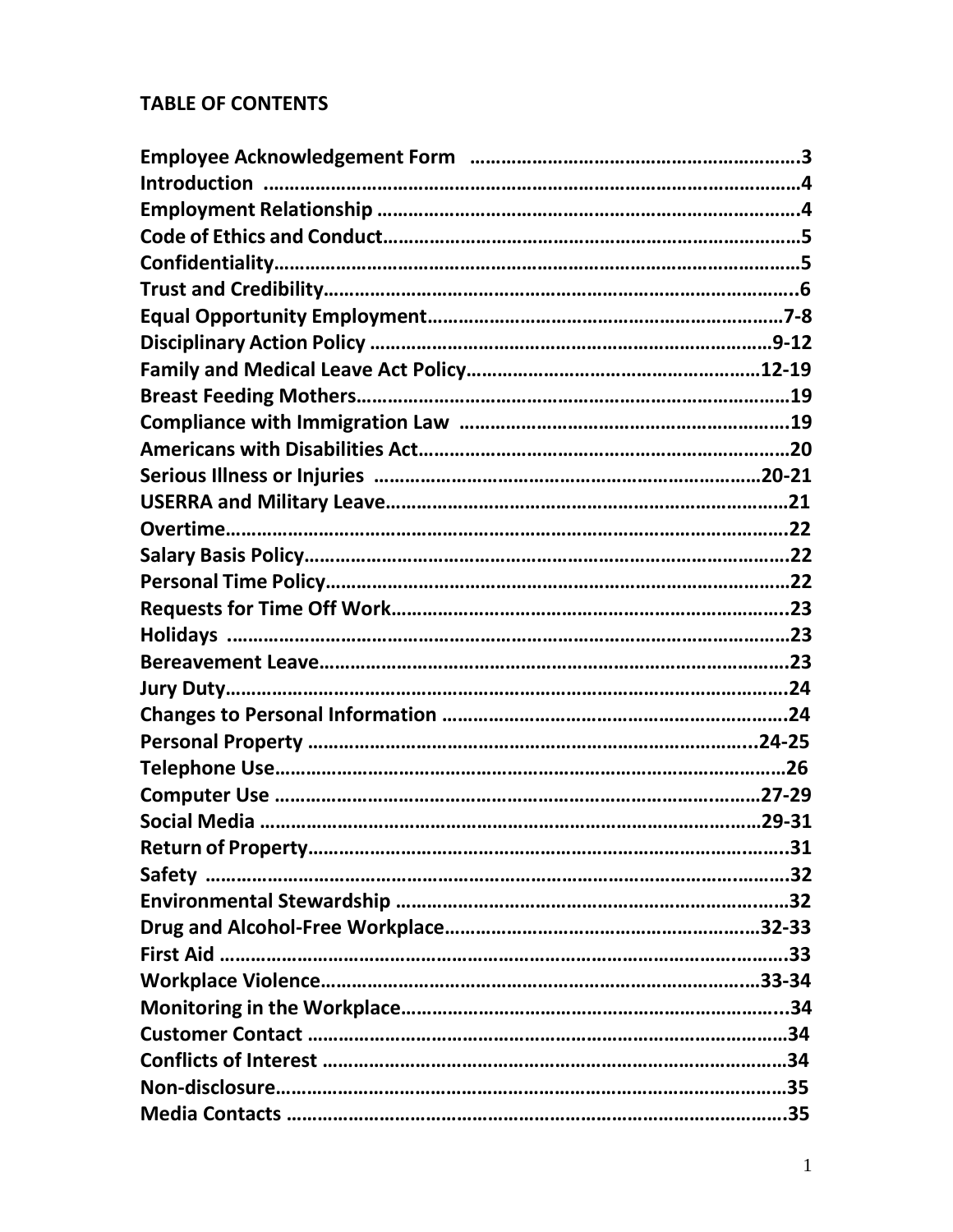| .36 |
|-----|
|     |
|     |
|     |
|     |
|     |
|     |
|     |
|     |
|     |
|     |
|     |
|     |
|     |
|     |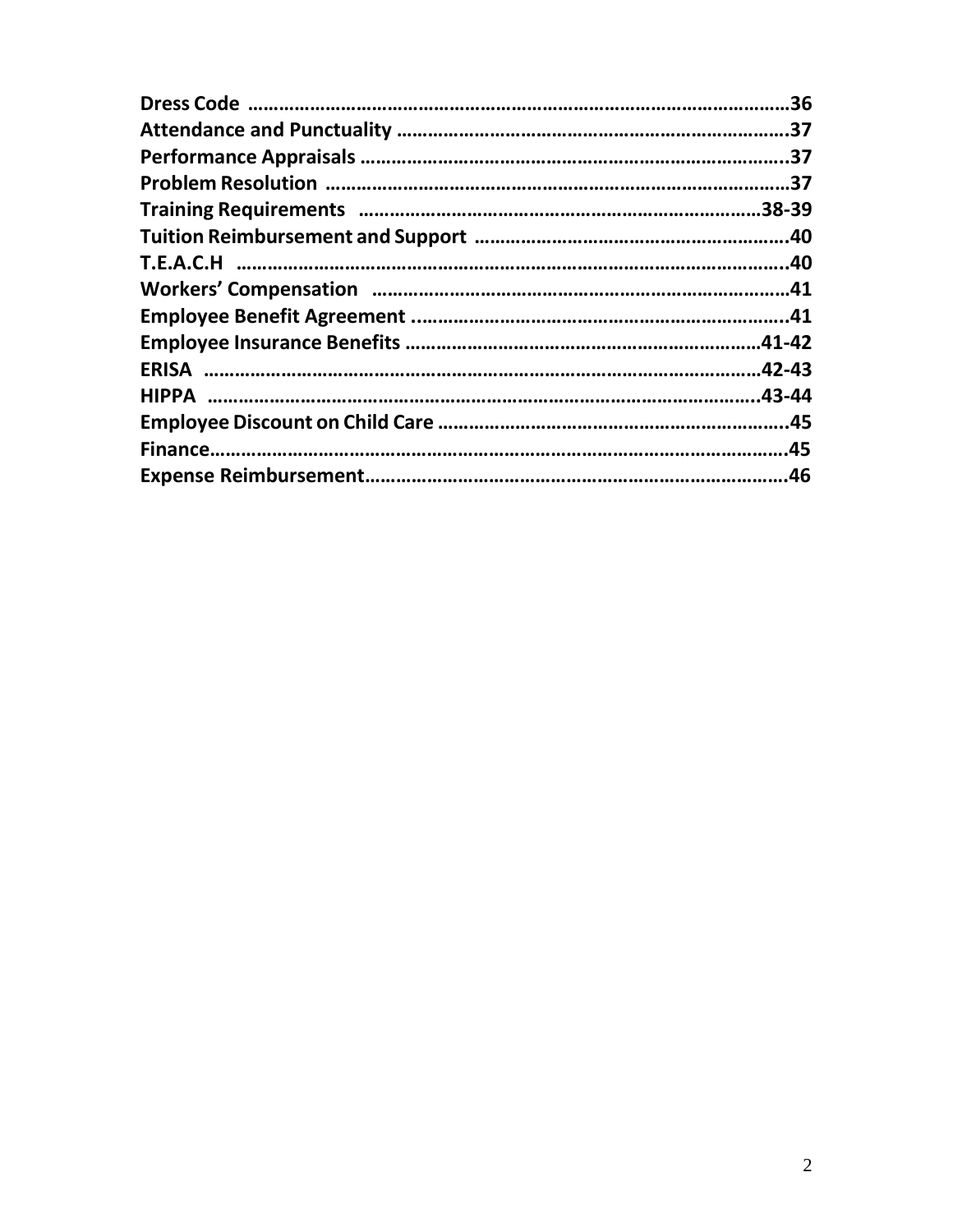## **Employee Acknowledgement Form**

This employee handbook contains important key policies, goals, benefits, and expectations of HANDICARE INC. as well as other information that you will need. By signing below, you acknowledge the following:

I understand that this handbook cannot contemplate every possible situation that I may encounter at HANDICARE INC. Accordingly, I will contact the Director if I have any questions about the policies or procedures contained in this handbook.

I understand that this handbook is not a contract or legal document, nor is it an invitation to contract.

I also understand and acknowledge that my employment with HANDICARE INC. is at-will. I understand that employment-at-will means that I may terminate my employment at any time for any reason, with or without notice. Additionally, HANDICARE INC. may terminate my employment at any time, for any reason.

I understand and acknowledge that there may be changes to the policies, goals, benefits and expectations in this handbook. There also may be additions to these policies. The only exception is that HANDICARE INC.'s policy on employment-at-will will never be changed.

I understand that it is my responsibility to read this handbook. I acknowledge, understand, accept and agree to comply with the information contained in this handbook.

Employee's Name (printed) \_\_\_\_\_\_\_\_\_\_\_\_\_\_\_\_\_\_\_\_\_\_\_\_\_\_\_\_\_\_\_\_\_\_\_\_\_

Employee Signature \_\_\_\_\_\_\_\_\_\_\_\_\_\_\_\_\_\_\_\_\_\_\_\_\_\_\_\_\_\_\_\_\_\_\_\_\_\_\_\_\_\_\_

|--|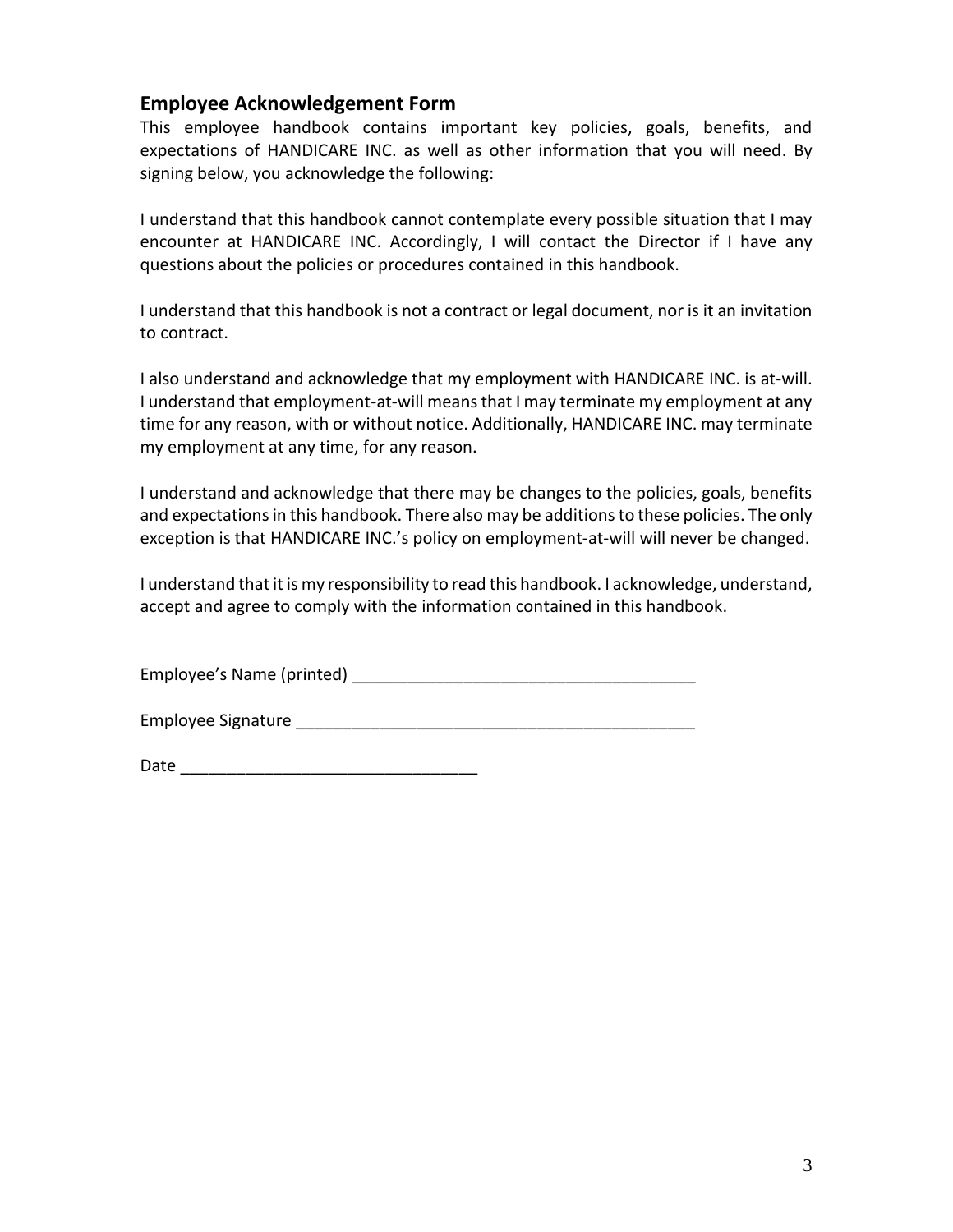## **Introduction**

Welcome to HANDICARE INC. We are very happy to have you join our team.

This employee handbook contains important key policies, goals, benefits, and expectations of HANDICARE INC. as well as other information that you will need. It has been designed as a reference to many aspects of your employment. It is not a contract nor is it an invitation to contract. This manual supersedes all previous manuals, policies and memos that have been issued on policies covered in this manual.

The policies in this handbook are subject to change and may change at any time at the sole discretion of HANDICARE INC. From time to time, you may receive updated information as to changes in policies. The only policy that will never change is our employment-at-will policy.

Employment-at-will means that either you or HANDICARE INC. may terminate your employment at any time for any reason, with or without cause or notice.

If you have any questions on anything contained in this manual, please contact the Director.

## **Employment Relationship**

Your relationship with HANDICARE INC.is strictly a voluntary one. If you do not have a specific employment contract or collective bargaining agreement, employment is at-will. This means that you may terminate your employment at any time for any reason, with or without notice. Additionally, HANDICARE INC. may terminate your employment at any time, for any reason.

This handbook is not a contract or legal document, nor is it an invitation to contract. HANDICARE INC. only recognizes contracts that are in writing and signed by members of senior management. Employees are advised to seek clarification from senior management regarding any promises made by representatives of HANDICARE INC. which are inconsistent with the provisions of this handbook, including our policy of employment at-will.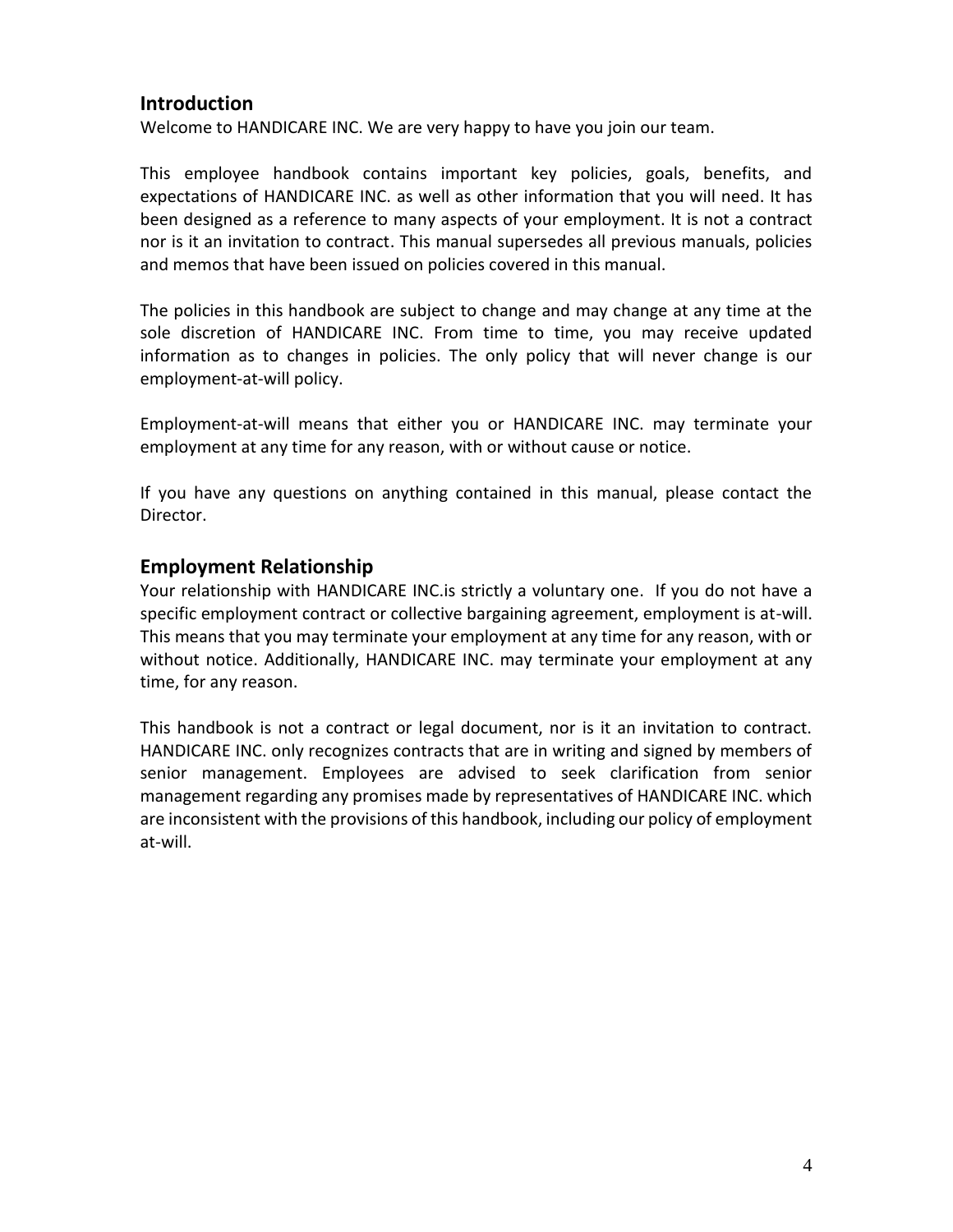# **Code of Ethics and Conduct**

Employees of HANDICARE INC. are expected to act ethically in all of their duties. Ethical behavior begins but does not end with legal compliance. HANDICARE INC. expects all employees to:

- Obey the applicable laws and regulations governing our business;
- Be honest, fair and trustworthy whenever they represent HANDICARE INC.;
- Avoid conflicts of interest;
- Help create an atmosphere free of discrimination and harassment;
- Consider the safety of fellow employees, suppliers, customers and the general public; and
- Protect the environment through judicious use of natural resources, waste reduction and a focus on sustainability.

Ethical business behavior is the responsibility of every employee. Failure to act in an ethical manner will be cause for discipline, up to and including termination.

If you have any questions about the ethics involved or conduct required in a particular situation, please contact the Director.

## **Confidentiality**

All HANDICARE INC. records and information relating to HANDICARE INC., our employees or the children and families are confidential and employees must, therefore, treat all matters accordingly. No HANDICARE INC. or HANDICARE INC. related information, including without limitation, documents, notes, files, records, oral information, computer files or similar materials (except in the normal course of performing duties on behalf of HANDICARE INC.) may be removed from HANDICARE INC.'s premises without permission from HANDICARE INC. Additionally, the contents of HANDICARE INC.'s records or information otherwise obtained in regard to business may not be disclosed to anyone, except where required for a business purpose. Employees must not disclose any confidential information, purposefully or inadvertently through casual conversation, to any individual person inside or outside HANDICARE INC. who does not need the information to provide appropriate care or guidance. Employees who are unsure about the confidential nature of specific information must ask a supervisor for clarification.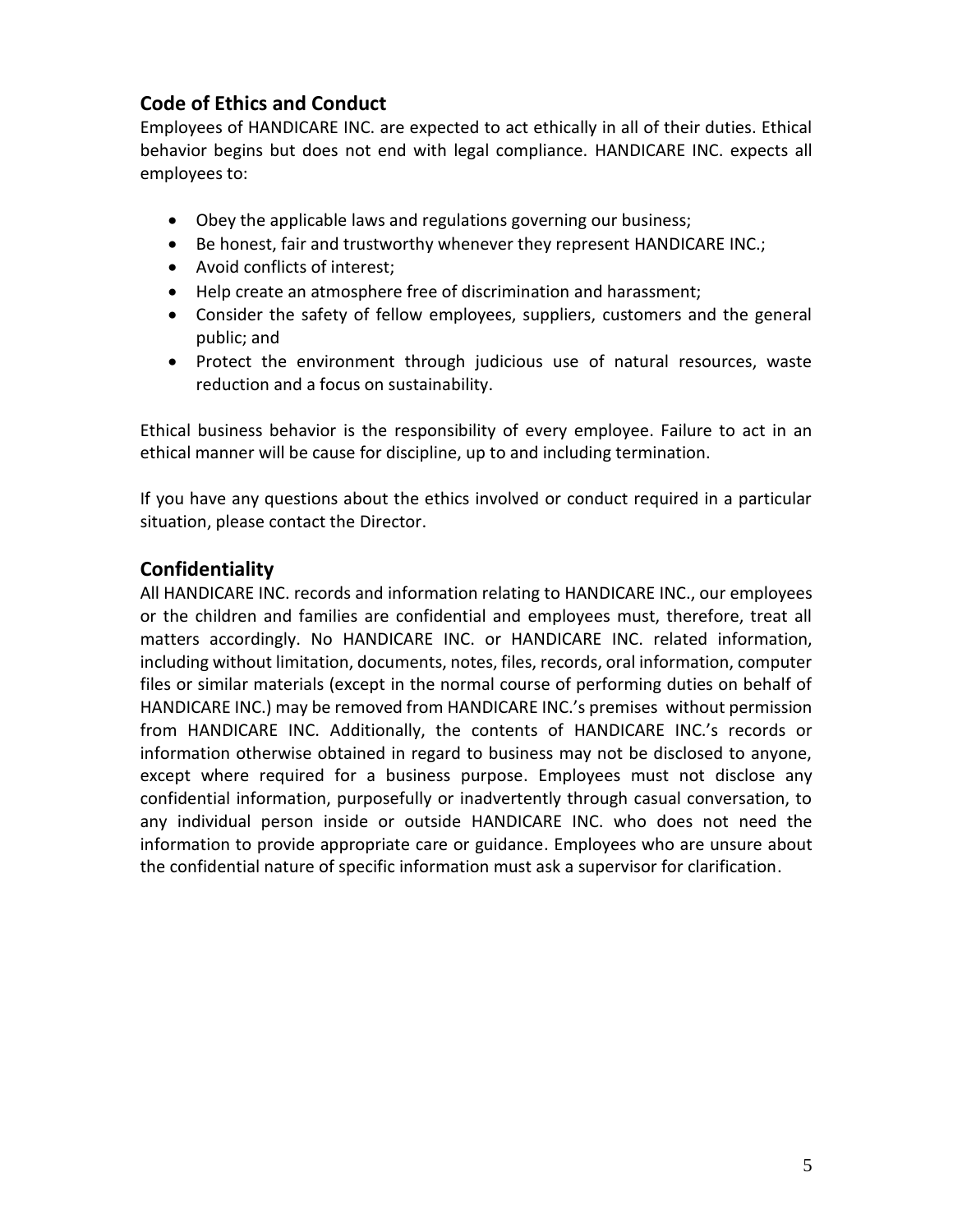# **Trust and Credibility**

The success of HANDICARE INC. is dependent upon the trust and confidence we earn from families. We gain credibility by adhering to our commitments, displaying honesty and integrity and reaching our goals solely through honorable conduct. It is easy to say what we must do, but the proof is in our actions. Ultimately we will be judged on what we do. When considering any action, it is wise to ask: will this build trust and credibility for HANDICARE INC.? Will it help create a working environment in which HANDICARE INC. can succeed over the long term? The only way we will maximize trust and credibility is by answering "yes" to those questions and by working every day to build our trust and credibility.

Employees will be subject to appropriate disciplinary action, up to and including dismissal, for knowingly or unknowingly violating HANDICARE INC.'s Code of Conduct and Confidentiality.

I have read and understand the HANDICARE INC. Code of Conduct and Confidentiality Notice.

Employee Signature \_\_\_\_\_\_\_\_\_\_\_\_\_\_\_\_\_\_\_\_\_\_\_\_\_\_\_\_\_\_\_\_\_\_\_\_\_\_\_\_\_\_\_

Date and the set of  $\sim$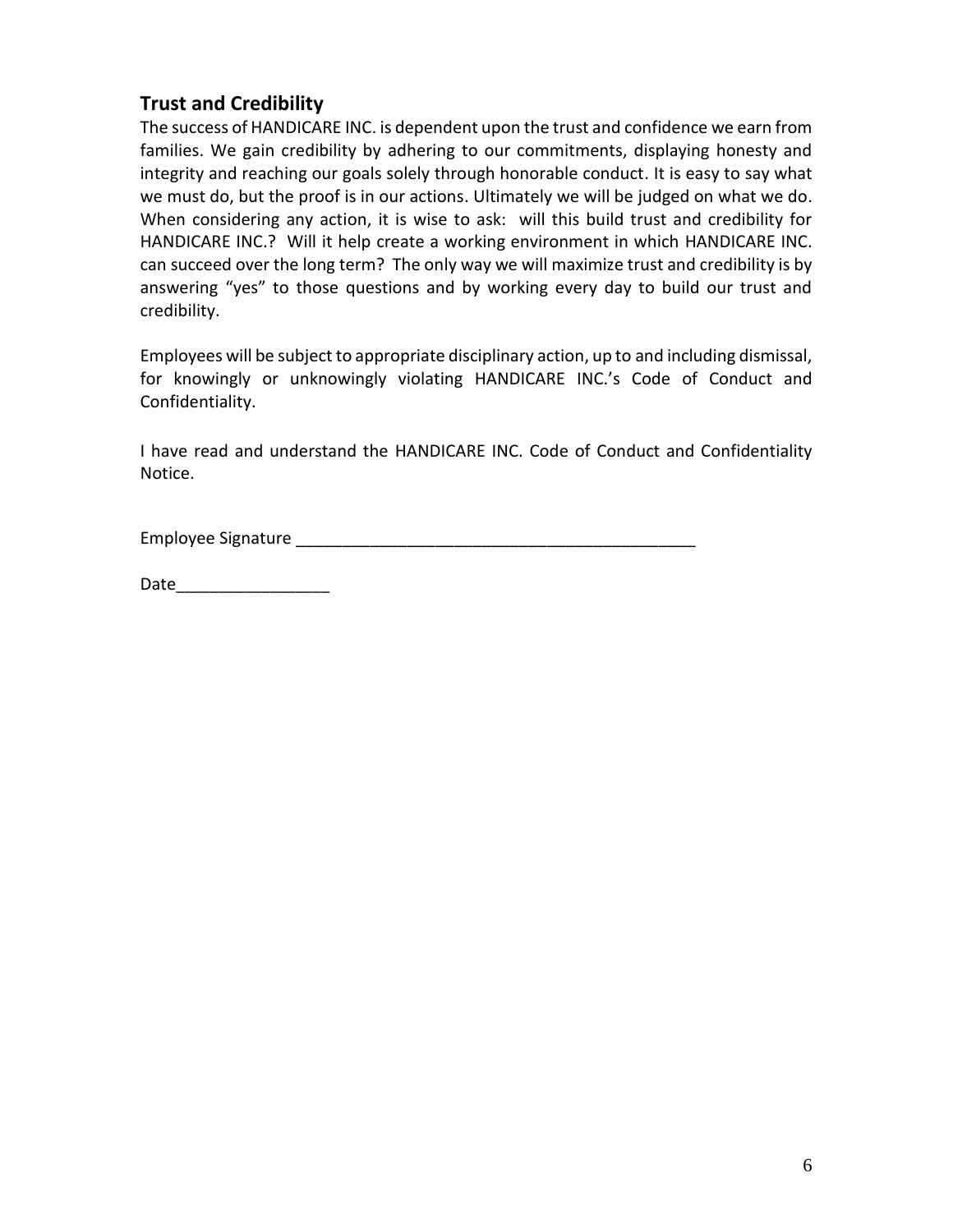# **Equal Opportunity Employment**

## **Anti-Harassment Notice**

It is the established policy of HANDICARE INC. to extend equal employment and advancement opportunities to all qualified individuals, regardless of their race, color, age, sex, pregnancy, gender, disability, genetic profile, religion, national origin, ethnic background, military service or citizenship and protected activity (i.e., opposition to prohibited discrimination or participation in the statutory complaint process).

All personnel are reminded that each employee is at all times to be treated courteously by fellow employees, so that he or she is free from harassment or interference based on factors such as those mentioned above.

#### **Harassment**

Harassment is defined as unwelcome or unsolicited verbal, physical or sexual conduct which interferes with an employee's job performance or which creates an intimidating, offensive or hostile work environment. Examples of what may be considered harassment, depending on the circumstances, are:

- Questions or comments that unnecessarily infringe on personal privacy.
- Offensive, sexist, off color or sexual remarks, jokes, slurs.
- Propositions or comments that disparage a person or group on the basis of race, color, age, sex, pregnancy, gender, creed, disability, religion, national origin, ethnic background, military service or citizenship.
- Derogatory or suggestive posters, cartoons, photographs, calendars, graffiti, drawings, other materials, or gestures.
- Inappropriate touching, hitting, pushing or other aggressive physical contact or threats to take such action.
- Unsolicited sexual advances, requests, or demands, explicit or implicit, for sexual favors.
- Quid Pro Quo Unwelcome sexual advances, requests for sexual favors, and other verbal or physical conduct of a sexual nature constitute quid pro quo when (1) submission to such conduct is made either explicitly or implicitly a term or condition of an individual's employment and, or (2) submission or rejection of such conduct by an individual is used as the basis for employment decisions affecting an individual.
- Ethnic slurs, racial "jokes," offensive or derogatory comments or other verbal or physical conduct based on an individual's race/color or national origin or because an individual is affiliated with a particular religious or ethnic group or because of physical, cultural or linguistic characteristics.
- Comments based upon cultural traits, clothing or linguistic characteristics such as accent or dress associated with a particular ethnicity, country of origin or religion.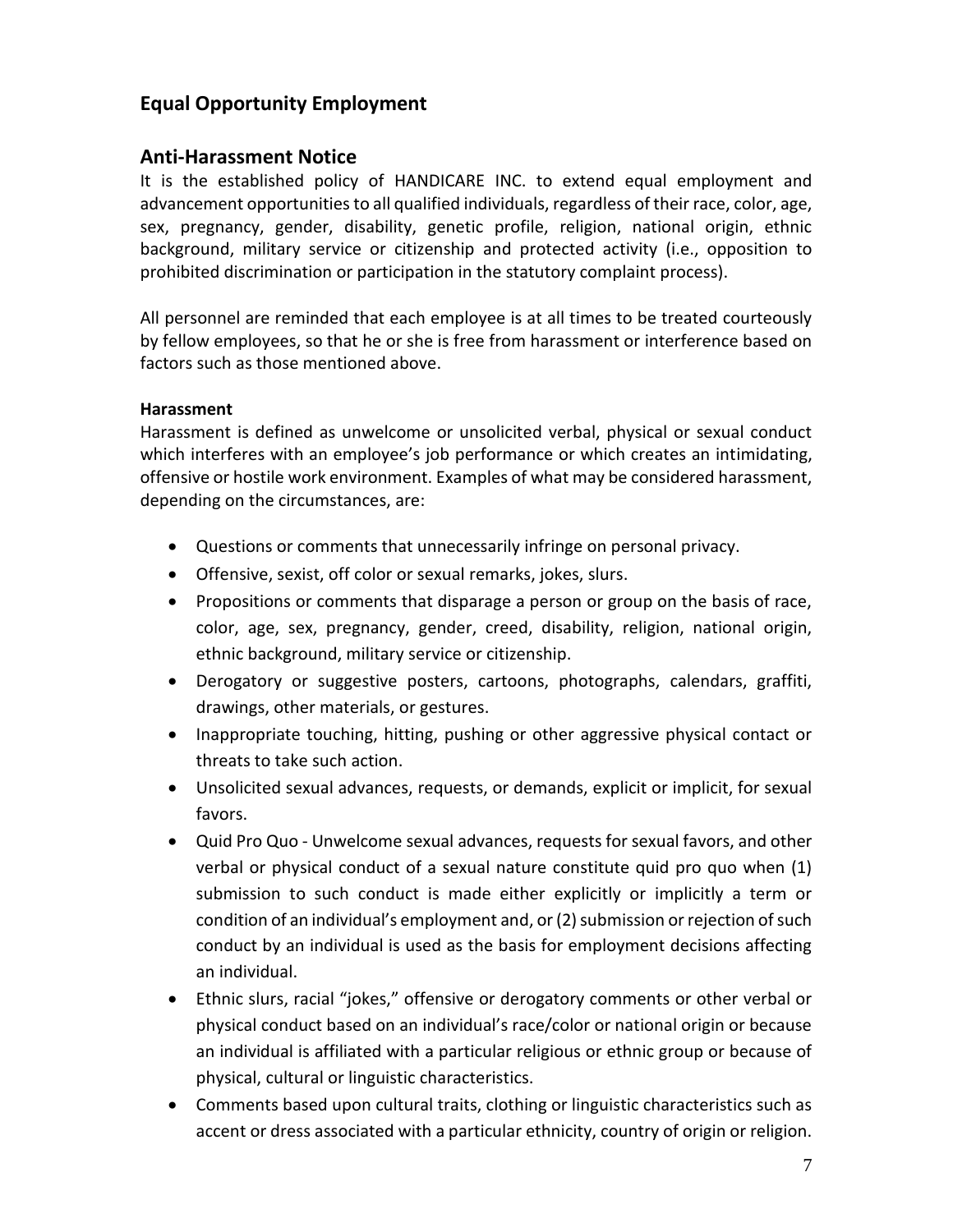Requirements or coercion to abandon, alter, or adopt a religious practice or subjection to unwelcome statements or conduct that is based on religion.

We will not allow harassment by supervisors, coworkers on non-employees under our control. Employees are required to respect the rights of their coworkers.

#### **Discrimination**

We will not discriminate in any aspect of employment including hiring and firing; compensation, assignment, or classification of employees; transfer, promotion, layoff, or recall; job advertisements; recruitment; testing; use of company facilities; training and apprenticeship programs; fringe benefits; pay, retirement plans, and disability leave; or other terms and conditions of employment.

We will not:

- Make employment decisions based on stereotypes or assumptions about the abilities, traits, or performance of individuals of a certain sex, race, age, religion, genetic profile, national origin, or an individual with a disability;
- Deny employment opportunities to a person because of marriage to, or association with, an individual of a particular race, religion, genetic profile, national origin, or an individual with a disability. We will also not discriminate because of participation in schools or places of worship associated with a particular racial, ethnic, or religious group.

#### **Retaliation**

We will not fire, demote, harass, or otherwise "retaliate" against an individual for filing a charge of harassment or discrimination, participating in a discrimination proceeding, or otherwise opposing discrimination.

Anyone who feels that he or she has been harassed or discriminated against should report such incidents.

Employees are encouraged to report harassment before it becomes severe or pervasive. The Company will promptly investigate all charges of violation of this policy. The confidentiality of persons reporting violations will be respected so far as practicable in conducting an investigation of such claims. If it is determined that harassment has occurred, we will take immediate and appropriate corrective action.

I have read and understand the HANDICARE INC. Anti-Harassment Notice.

Employee Signature \_\_\_\_\_\_\_\_\_\_\_\_\_\_\_\_\_\_\_\_\_\_\_\_\_\_\_\_\_\_\_\_\_\_\_\_\_\_\_\_\_\_\_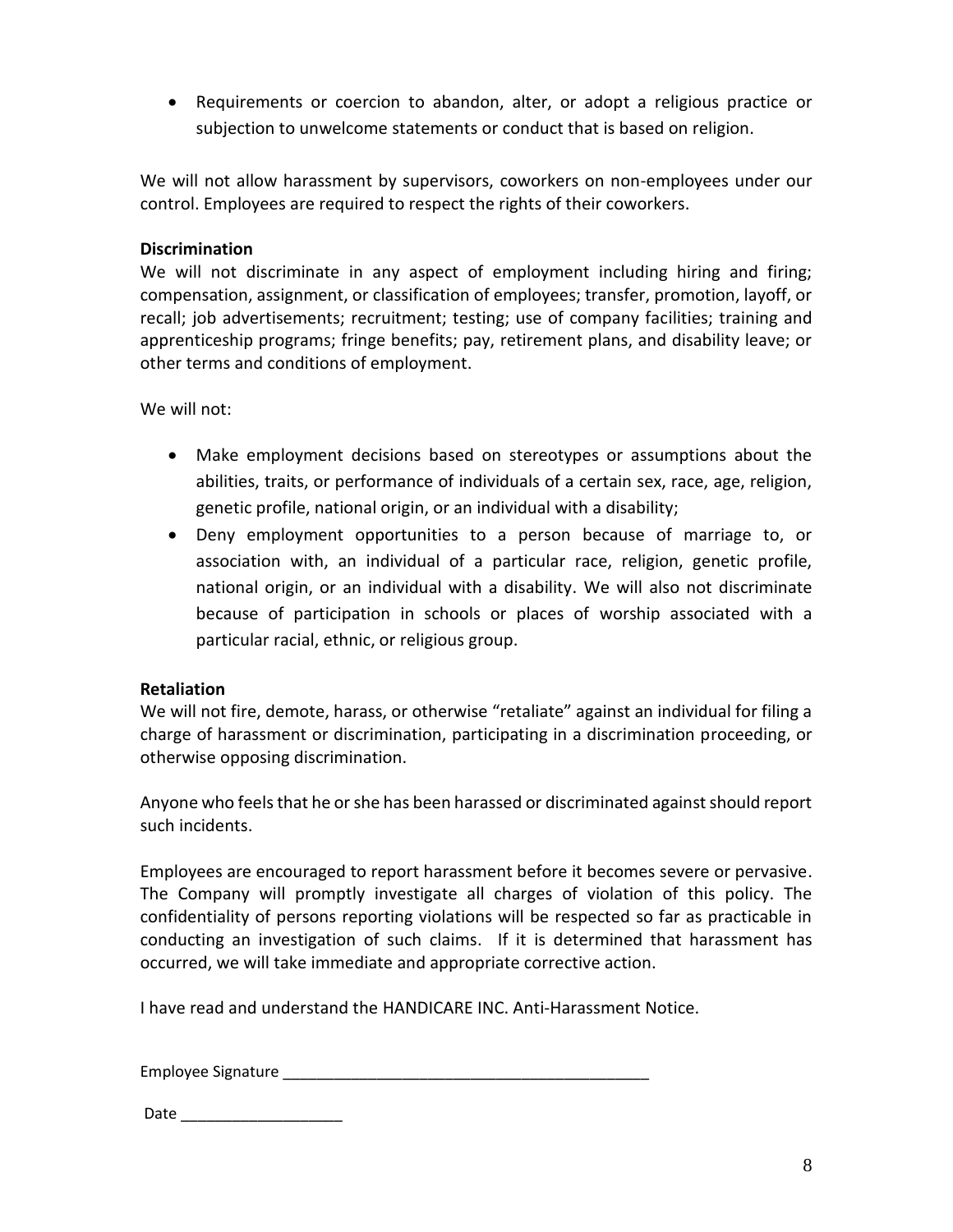# **Disciplinary Action Policy**

It is the policy of HANDICARE INC. to discipline an employee whenever he/she violates a rule, a regulation, or performs unsatisfactorily. The following policy describes the procedure for administering fair and consistent discipline. The purpose of this policy is to correct the problem and prevent it from happening again.

In each instance, the disciplinary action taken is to be consistent and in proportion to the seriousness of the violation. In addition, discipline is to be administered by the employee's supervisor as soon as it is practical. However, a violation which is serious in nature is to be corrected by any supervisor immediately, whether the employee is a subordinate or not.

Both you and HANDICARE INC. have the right to terminate employment at-will, with or without cause or advance notice. HANDICARE INC. may use this discipline policy at its discretion.

Four types of discipline are recognized. These are verbal warning, written warning, suspension, and dismissal.

Warning notices will be placed in the applicable employee's personnel file. Should further violations occur, such warnings will remain as a basis for progressive disciplinary action for a period of 23 months.

These rules are published for your information and to minimize the likelihood of any employee, through misunderstanding or otherwise, to become subject to any disciplinary action. Violation of any HANDICARE INC. rule cannot be ignored by management.

- **1. Violation of any of the following rules, or any other actions deemed extremely serious by management, may be considered adequate justification for discharge for the first offense:**
	- a) Possession, carrying, or being under the influence of intoxicating beverages or narcotics on HANDICARE INC. property.
	- b) Stealing or attempting to steal property from any individual on HANDICARE INC. premises*,* or stealing or attempting to steal property from HANDICARE INC.
	- c) Bodily assault upon any person or fighting on HANDICARE INC. premises.
	- d) Possession of firearms or any dangerous weapons or explosives on HANDICARE INC. property.
	- e) Threatening, intimidating, coercing, or interfering with other employees.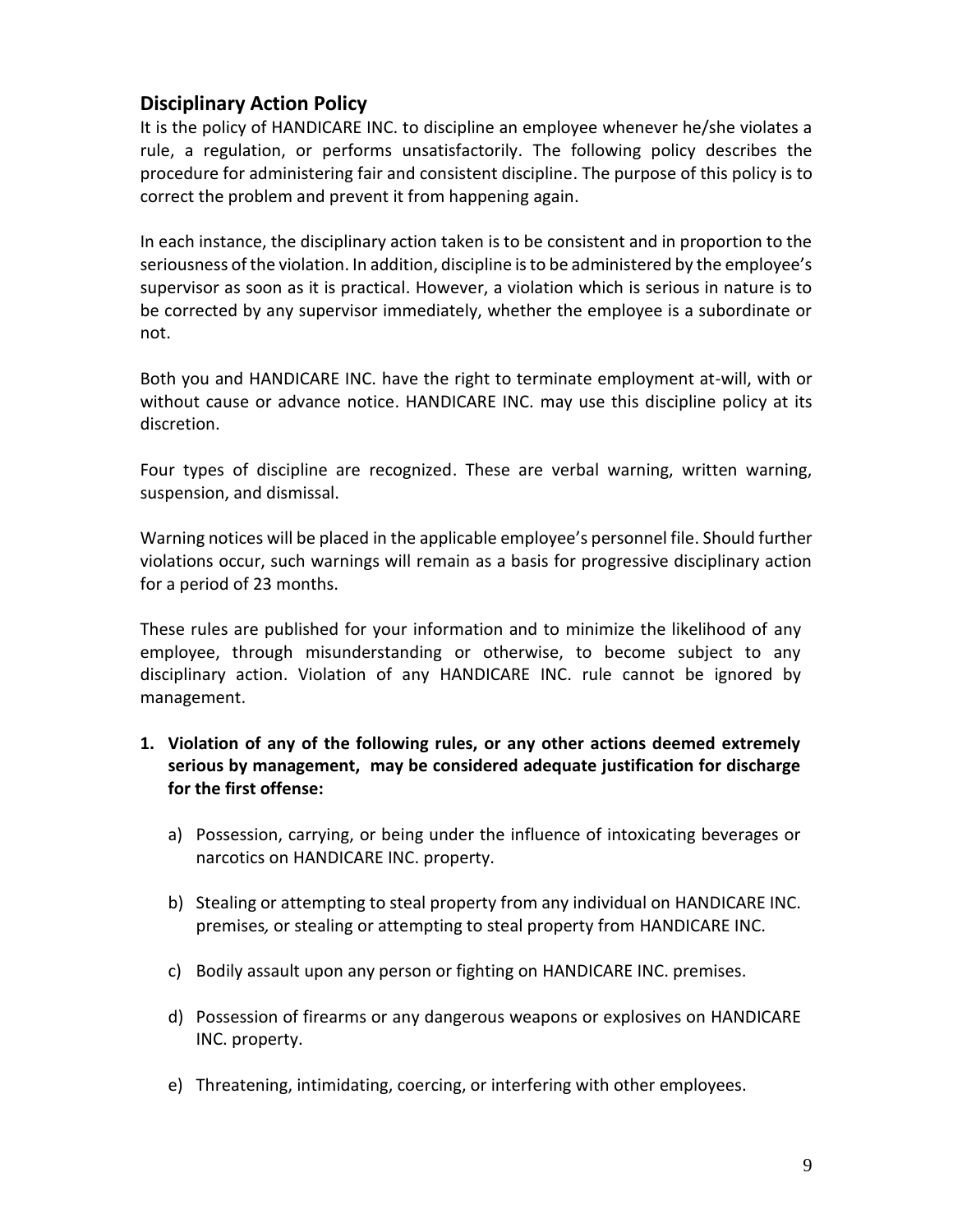- f) Insubordination to supervisor, refusal to perform supervisor's assignments, or directing abusive or threatening language at any supervisor, employee, or representative of HANDICARE INC.
- g) Disclosing business information of a confidential nature to unauthorized persons, or any action by an employee that might cause the employer to lose business or that would create poor public relations.
- h) Falsification of employment applications, time cards, production reports, or other records of HANDICARE INC.
- i) Intentionally punching out the time card of another employee, permitting someone else to punch out your time card, or tampering with time cards or clock; failure to punch card when entering or leaving the building, except when entering or leaving on company business.
- j) Fraud committed by knowingly accepting pay for operations not performed or time not worked.
- k) Acts of sabotage or other interference with HANDICARE INC. projects.
- l) Defacing HANDICARE INC. property.
- m) Conviction of a felony.
- n) Sleeping during working hours.
- o) Absence for three consecutive working days **without notifying** HANDICARE INC.
- p) Inciting other employees to riot.
- q) Unsafe operation of equipment in a negligent manner or destruction of HANDICARE INC. material or property or the property of fellow employees.

## **2. The following process may be used for violation of any rules in 3.a. through p. below.**

- a) The existence of a Disciplinary Policy is not a guarantee of its use. HANDICARE INC. reserves the right to terminate employment at any time, with or without reason. Additionally, HANDICARE INC. reserves the right to prosecute any employee for any infractions.
- 1.) First Offense Oral reprimand (memo to personnel file)
- 2.) Second Offense Written reprimand and warning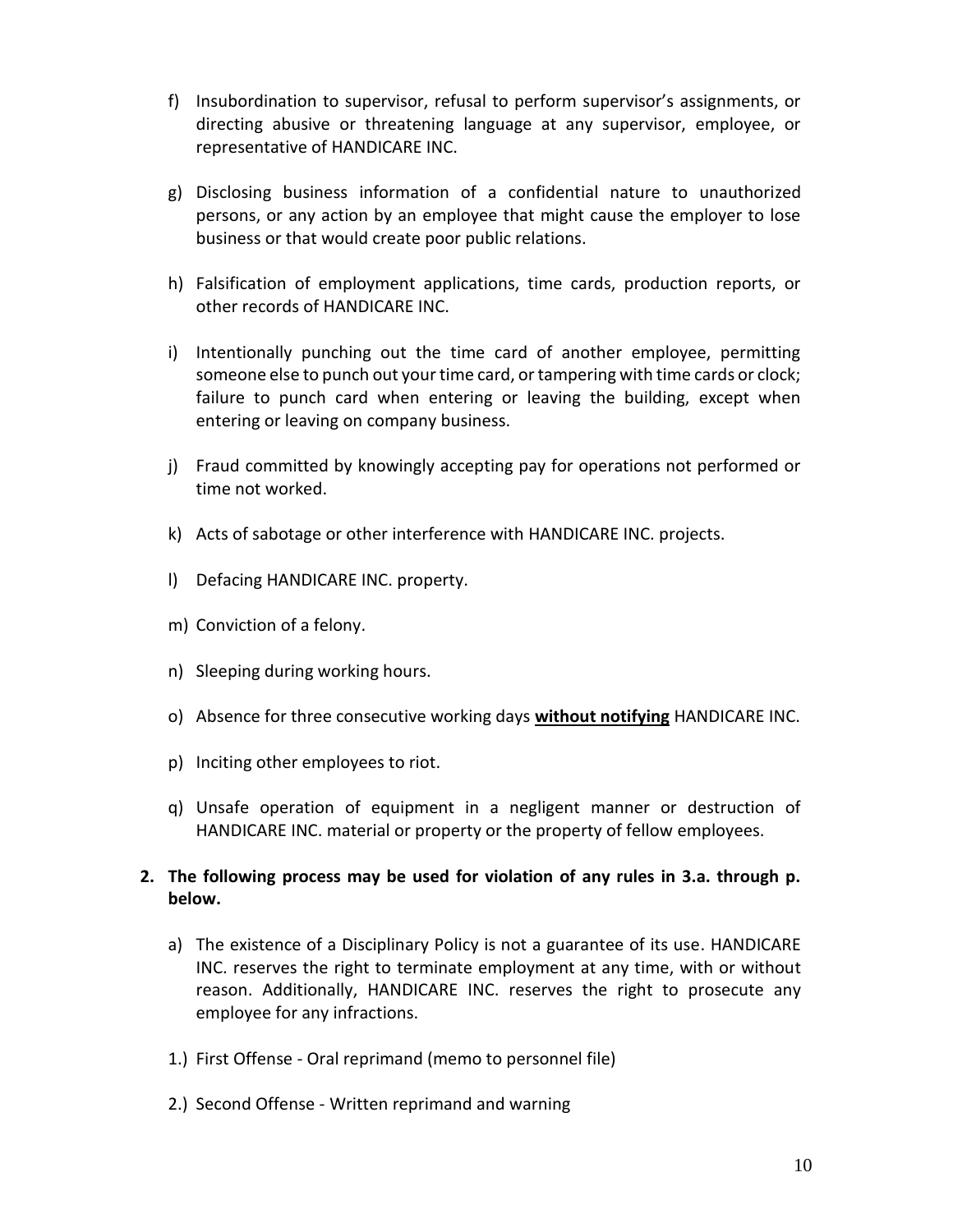3.) Third Offense - Discharge

## **3. The following rule violations, as well as other offenses deemed appropriate by management, will be cause for disciplinary action prescribed above:**

- a) Removing property from the premises without permission of management.
- b) Ignoring safety rules or common safety practices.
- c) Running, scuffling, throwing objects, horseplay, or disorderly conduct of any kind.
- d) Failing to report an occupational injury promptly to supervisor.
- e) Unauthorized soliciting of funds or distributing literature on HANDICARE INC. property. Unauthorized posting or removal of notices, signs, or writing in any form on bulletin boards or HANDICARE INC. property at any time.
- f) Unexcused or excessive tardiness or absence (not covered by 1. o) above).
- g) Leaving an assigned working area during working hours for any reason without authorization from a member of management, except for lunch, break, and going to and from the rest room.
- h) Gambling on HANDICARE INC. property and during HANDICARE INC. time including the distribution of gambling material.
- i) Leaving work before the end of the shift or not being ready to begin work at the start of a shift or working overtime without the permission of management.
- j) Loafing or spending unnecessary time away from the job.
- k) Inefficiency, negligence, or lack of effort on the job.
- l) Unauthorized possession or use of any HANDICARE INC. property, equipment or materials.
- m) Contributing to unsanitary conditions or poor housekeeping or eating at workstations.
- n) Smoking on HANDICARE INC. premises.
- o) Unauthorized presence on HANDICARE INC. premises outside of employee's scheduled work hours.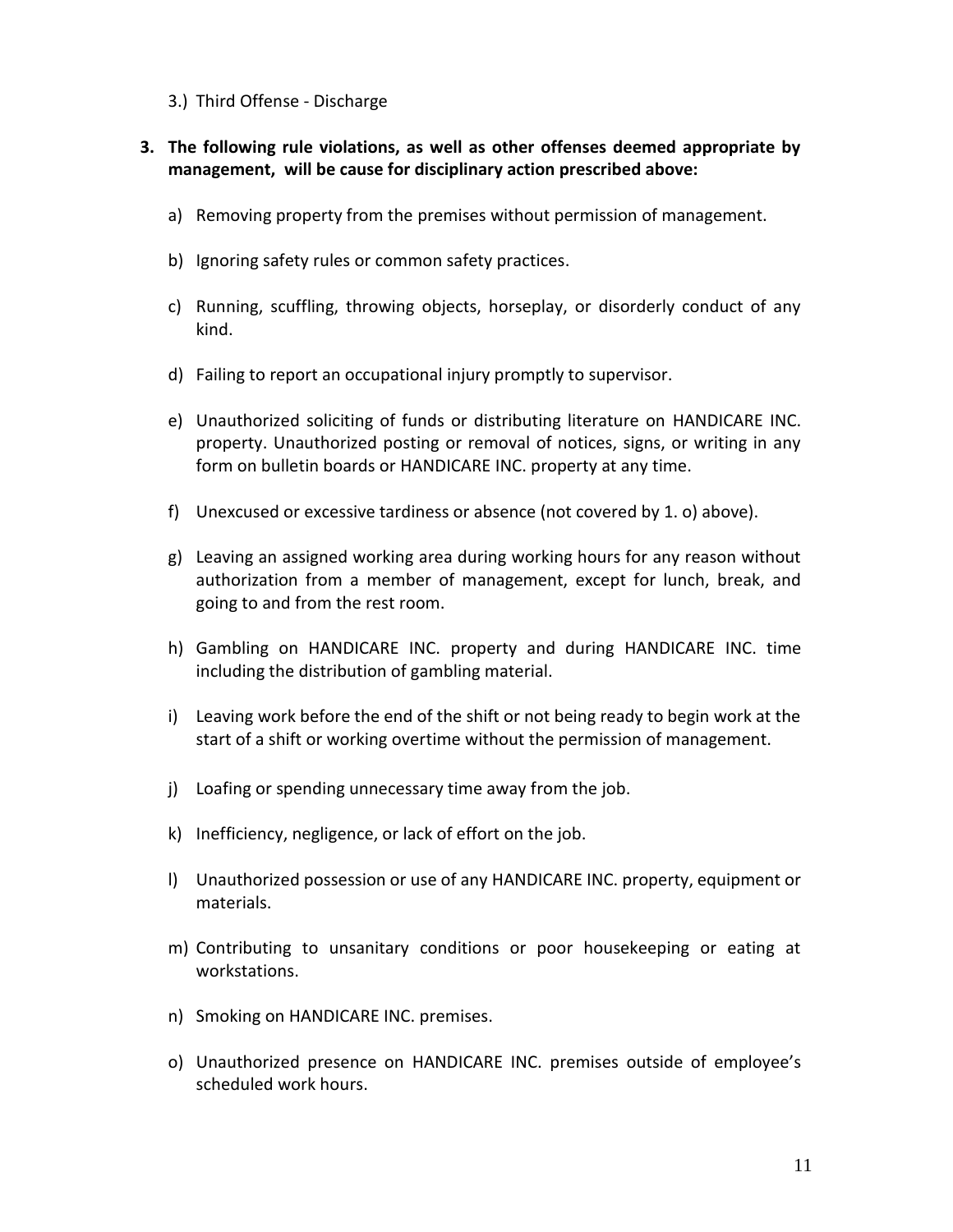p) Use of HANDICARE INC. property or time for the personal financial gain of an employee other than the full-time employment as a HANDICARE INC. employee.

The lists in this discipline policy are examples only and are not all-inclusive. In serious circumstances, some problems will justify a suspension or termination without going through the above-described discipline process.

By using this progressive discipline policy, we hope that employee problems will be corrected at an early stage.

## **Family and Medical Leave Act Policy**

The Family and Medical Leave Act of 1993, as amended, (FMLA or Act) allows ''eligible'' employees of a covered employer to take job-protected, unpaid leave, or to substitute appropriate paid leave if the employee has earned or accrued it, for up to a total of 12 work weeks in a 12 month period because of the birth of a child and to care for the newborn child; because of the placement of a child with the employee for adoption or foster care; because the employee is needed to care for a family member (spouse, domestic partner, son, daughter, ward or parent) with a serious health condition; because the employee's own serious health condition makes the employee unable to perform the functions of his or her job; or because of any qualifying exigency arising out of the fact that the employee's spouse, domestic partner, son, daughter, ward or parent is a covered military member on covered active duty (or has been notified of an impending call or order to covered active duty). In addition, ''eligible'' employees of a covered employer may take job-protected, unpaid leave, or substitute appropriate paid leave if the employee has earned or accrued it, for up to a total of 26 workweeks in a ''single 12 month period'' to care for a covered service member with a serious injury or illness if the employee is the spouse, domestic partner, son, daughter, ward, parent, or next of kin of the covered service member.

## **Covered employer**

An employer covered by FMLA is any person engaged in commerce or in any industry or activity affecting commerce, who employs 50 or more employees for each working day during each of 20 or more calendar work weeks in the current or preceding calendar year.

## **Eligible employees**

An eligible employee is one who has been employed by a covered employer for at least 12 months (in the past seven years, needs not be consecutive), has worked at least 1,250 hours during the 12-month period immediately preceding the commencement of the leave, and is employed at a worksite where 50 or more employees are employed by the covered employer within 75 miles of the worksite.

## **Qualifying reasons for leave, general rule**

Employers covered by FMLA are required to grant leave to eligible employees: (1) for birth of a son or daughter, and to care for the newborn child, (2) for placement with the employee of a son or daughter for adoption or foster care, (3) to care for the employee's spouse, domestic partner, son, daughter, ward or parent with a serious health condition,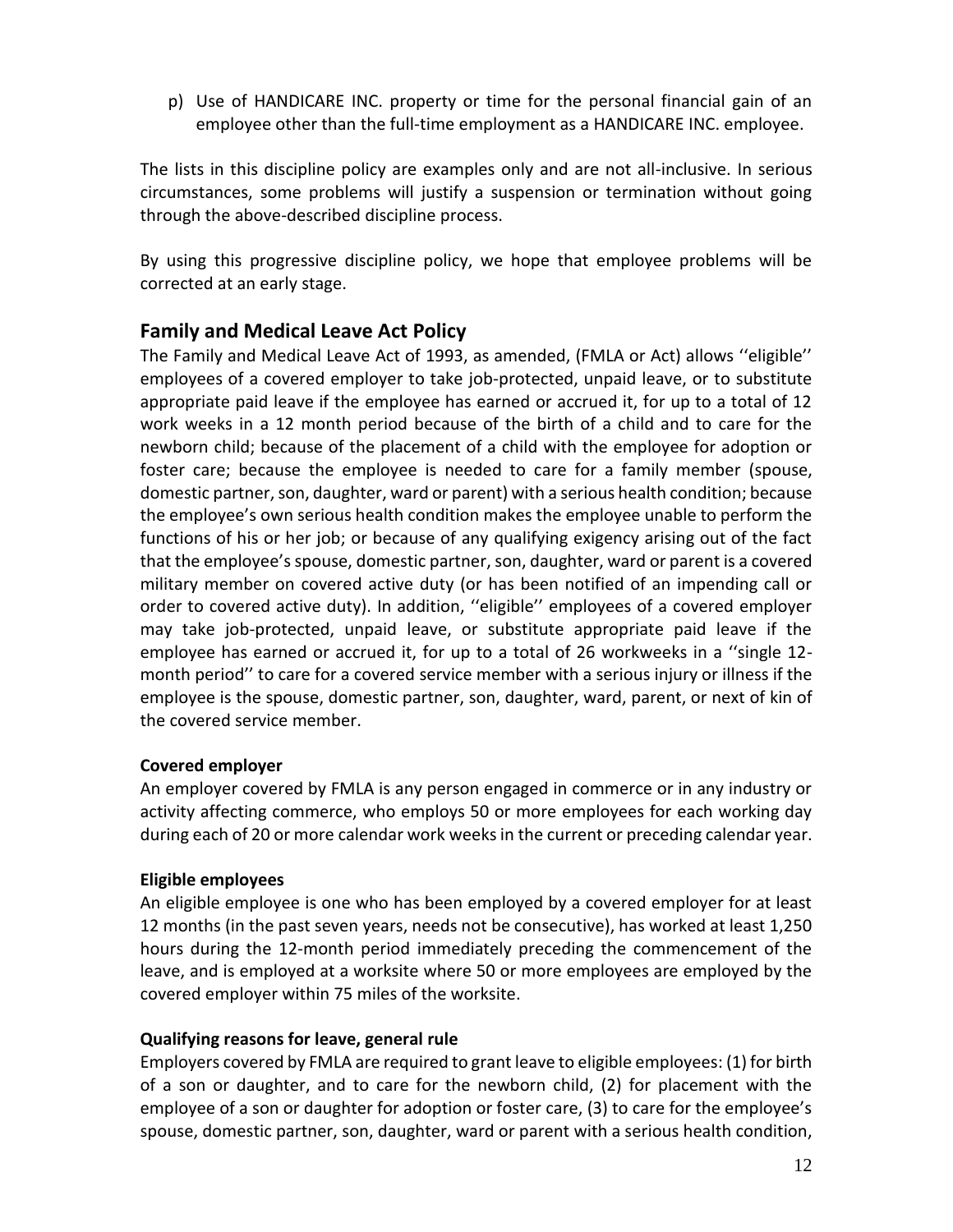(4) because of a serious health condition that makes the employee unable to perform the functions of the employee's job, (5) because of any qualifying exigency arising out of the fact that the employee's spouse, domestic partner, son, daughter, ward or parent is a military member on covered active duty (or has been notified of an impending call or order to covered active duty status), and (6) to care for a covered service member with a serious injury or illness if the employee is the spouse, domestic partner, son, daughter, ward, parent, or next of kin of the covered service member.

## **Serious health condition**

For purposes of FMLA, a ''serious health condition'' entitling an employee to FMLA leave means an illness, injury, impairment or physical or mental condition that involves inpatient care or continuing treatment by a health care provider.

## **Inpatient care**

Inpatient care means an overnight stay in a hospital, hospice, or residential medical care facility, including any period of incapacity or any subsequent treatment in connection with such inpatient care.

## **Continuing treatment**

A serious health condition involving continuing treatment by a health care provider includes any one or more of the following:

(a) Incapacity and treatment. A period of incapacity of more than three consecutive, full calendar days, and any subsequent treatment or period of incapacity relating to the same condition, that also involves:

(1) Treatment two or more times, within 30 days of the first day of incapacity, unless extenuating circumstances exist, by a health care provider, by a nurse under direct supervision of a health care provider, or by a provider of health care services ( *e.g.,* physical therapist) under orders of, or on referral by, a health care provider; or

(2) Treatment by a health care provider on at least one occasion, which results in a regimen of continuing treatment under the supervision of the health care provider.

(3) The requirement in paragraphs (a) (1) and (2) of this section for treatment by a health care provider means an in-person visit to a health care provider. The first (or only) in-person treatment visit must take place within seven days of the first day of incapacity.

(4) Whether additional treatment visits or a regimen of continuing treatment is necessary within the 30-day period shall be determined by the health care provider.

(b) Pregnancy or prenatal care. Any period of incapacity due to pregnancy, or for prenatal care.

(c) Chronic conditions. Any period of incapacity or treatment for such incapacity due to a chronic serious health condition. A chronic serious health condition is one which: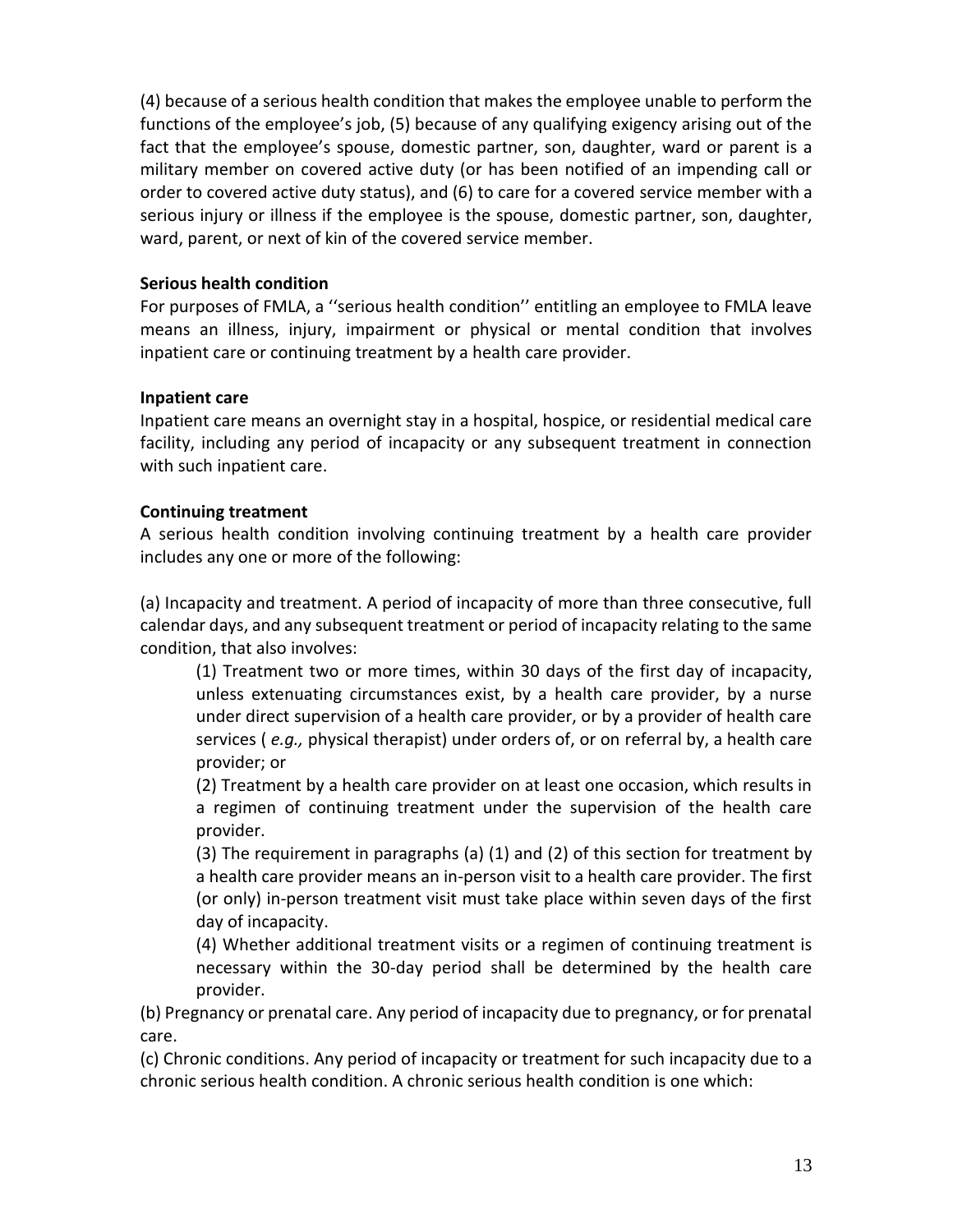(1) Requires periodic visits (defined as at least twice a year) for treatment by a health care provider, or by a nurse under direct supervision of a health care provider;

(2) Continues over an extended period of time (including recurring episodes of a single underlying condition); and

(3) May cause episodic rather than a continuing period of incapacity (e.g., asthma, diabetes, epilepsy, etc.).

(d) Permanent or long-term conditions. A period of incapacity which is permanent or longterm due to a condition for which treatment may not be effective. The employee or family member must be under the continuing supervision of, but need not be receiving active treatment by, a health care provider.

## **Leave for pregnancy or birth**

Both the mother and father or both domestic partners or both legal guardians are entitled to FMLA leave for the birth of their child and/or to be with a healthy newborn child (i.e., bonding time) during the 12-month period beginning on the date of birth. Bonding leave must be completed by the end of the  $12<sup>th</sup>$  month.

A husband and wife who are eligible for FMLA leave and are both employed by us will be limited to a combined total of 12 weeks of leave during any 12-month period if the leave is taken for birth of the employee's son or daughter or to care for the child after birth, for placement of a son or daughter with the employee for adoption or foster care or to care for the child after placement.

## Intermittent and reduced schedule leave.

An eligible employee may not use intermittent or reduced schedule leave to be with a healthy newborn child (bonding).

## Leave for adoption or foster care.

Employees may take FMLA leave before the actual placement or adoption of a child if an absence from work is required for the placement for adoption or foster care to proceed. For example, the employee may be required to attend counseling sessions, appear in court, consult with his or her attorney or the doctor(s) representing the birth parent, submit to a physical examination, or travel to another country to complete an adoption. The source of an adopted child (e.g., whether from a licensed placement agency or otherwise) is not a factor in determining eligibility for leave for this purpose.

## **Unable to perform the functions of the position**

An employee is ''unable to perform the functions of the position'' where the health care provider finds that the employee is unable to work at all or is unable to perform any one of the essential functions of the employee's position within the meaning of the Americans with Disabilities Act (ADA), as amended. An employee who must be absent from work to receive medical treatment for a serious health condition is considered to be unable to perform the essential functions of the position during the absence for treatment. We require certification from a health care provider to specify what functions of the employee's position the employee is unable to perform.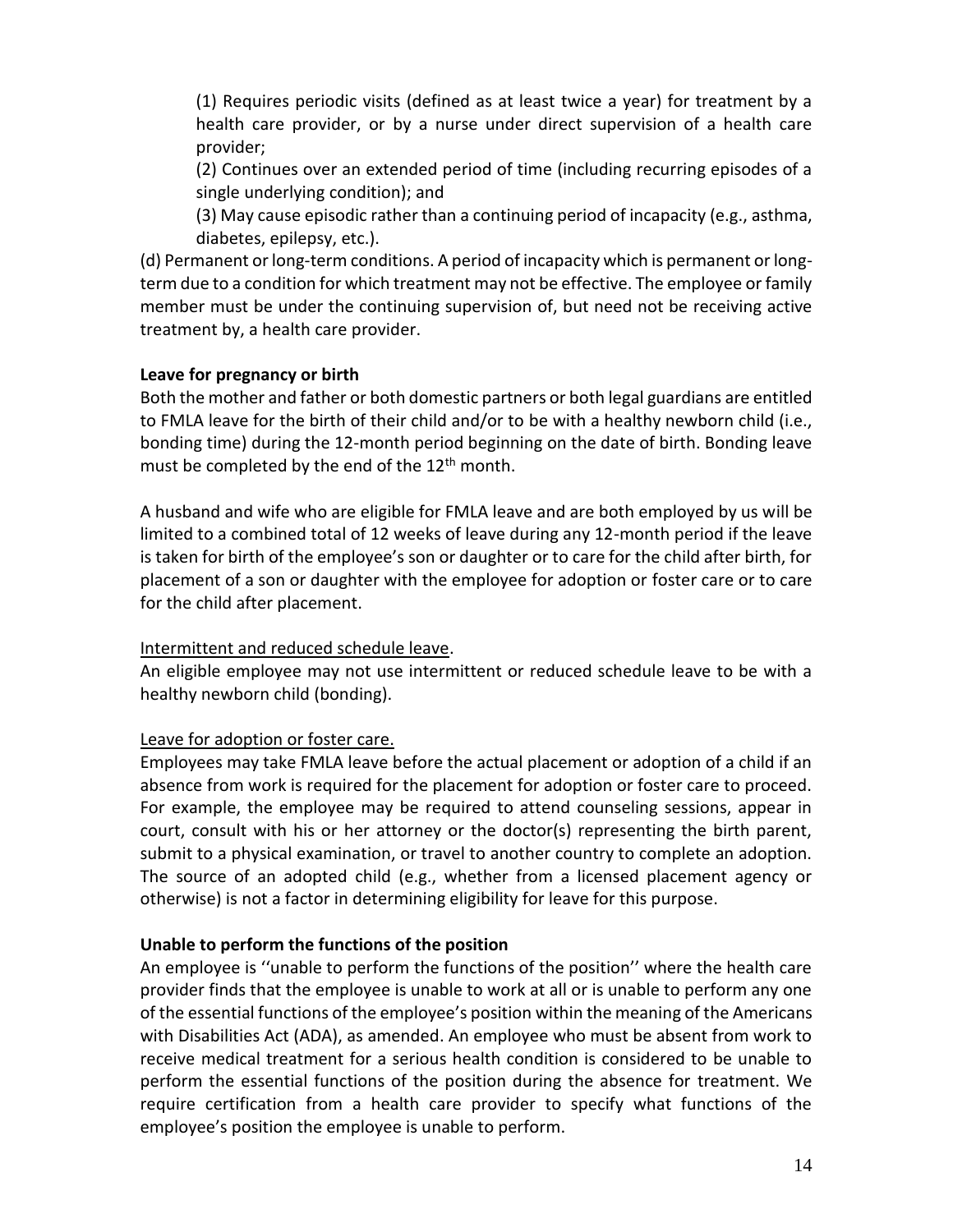#### **Leave because of a qualifying exigency**

Eligible employees may take FMLA leave for a qualifying exigency while the employee's spouse, domestic partner, son, daughter, ward or parent (the military member or member) is on covered active duty or call to covered active duty status (or has been notified of an impending call or order to covered active duty). Covered active duty or call to covered active duty status means duty during the deployment of the member with the Regular Armed Forces to a foreign country. An eligible employee may take FMLA leave for one or more of the following qualifying exigencies: (1) Short-notice deployment; (2) military events and related activities; (3) childcare and school activities; (4) financial and legal arrangements; (5) to attend counseling provided by someone other than a health care provider; (6) rest and recuperation; (7) post-deployment activities; (8) parental care; and (9) additional activities, to address other events which arise out of the covered military member's covered active duty or call to active duty status provided that the employer and employee agree that such leave shall qualify as an exigency, and agree to both the timing and duration of such leave.

#### **Leave to care for a covered service member with a serious injury or illness**

Eligible employees are entitled to FMLA leave to care for a covered service member with a serious illness or injury (Military Caregiver Leave).

Covered service member means a current member of the Armed Forces, including a member of the National Guard or Reserves, who is undergoing medical treatment, recuperation, or therapy, is otherwise in outpatient status; or is otherwise on the temporary disability retired list, for a serious injury or illness.

The term covered service member also includes a veteran who is undergoing medical treatment, recuperation or therapy for a serious injury or illness who was a member of the Armed Forces (including a member of the National Guard or Reserves), and was discharged or released under conditions other than dishonorable at any time during the five-year period prior to the first date the eligible employee takes FMLA leave to care for the covered veteran. An eligible employee must commence leave to care for a covered veteran within five years of the veteran's active duty service, but the single 12-month period may extend beyond the five-year period.

In the case of a current member of the Armed Forces, including a member of the National Guard or Reserves, a serious illness or injury means an injury or illness that was incurred by the covered service member in the line of duty on active duty in the Armed Forces, and that may render the member medically unfit to perform the duties of the member's office, grade, rank or rating. In the case of a covered veteran, a serious illness or injury means an injury or illness that was incurred by the member in the line of duty on active duty in the Armed Forces (or existed before the beginning of the member's active duty and was aggravated by service in the line of duty on active duty in the Armed Forces) and manifested itself before or after the member became a veteran, and is: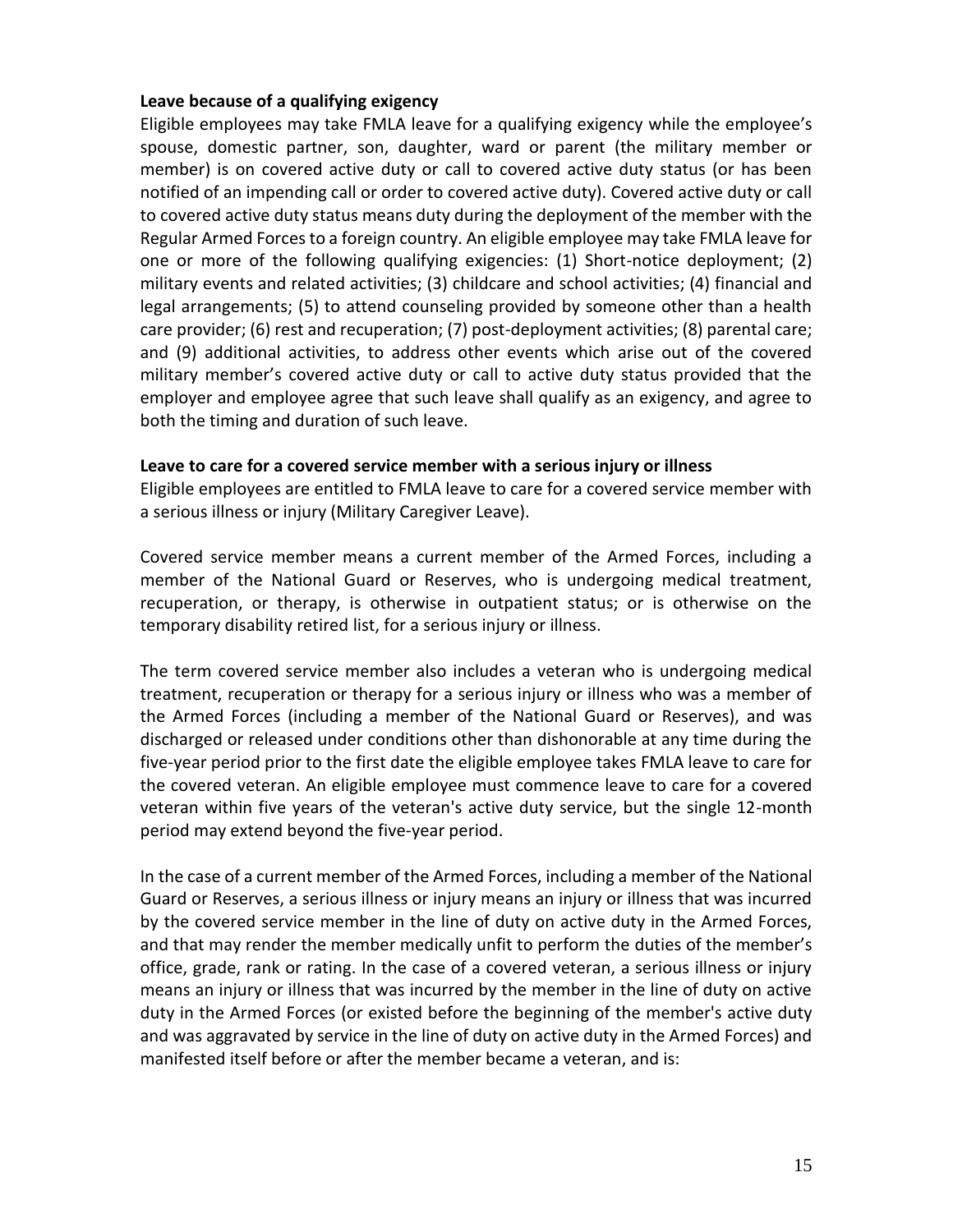(1) A continuation of a serious injury or illness that was incurred or aggravated when the veteran was a member of the Armed Forces and rendered the service member unable to perform the duties of the service member's office, grade, rank or rating; or

(2) A physical or mental condition for which the Veteran has received a U. S. Department of Veterans affairs Service – Related Disability Rating (VASRD) of 50 percent or greater, and the need for the military caregiver leave is related to that condition; or

(3) A physical or mental condition that substantially impairs the veteran's ability to work because of a disability or disabilities related to military service, or would do so absent treatment; or

(4) An injury that is the basis for the Veteran's enrollment in the Department of Veterans Affairs Program of Comprehensive Assistance for Family Caregivers.

An eligible employee is entitled to a combined total of 26 workweeks of leave for any FMLA-qualifying reason during the ''single 12-month period'' for Military Caregiver leave, provided that the employee is entitled to no more than 12 weeks of leave for one or more of the following: because of the birth of a son or daughter of the employee and in order to care for such son or daughter; because of the placement of a son or daughter with the employee for adoption or foster care; in order to care for the spouse, domestic partner, son, daughter, ward or parent with a serious health condition; because of the employee's own serious health condition; or because of a qualifying exigency.

A husband and wife who are eligible for FMLA leave and are both employed by us will be limited to a combined total of 26 workweeks of leave during the ''single 12-month period'' if the leave is taken for birth of the employee's son or daughter or to care for the child after birth, for placement of a son or daughter with the employee for adoption or foster care, or to care for the child after placement, to care for the employee's parent with a serious health condition where a portion of the combined 26 weeks of leave is to care for a covered service member with a serious injury or illness.

#### **Amount of leave**

Except in the case of leave to care for a covered service member with a serious injury or illness, an eligible employee's FMLA leave entitlement is limited to a total of 12 workweeks of leave during any 12-month period. The 12-month period is calculated as follows: a ''rolling'' 12-month period measured backward from the date an employee uses any FMLA leave.

#### **Intermittent leave or reduced leave schedule**

FMLA leave may be taken ''intermittently or on a reduced leave schedule'' under certain circumstances. Intermittent leave is FMLA leave taken in separate blocks of time due to a single qualifying reason. A reduced leave schedule is a leave schedule that reduces an employee's usual number of working hours per workweek, or hours per workday. A reduced leave schedule is a change in the employee's schedule for a period of time, normally from full-time to part-time.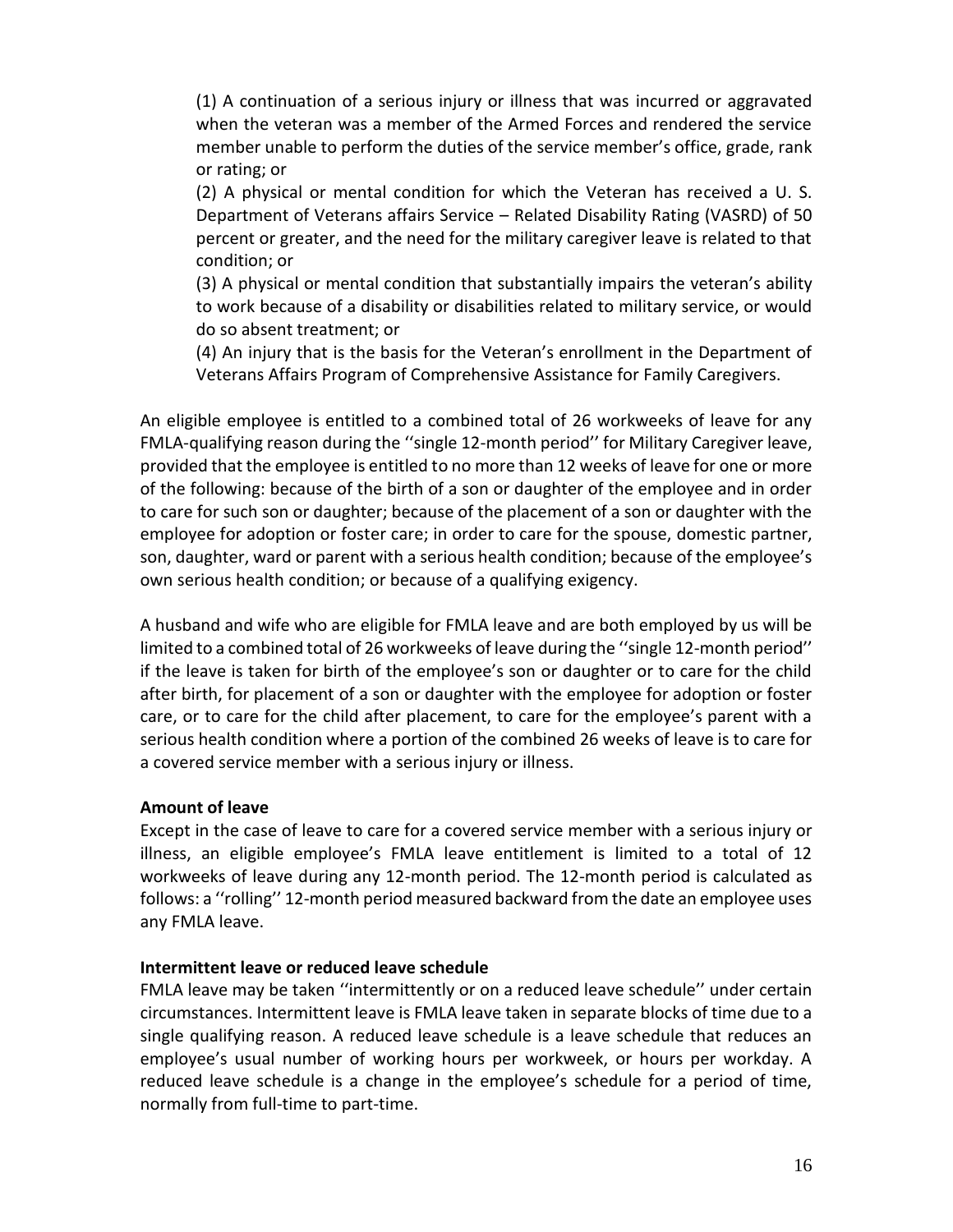## **Substitution of paid leave**

Employees are required to substitute accrued paid leave for FMLA leave. FMLA leave runs concurrently with other types of leave.

#### **Maintenance of employee benefits**

#### Employee payment of group health benefit premiums

Group health plan benefits will be maintained on the same basis as coverage would have been provided if the employee had been continuously employed during the FMLA leave period. Therefore, any share of group health plan premiums which had been paid by the employee prior to FMLA leave must continue to be paid by the employee during the FMLA leave period.

If the FMLA leave is substituted paid leave, your share of premiums will be paid by the method normally used during any paid leave, such as payroll deduction.

If FMLA leave is unpaid, payment is due on the same schedule as payments are made under COBRA which is the first day of the month.

Before we drop coverage for an employee whose premium payment is late, we will provide written notice to that the payment has not been received. Such notice will be mailed to the employee at least 15 days before coverage is to cease, advising that coverage will be dropped on a specified date at least 15 days after the date of the letter unless the payment has been received by that date.

#### **Key employee, general rule**

A ''key employee'' is a salaried FMLA-eligible employee who is among the highest paid 10 percent of all the employees employed by the employer within 75 miles of the employee's worksite.

#### Substantial and grievous economic injury

In order to deny restoration to a key employee, we must determine that the restoration of the employee to employment will cause ''substantial and grievous economic injury'' to our operations, not whether the absence of the employee will cause such substantial and grievous injury.

#### Rights of a key employee

If we believe that reinstatement may be denied to a key employee, we will give written notice to the employee at the time the employee gives notice of the need for FMLA leave (or when FMLA leave commences, if earlier) that he or she qualifies as a key employee. At the same time, the employer must also fully inform the employee of the potential consequences with respect to reinstatement and maintenance of health benefits if the employer should determine that substantial and grievous economic injury to the employer's operations will result if the employee is reinstated from FMLA leave.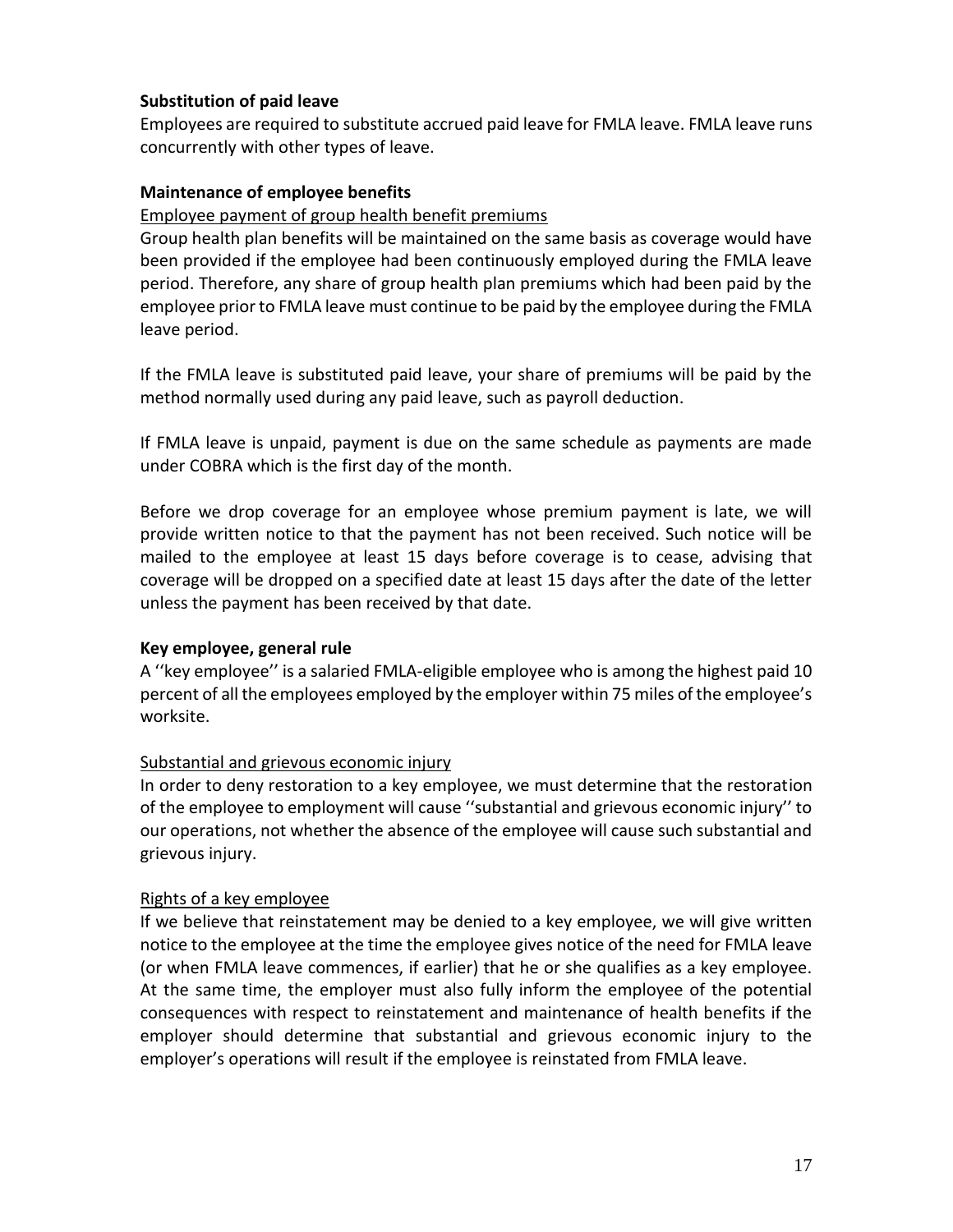#### **Employee notice requirements for unforeseeable FMLA leave**

Calling in ''sick'' without providing more information will not be considered sufficient notice to trigger our obligations under the FMLA.

#### **Certification, general rule**

We will require that an employee's leave to care for the employee's covered family member with a serious health condition, or due to the employee's own serious health condition that makes the employee unable to perform one or more of the essential functions of the employee's position, be supported by a certification issued by the health care provider of the employee or the employee's family member. We also require that an employee's leave because of a qualifying exigency or to care for a covered service member with a serious injury or illness be supported by a certification.

#### **Timing**

The employee must provide the requested certification to us within 15 calendar days after our request, unless it is not practicable under the particular circumstances to do so despite the employee's diligent, good faith efforts. The employee must provide a complete and sufficient certification to the employer.

A certification is considered incomplete if we receive a certification, but one or more of the applicable entries have not been completed.

#### **Unforeseeable leave**

When the need for FMLA leave is unforeseeable and an employee fails to give notice, the extent to which an employer may delay FMLA coverage for leave will be determined based upon the facts of the particular case.

#### **Scheduling planned medical treatment**

When planning medical treatment, the employee must consult with us and make a reasonable effort to schedule the treatment so as not to unduly disrupt our operations, subject to the approval of the health care provider. Employees are ordinarily expected to consult with us prior to the scheduling of treatment in order to work out a treatment schedule which best suits our needs and the needs of the employee subject to the approval of the health care provider.

Intermittent leave or leave on a reduced leave schedule must be medically necessary due to a serious health condition or a serious injury or illness. An employee shall advise the employer, upon request, of the reasons why the intermittent/reduced leave schedule is necessary and of the schedule for treatment, if applicable. The employee and employer shall attempt to work out a schedule for such leave that meets the employee's needs without unduly disrupting our operations, subject to the approval of the health care provider.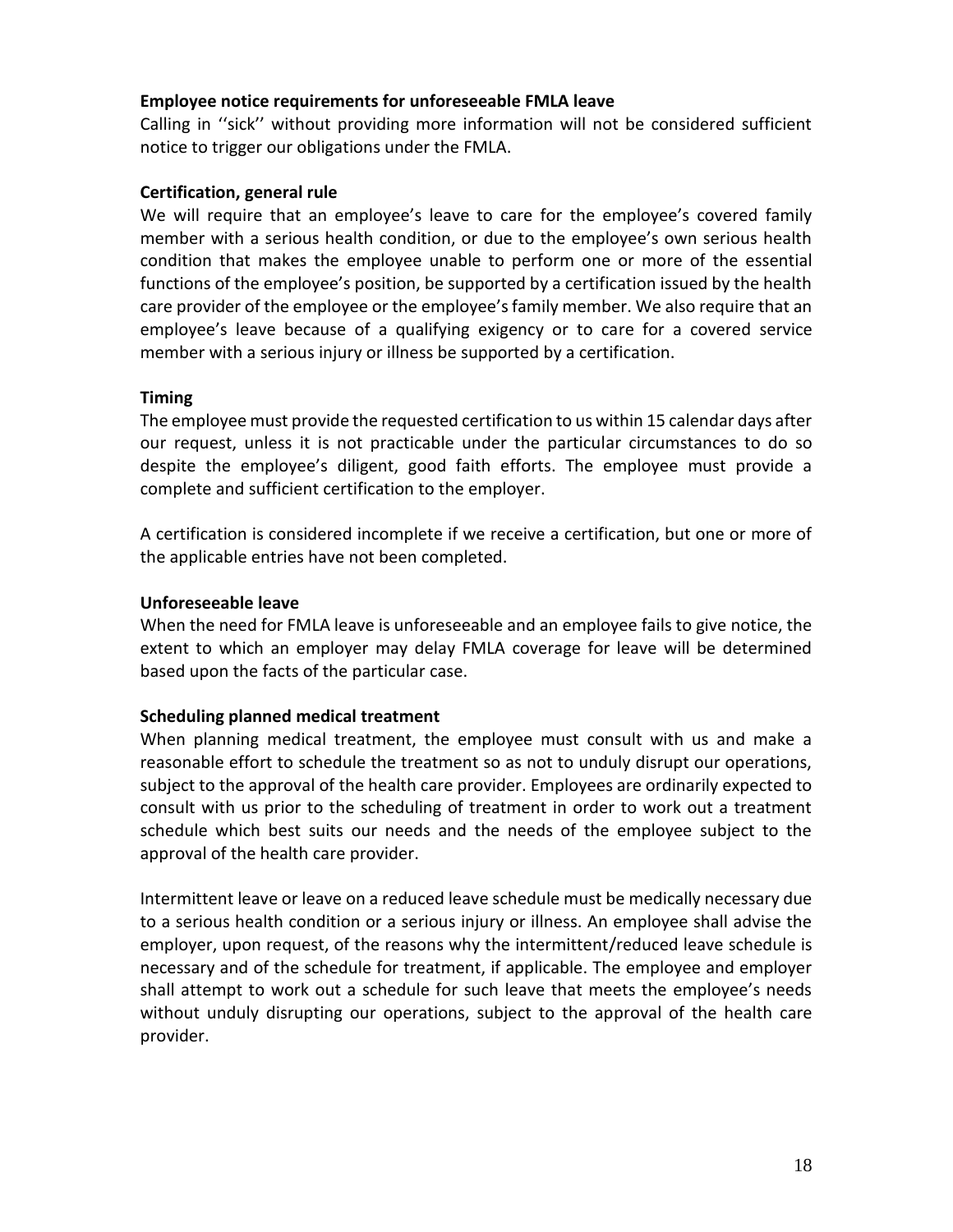#### **Interaction with Federal and State anti-discrimination laws**

We will not discriminate against employees as a result of the approved use of family care or medical leave or a proper request for such leave. Requests for family care and medical leave will be considered without regard to race, color, citizenship status, national origin, ancestry, gender, sexual orientation, age, religion, creed, physical or mental disability, marital status or veteran status.

## **Breastfeeding Mothers**

It is the policy of HANDICARE INC. to support the health and well-being of working mothers and their children. As part of this policy, in compliance with the Patient Protection and Affordable Care Act of 2010, HANDICARE INC. will provide eligible employees with:

- Reasonable break periods to express milk during the first year following the birth of a child.
- A private area, other than a restroom, where the employee may express milk and be shielded from view and free from intrusion.
- Appropriate storage areas for pumps and other equipment as well as expressed milk.

Employee Responsibilities:

- Notify your supervisor before taking your break.
- Clock out when taking a break period as this is not compensable time.
- Label your expressed milk. The label should identify it as expressed milk and include your name and the date it was expressed.
- Keep the breastfeeding area clean and tidy.

## **Compliance with Immigration Law**

HANDICARE INC. will employ only United States citizens and those non-United States citizens who are authorized to work in the United States. We will comply with all aspects of the Immigration Reform and Control Act of 1986.

As a condition of employment, each new employee must complete the Employment Eligibility Verification Form I-9 and present documentation establishing identity and substantiating employment eligibility.

Former employees who are rehired must also complete the form if they have not completed an I-9 with HANDICARE INC. within the past three years or if their previous I-9 is no longer retained or valid.

HANDICARE INC. will not discriminate on the basis of national origin or citizenship.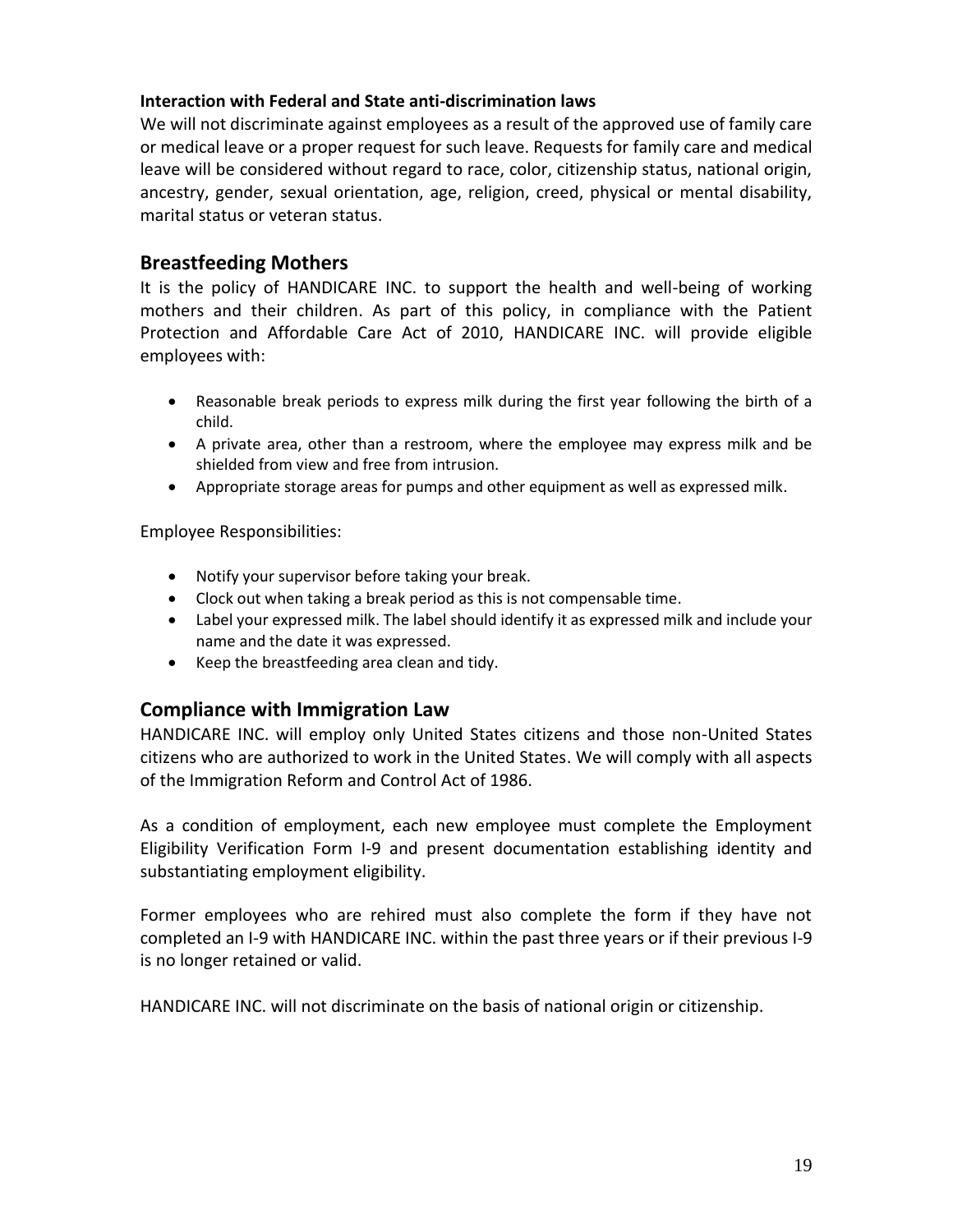# **Americans with Disabilities Act**

It is the policy of HANDICARE INC. to comply with the Americans with Disabilities Act and The ADA Amendments Act of 2008.

We will make sure that all individuals with disabilities:

- Have an equal opportunity to apply for jobs and to work in jobs for which they are qualified;
- Have an equal opportunity to be promoted once they are working;
- Have equal access to benefits and privileges of employment that are offered to other employees; and
- Are not harassed because of their disability.

We will not ask questions about disabilities or require medical examinations until after we have made someone a conditional job offer. After making a job offer, we will only ask disability-related questions and conduct medical examinations for everyone in the same job category.

Once a person with a disability has started working, actual job performance, and not the employee's disability, will be used as an indicator of the employee's ability to do the job.

Any medical information about applicants or employees will be kept confidential. Information can be confidential even if it contains no medical diagnosis or treatment course and even if it is not generated by a health care professional.

We will provide reasonable accommodations if a person with a disability needs one in order to apply for a job, perform a job, or enjoy benefits equal to those we offer to other employees. We will not provide an accommodation that poses an undue hardship to HANDICARE INC.

Once an accommodation is requested, we will discuss the employee's needs and identify the appropriate reasonable accommodation. We may ask for documentation as to why the requested accommodation is needed.

We will ask questions related to disability and may require a medical examination of an employee whose medical condition appears to be causing performance or safety problems.

## **Serious illnesses or injuries**

You do not have to discuss your serious illness or injury with anyone unless you choose to do so. If you decide to inform your supervisor about your situation, any information that you disclose will be held in the greatest confidence. All employees are prohibited from disclosing the personal health information of another employee. Any medical information which we receive will be kept confidential.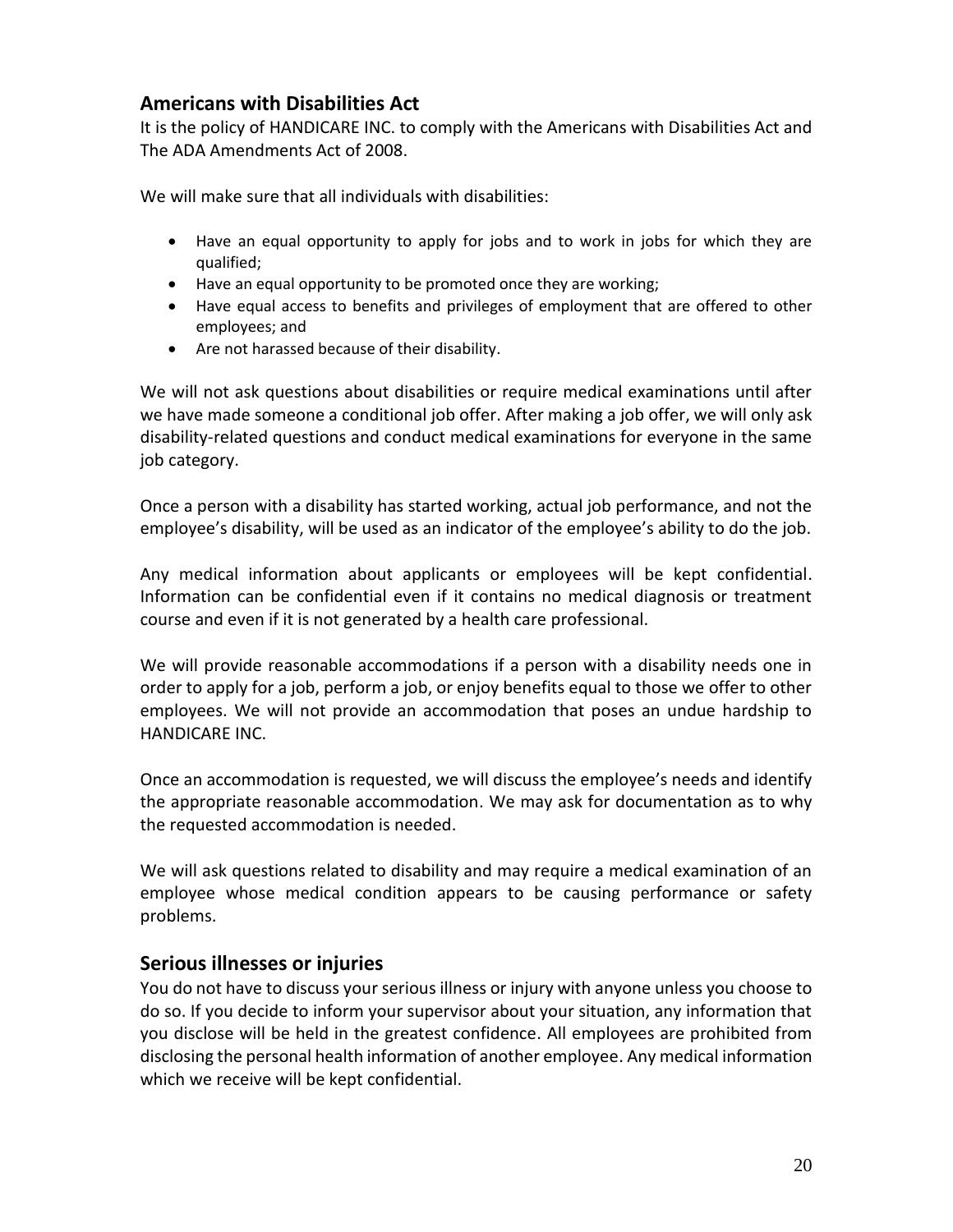If you are hospitalized or out of work and wish for us to make other employees aware of your condition, you may notify us in writing and we will make the information available. Otherwise, the HANDICARE INC. prohibition on the disclosure of personal health information shall apply. No employee may make postings, send interoffice emails or circulate any information about the health status of another employee.

## **USERRA and Military Leave**

HANDICARE INC. is committed to complying with all aspects of The Uniformed Services Employment and Reemployment Rights Act (USERRA). USERRA protects the job rights of individuals who voluntarily or involuntarily leave employment positions to undertake military service or certain types of service in the National Disaster Medical System. We will not discriminate against past and present members of the uniformed services, and applicants to the uniformed services. We will not deny initial employment, reemployment, retention in employment, promotion or any benefit of employment based on your military status.

Subject to certain exceptions, you must give advance notice that you intend to leave your position to perform service in the uniformed services. Notice should be as far in advance as is reasonable under the circumstances.

If you leave your job to perform service in the uniformed services, you may have the right to be reemployed in the position that you would have attained if you had stayed continuously employed or in a comparable position. Upon completing service in the military services, you must notify us of your intent to return to your position by either reporting to work or submitting a timely application for reemployment, depending upon your length of service.

If you leave your job to perform military service, you have the right to elect to continue your existing health insurance coverage offered by HANDICARE INC. for you and your dependents for up to 24 months while on military leave. It is the policy of HANDICARE INC. that continuation under USERRA shall run concurrently with Federal COBRA and state continuation, if applicable, to the extent allowed by law.

Even if you do not elect to continue coverage during your military service, you have the right to be reinstated in HANDICARE INC.'s health plan when you are reemployed, generally without any waiting periods or exclusions (e.g. pre-existing condition exclusions) except for service-connected injuries.

Military leave is unpaid, however, you may use any accrued benefits that you have.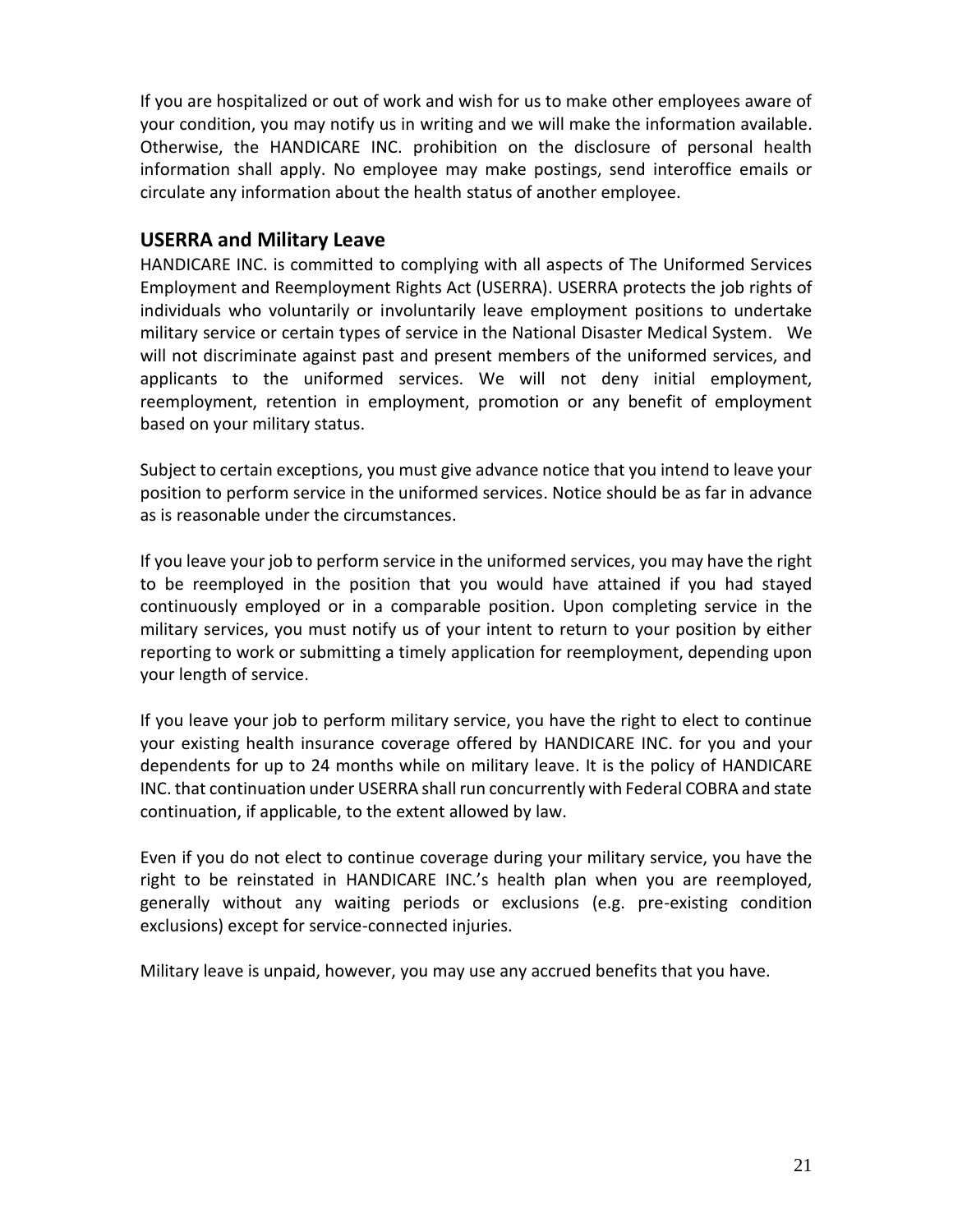# **Overtime**

Overtime will be paid to non-exempt employees at a rate of one and one-half the employee's regular rate of pay for all hours worked over 40 in a workweek.

All overtime work performed by non-exempt workers must be approved in advance by their supervisor. Failure to obtain supervisory approval will result in disciplinary action.

Overtime is based on hours actually worked. Time off on personal time, holiday time or any leave of absence will not be included when calculating overtime.

## **Salary Basis Policy**

The Fair Labor Standards Act (FLSA) is a federal law which requires that most employees in the United States be paid at least the federal minimum wage for all hours worked and overtime pay at time and one-half the regular rate of pay for all hours worked over 40 hours in a workweek.

However, Section 13(a)(1) of the FLSA provides an exemption from both minimum wage and overtime pay for employees employed as bona fide executive*,* administrative*,*  [professional](http://www.dol.gov/esa/whd/regs/compliance/fairpay/fs17d_professional.htm) and [outside sales](http://www.dol.gov/esa/whd/regs/compliance/fairpay/fs17f_outsidesales.htm) employees. Section 13(a)(1) and Section 13(a)(17) also exempt certain [computer](http://www.dol.gov/esa/whd/regs/compliance/fairpay/fs17e_computer.htm) employees. To qualify for exemption, employees generally must meet certain tests regarding their job duties and be paid on a salary basis at not less than \$455 per week. Job titles do not determine exempt status. In order for an exemption to apply, an employee's specific job duties and salary must meet all the requirements of the Department's regulations. It is HANDICARE INC.'s policy to comply with the salary basis requirements of the FLSA.

# **Personal Time Policy:**

ACCRUAL: An employee will begin accumulating personal time hours from the date his/her contract becomes effective. An employee can accrue a maximum of 128 hours of personal time per year. After 60 consecutive months (five years) of employment, a maximum of 168 hours of personal time may be accrued per year.

All personal time is accumulated on a pro-rata basis according to the number of hours worked.

USAGE: Accumulated personal time may be used 90-days after the signed contract date. Employees are encouraged to utilize their personal time rather than let it accumulate past 128 hours. An employee may accumulate up to a maximum of 480 hours of personal time. At the time of resignation or termination accumulated personal time will be paid as a lump sum.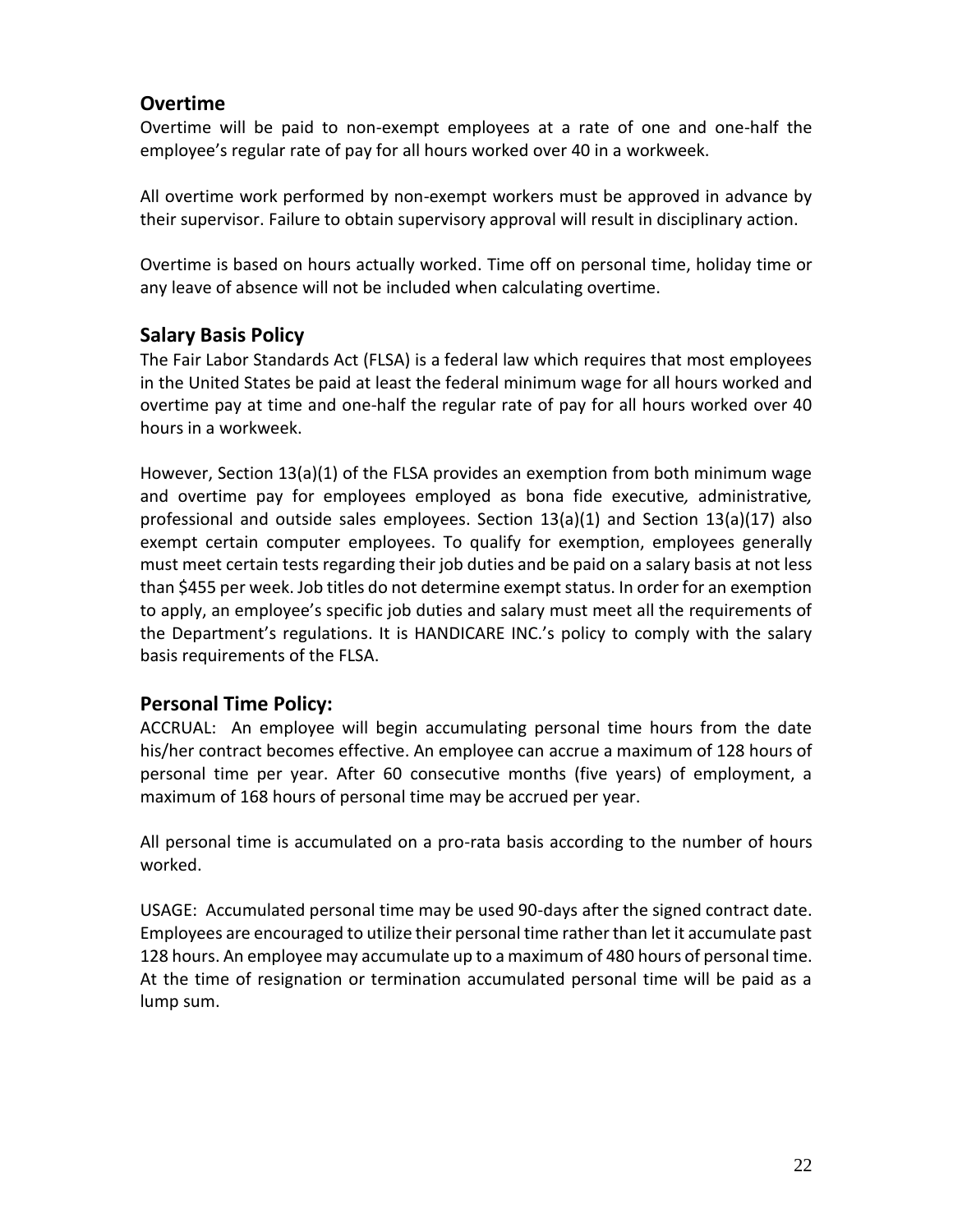# **Requests for Time off Work**

Except in instances of illness, requests for time off work should be made at least 14 days in advance. For employees who are eligible to accumulate personal time, priority will be given to employees who have accumulated personal time available to use.

## **Holidays**

HANDICARE INC. will be closed on certain holidays. Eligible employees will be provided time off with pay.

For the purpose of this policy, HANDICARE INC. recognizes the following holidays: New Year's Day Memorial Day Independence Day Labor Day Thanksgiving Day and the Friday after Thanksgiving Day Christmas Eve and Christmas Day

Under some circumstances, HANDICARE INC. may recognize additional holidays. You will be notified in advance if HANDICARE INC. will be closed on an additional holiday and whether or not you will receive pay.

Contracted employees will be paid holiday pay at a rate of straight time multiplied by the number of hours that you usually work in a day. Holiday pay does not count as hours worked when calculating overtime. In order to be paid holiday pay, the scheduled day both before and after the holiday must be paid. A doctor's excuse is required immediately upon returning to work if an employee is absent the day before or after a holiday without an approved time off request.

## **Bereavement Leave**

When a death occurs in an employee's immediate family, they will be provided with time off without pay to attend the funeral or make funeral arrangements. You may use available vacation time during your time off for bereavement in order to receive pay during that period.

Immediate family is defined as spouse, domestic partner, parent, child, brother or sister, spouse's parent, child, brother or sister, grandparent and grandchild.

It is the policy of HANDICARE INC. to work with employees in an attempt to accommodate requests for Bereavement Leave for individuals other than those who meet the definition of immediate family. We understand that other relationships may be as significant to you as your immediate family and will endeavor to the extent possible, without undue disruption to our operations, to provide reasonable time off without pay when you request it.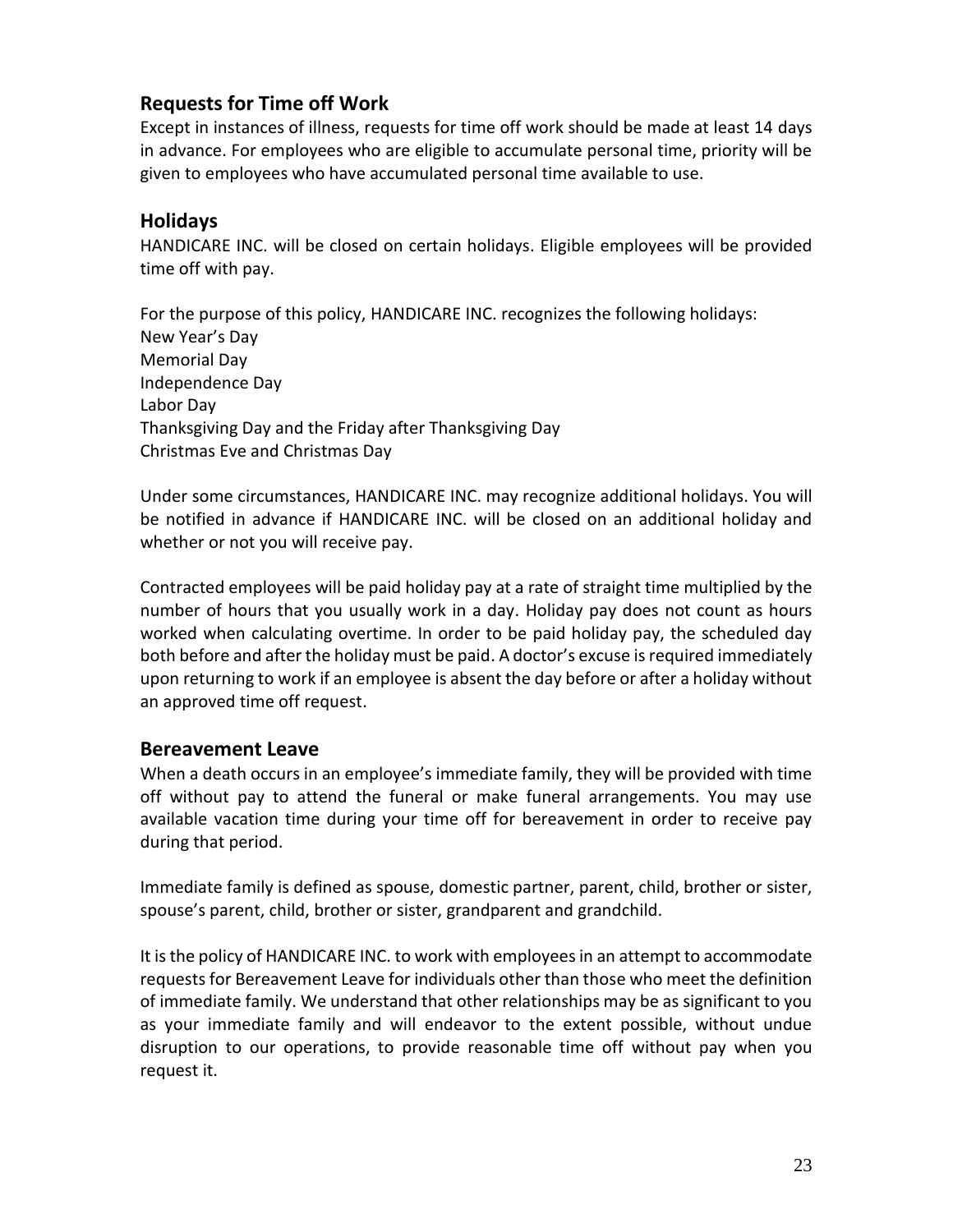# **Jury Duty**

Employees will be granted time off to serve on jury duty without pay. You may use available vacation time during your time off for jury duty in order to receive pay during that period.

You must notify your supervisor as soon as you receive notice to report for jury duty and present a copy of the jury duty summons. Any day that the jury duty schedule permits, you are expected to come to work.

# **Changes to Personal Information**

HANDICARE INC. needs to have correct information about you for our records. It is your responsibility to keep us informed as to any changes in your personal information. Please keep us informed as to any changes to the following:

- Mailing Address
- Phone numbers
- Marital status
- Dependent information
- Emergency contacts

All employees' personal data should be correct at all times. To inform us of any changes, please contact a member of administration.

All records and documentation turned in to HANDICARE INC. by an applicant will be kept on file for one calendar year. If the applicant is hired, the records will be kept for the length of employment and 5 years thereafter.

## **Personal Property**

HANDICARE INC. provides you with the supplies and equipment necessary to perform your job. HANDICARE INC. maintains the supplies and equipment that we provide to you in a manner we believe will allow you to work efficiently and safely. If you do not believe that you have the necessary tools, supplies or equipment to perform your job safely and efficiently, please discuss your concerns with your supervisor. It is not acceptable for you to bring your own tools, supplies or equipment into the workplace without the approval of your supervisor.

HANDICARE INC. is not responsible for any lost, stolen or damaged personal property. Your personal property is not covered under our business insurance policy. Your personal property away from home may be covered under your Homeowners' Policy. You should check with your personal insurance agent to learn about the best way to protect your personal property.

We cannot guarantee the security of your personal items. You should leave these items at home or locked in your vehicle.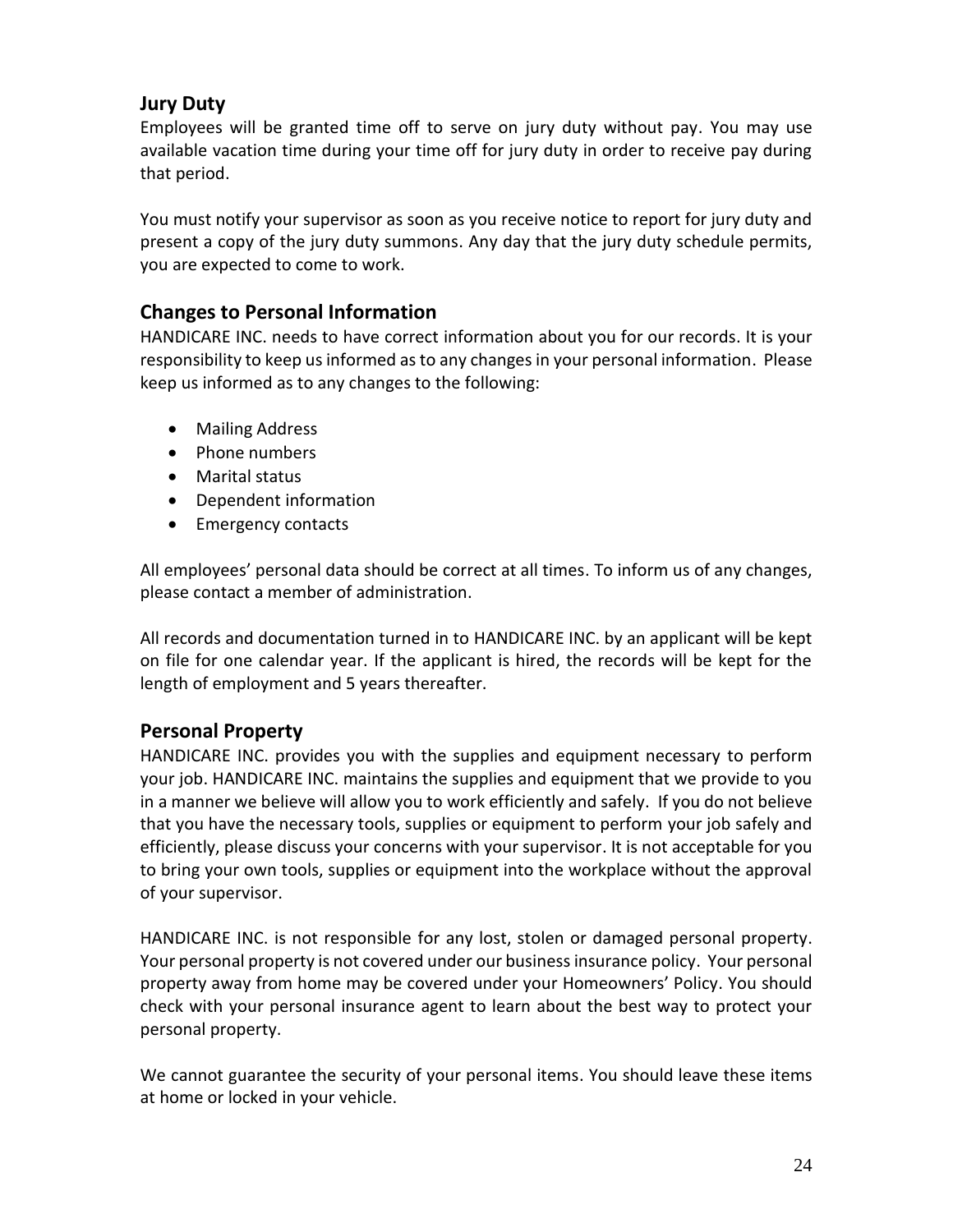Additionally, you may not bring any of the following items onto company premises.

- Illegal drugs, drug paraphernalia, alcohol, natural or synthetic substance which impair physical or cognitive capacity.
- Firearms or weapons of any kind
- Sexually suggestive objects, pictures, cartoons, or posters
- Items that are demeaning or offensive on the basis of race, color, age, sex, gender, disability, religion, national origin, ethnic background or citizenship.

HANDICARE INC. reserves the right to prohibit other items that we believe may be disruptive to the workplace or constitute an unacceptable risk of loss.

## **Your Personal Vehicle**

HANDICARE INC. provides parking facilities for our employees. HANDICARE INC. is not responsible for any damage to your personal vehicle while using our parking facilities or when you are using your personal vehicle for company business. This parking area is not actively monitored.

## **Handicapped Parking**

Only employees who possess valid state-issued tags may park in designated handicapped parking areas. If you do not have a state-issued tag or you are using another individual's tag, you may be subject to towing and or civil fines and penalties. These rules apply 24 hours a day, seven days a week.

**When using your personal vehicle for company business**, you will be reimbursed at the rate set by the company multiplied by the actual miles driven. This is the total compensation for the use of your vehicle including gas, wear and tear and insurance costs.

## **Inspections of Property**

It is HANDICARE INC.'S policy to have a workplace that is free from alcohol, drugs, weapons, explosives and firearms. In order to maintain a safe workplace, it may be necessary for lockers, desks or cabinets to be searched on occasion. These are the property of the company and, as such, we reserve the right to search them with or without advance notice. You should have no expectation of privacy.

Furthermore, HANDICARE INC. reserves the right, subject to applicable law, to search any briefcases, backpacks, purses, satchels or similar items when you enter or exit our facilities.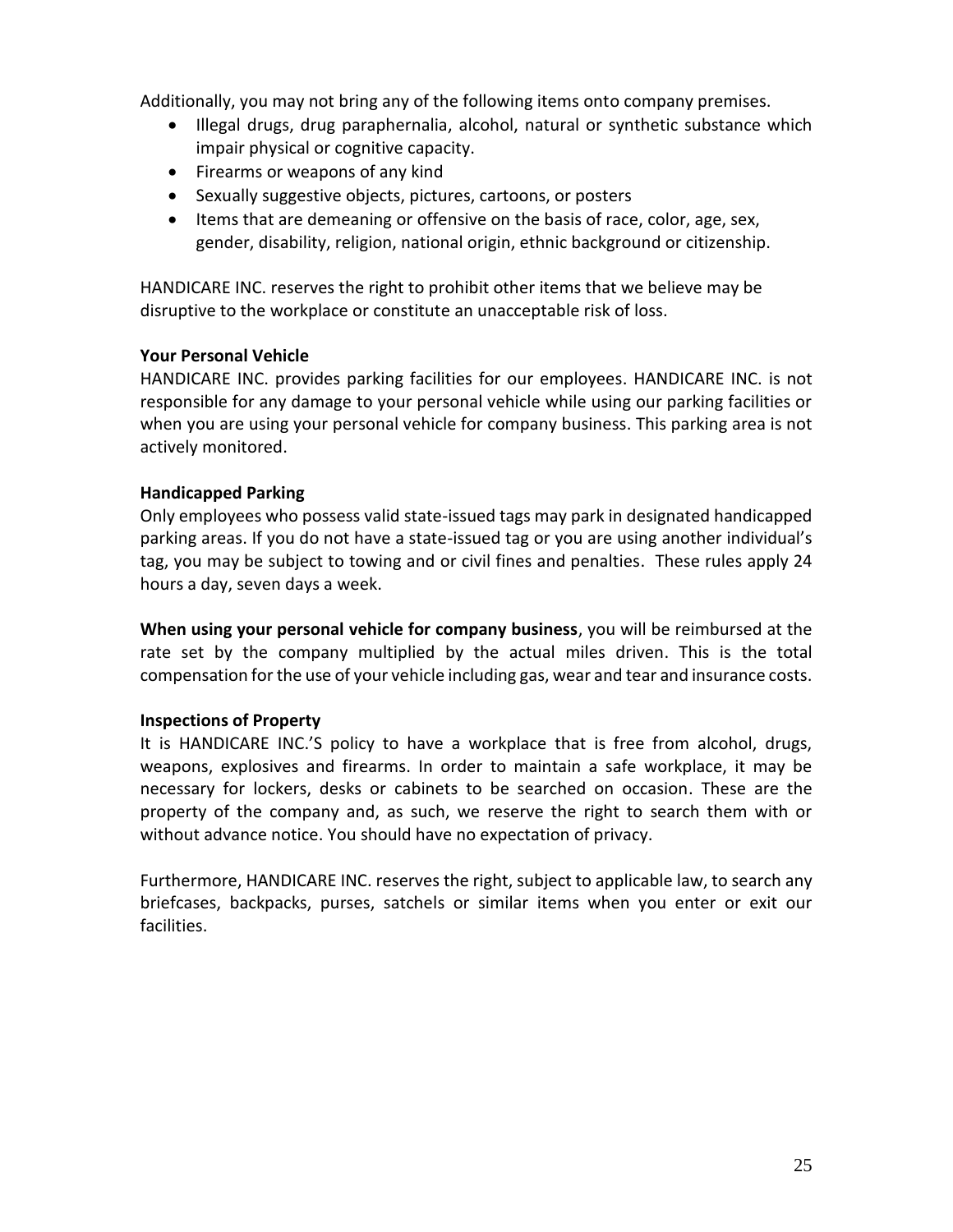## **Telephone Use**

The use of telephones is a necessary part of the day-to-day job for many HANDICARE INC. employees. Unfortunately, inappropriate telephone use may also be a source of distraction that cause lower productivity and, in some instances, may present a safety hazard. Violation of HANDICARE INC. policies regarding the personal use of business telephones or communication devices may result in disciplinary action up to and including termination. Employees also may be responsible for charges HANDICARE INC. incurs as a result of violations of this policy.

HANDICARE INC. provides telephones to employees who are expected to communicate with our customers and suppliers by telephone. Other employees who do not regularly use their phone as part of their job may also have access to a telephone.

#### **Company Mobile Phones**

HANDICARE INC. may also provide employees with mobile phones and other communication devices. If you are provided with a mobile phone or other communication device, remember the device remains the property of HANDICARE INC. and must be returned to us when we request it. Furthermore, the mobile service that HANDICARE INC. provides is exclusively for the benefit of HANDICARE INC. Employees are expected to refrain from making or receiving calls, sending or receiving text messages or sending and receiving emails of a personal nature with HANDICARE INC. communication devices. HANDICARE INC. may review call logs, voice mail recordings and text message or email transcripts made using a HANDICARE INC. device to ensure compliance with this and other HANDICARE INC. policies. Furthermore, if the communication device issued to you contains a GPS or similar feature, HANDICARE INC. reserves the right to monitor your location when performing your job duties.

#### **Personal Mobile Phones**

The personal use of personal mobile phones and other communication devices may be a source of distraction that causes lower productivity and in some instances may present a safety hazard. Accordingly, depending on job classification, HANDICARE INC. prohibits the use of personal mobile phones and other communication devices during working hours. Contact your supervisor to learn if your job classification permits the use of personal mobile phones and other communication devices. You may use your mobile phone or other communication device during your designated break periods.

**Under no circumstances are employees to use a mobile phone or other communication device while operating any company vehicle or while on company business in your personal vehicle.** This policy applies regardless of the ownership of the communication device, applying equally to devices owned by HANDICARE INC. and devices which are the personal property of the employee.

If someone may need to reach you while you are working, you may provide them with our main telephone number. HANDICARE INC. expects that any calls to employees during working hours that are not business related will occur in exceptional circumstances only and will be kept to a minimum.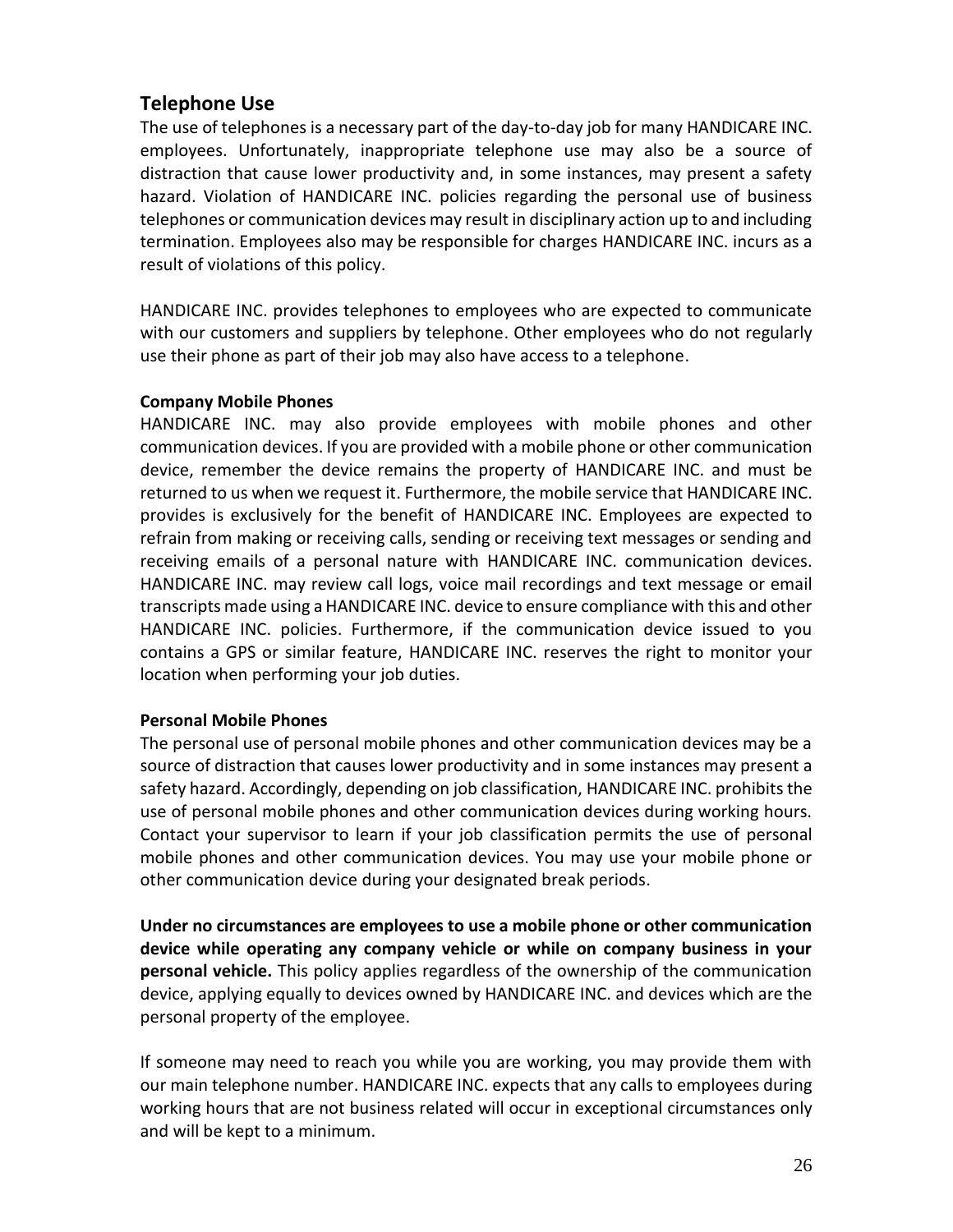# **Computer Use**

The use of computers is a necessary part of the day-to-day job for many HANDICARE INC. employees. Unfortunately, inappropriate computer use may cause a number of serious problems. HANDICARE INC. has established this computer use policy to help employees understand the expectations HANDICARE INC. has in regards to the use of company provided computers and data processing equipment.

HANDICARE INC. provides employees with certain equipment depending upon the requirements of their job. Some jobs require the regular use of a computer and or access to our company networks and the internet. Other employees who do not require the regular use of a computer may still have access to computers at various times for various purposes. This policy applies to all employees regardless of their job position and whether or not they regularly use a computer.

## **Company Computers**

All data processing hardware, including desktop and notebook computers, printers, storage devices and networking hardware are the property of HANDICARE INC. HANDICARE INC. has provided you with access to these resources so that you may perform your job. This equipment represents a significant investment on the part of HANDICARE INC. and should be used in an appropriate manner. Some examples of impermissible use of HANDICARE INC. computer and data processing equipment include but are not limited to:

- Installing computer software not authorized by HANDICARE INC. This rule applies regardless of the ownership of the software. For example, you may not install software you personally own or have downloaded for free from the internet. This includes but is not limited to, music software, photo software, internet search software, screen savers and desktop backgrounds.
- Storing files of a personal nature on our systems. This includes but is not limited to, music, pictures, video and personal documents.
- Accessing files you have not been given permission to access.
- Infiltrating or attacking HANDICARE INC. networks.
- Utilizing our computers or data processing equipment to access, infiltrate or attack the networks of any other entity.
- Copying files or software from HANDICARE INC. systems without our permission.
- Connection of equipment or devices not authorized by HANDICARE INC. This includes but is not limited to, cameras, iPods, MP3 players, flash drives and portable hard drives.
- Printing documents, photographs or news articles that are for personal use.

## **Internet**

If your computer has internet access, we have provided you with this service because we believe it is necessary for you to perform your job. Internet access is primarily to be used for legitimate business purposes relating to the operation of HANDICARE INC. If you are unsure if accessing a particular website is permissible, you may check with your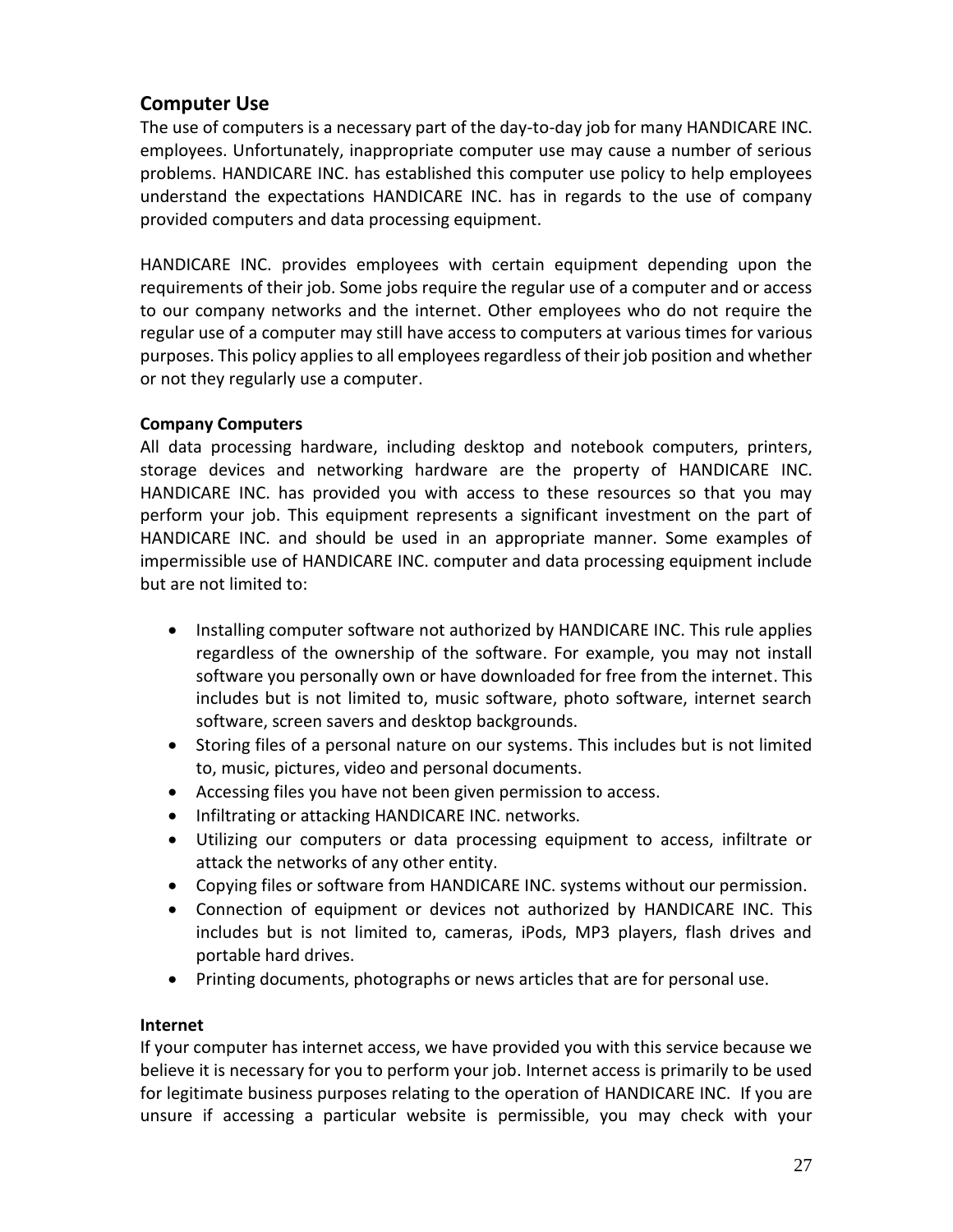supervisor. Some examples of websites and services which may not be accessed include but are not limited to:

- File sharing websites or services, commonly known as "P2P".
- Gambling or bookmaking websites.
- Pornographic or adult oriented websites.
- Websites which may create a hostile work environment on the basis of age, sex, national origin, religion or disability.

## **E-mail**

HANDICARE INC. also provides some employees with access to our corporate email system. If we have provided you with access to our corporate email system we have done so because we believe it is a necessary tool so that you may perform your job. Use of our corporate email system is restricted to legitimate business purposes relating to the operation of HANDICARE INC. Your HANDICARE INC. email account remains the property of HANDICARE INC. and is not to be used as a personal email account. Examples of impermissible email use include but are not limited to:

- Emails of a personal nature, whether to other employees or outside individuals.
- Solicitations of any kind. You may not use the HANDICARE INC. email system to sell items, solicit donations or offer services.
- Emails which may discriminate or harass individuals on the basis of age, sex, national origin, religion or disability.
- Chain or forwarded emails. If someone sends you this type of email, do not open it or forward it, immediately delete it and notify your supervisor. This type of email message may contain files which may damage or compromise our systems.

When using our corporate email system to communicate with fellow employees or our suppliers and customers, always use proper etiquette, spelling and grammar. Avoid slang terms or expressions, derogatory comments and inappropriate language. Messages you send using our email system reflect not only on yourself but also HANDICARE INC. Try to avoid sending replies too quickly. Often, after you have carefully considered a situation, you can send a more thoughtful response.

Please limit the use of the Carbon Copy (CC, BCC) function to situations where it is essential. If you are asking a question or directing a comment to an individual, it is often confusing when many other people are copied on the same message. Furthermore, there are very few instances where you will need to send an email to everyone in the company. Discuss the matter with your supervisor before copying all employees. The email system can improve productivity if used properly but may also limit productivity if employees must spend a great deal of time reading messages which do not apply to them.

HANDICARE INC. has implemented systems to limit the amount of "spam" and inappropriate messages delivered by our email system. However, from time-to-time, spam or inappropriate messages may still get through. We ask that employees be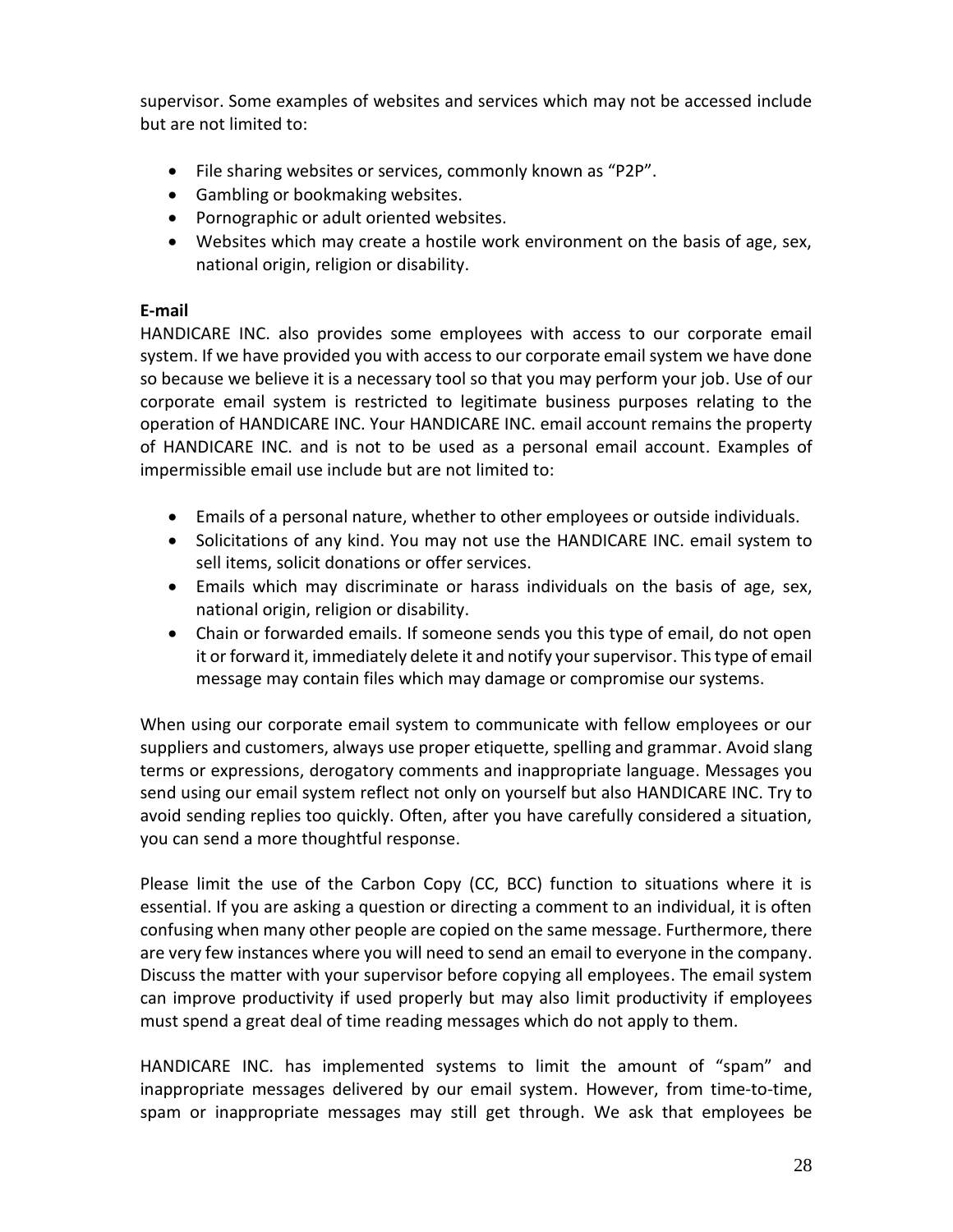responsible and delete these messages immediately. If you seem to be getting a large number of spam or inappropriate messages please immediately discuss the matter with your supervisor. It is the policy of HANDICARE INC.to prevent unlawful harassment or discrimination in our workplace and we will work with you to block inappropriate messages.

#### **Monitoring**

HANDICARE INC. may monitor your computer usage, internet access and email usage to ensure compliance with this and other HANDICARE INC. polices. You should have no expectation of privacy when using HANDICARE INC. systems. Misuse of HANDICARE INC., computers, data processing equipment, and internet access or email systems may result in disciplinary action up to and including termination.

#### **Intellectual Property**

Any content contained within, created on or transmitted from HANDICARE INC. systems by our employees is the intellectual property of HANDICARE INC. HANDICARE INC. retains the right to access and review any file, email or internet log.

You may not copy, remove or destroy HANDICARE INC. intellectual property without our express permission.

The copying, removal or destruction of HANDICARE INC. intellectual property may subject you to disciplinary action up to and including termination. Willful or intentional copying, removal and destruction of HANDICARE INC. intellectual property will be prosecuted to the full extent allowed under the law.

## **Social Media**

Social media can be a fun and rewarding way to share your life and opinions with family, friends and co-workers around the world. However, use of social media also presents certain risks and carries with it certain responsibilities. To assist you in making responsible decisions about your use of social media, we have established these guidelines for appropriate use.

In the rapidly expanding world of electronic communication, social media can mean many things. Social media includes all means of communicating or posting information or content on the Internet, including to your own or someone else's blog, journal or diary, personal web site, social networking (i.e. Facebook, LinkedIn, and Twitter) or affinity web site, web bulletin board or a chat room, whether or not associated or affiliated with HANDICARE INC., as well as any other form of electronic communication.

The same principles and guidelines found in other HANDICARE INC. policies apply to your activities online. Ultimately, you are solely responsible for what you post online. Before creating online content, consider some of the risks that are involved. Keep in mind that any of your conduct that adversely affects your job performance, the performance of fellow employees or otherwise adversely affects customers, suppliers, people who work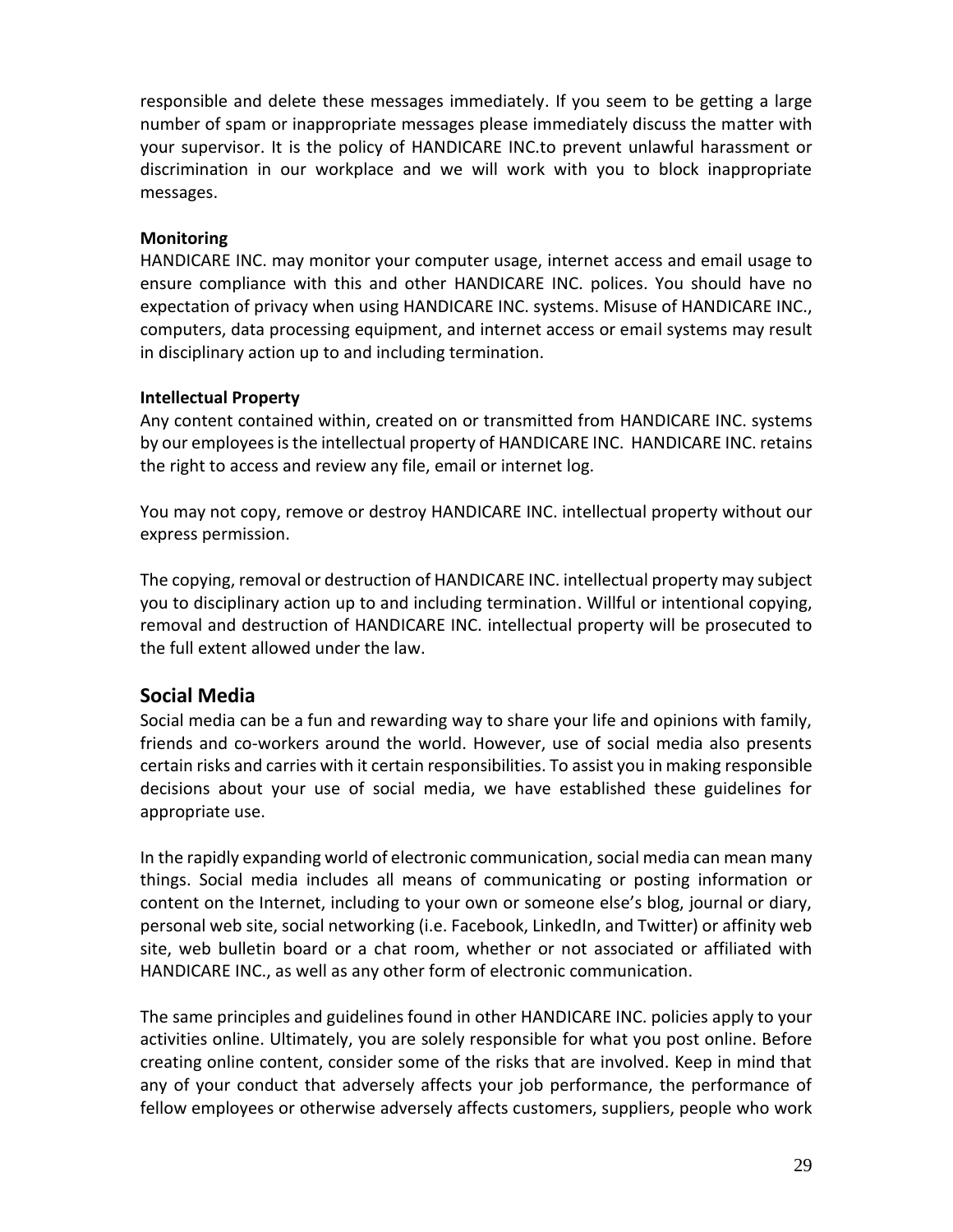on behalf of HANDICARE INC. or the company's legitimate business interests may result in disciplinary action up to and including termination.

## **Know and follow the rules**

Carefully read these guidelines, the Code of Ethics and Conduct, the Computer Use Policy and the Anti-Harassment Policy, and ensure your postings are consistent with these policies. Inappropriate postings that may include discriminatory remarks, harassment, and threats of violence or similar inappropriate or unlawful conduct will not be tolerated and may subject you to disciplinary action up to and including termination.

#### **Be respectful**

Always be fair and courteous to fellow employees, customers, suppliers or people who work on behalf of HANDICARE INC. Also, keep in mind that you are more likely to resolve work related complaints by speaking directly with your co-workers or supervisor than by posting complaints to a social media outlet. Nevertheless, if you decide to post complaints or criticism, avoid using statements, photographs, video or audio that reasonably could be viewed as malicious, obscene, threatening or intimidating, that disparage customers, employees or suppliers, or that might constitute harassment or bullying. Examples of such conduct might include offensive posts meant to intentionally harm someone's reputation or posts that could contribute to a hostile work environment on the basis of race, sex, disability, religion or any other status protected by law or company policy.

#### **Be honest and accurate**

Make sure you are always honest and accurate when posting information or news, and if you make a mistake, correct it quickly. Be open about any previous posts you have altered. Remember that the Internet archives almost everything; therefore, even deleted postings can be searched. Never post any information or rumors that you know to be false about HANDICARE INC., fellow employees, customers, suppliers, people working on behalf of HANDICARE INC. or competitors.

#### **Post only appropriate and respectful content**

- Posting photos or personally identifying information about children or families associated with HANDICARE INC., while they are at HANDICARE INC. or engaged in HANDICARE INC. sponsored activity, is strictly prohibited.
- Maintain the confidentiality of HANDICARE INC. trade secrets and private or confidential information. Trade secrets may include information regarding the development of systems, processes, products, and know-how. Do not post internal reports, policies, procedures or other internal business-related confidential communications, including confidential information provided to HANDICARE INC. by our customers or business partners.
- Do not create a link from your blog, website or other social networking site to a HANDICARE INC. website without identifying yourself as an employee of HANDICARE INC.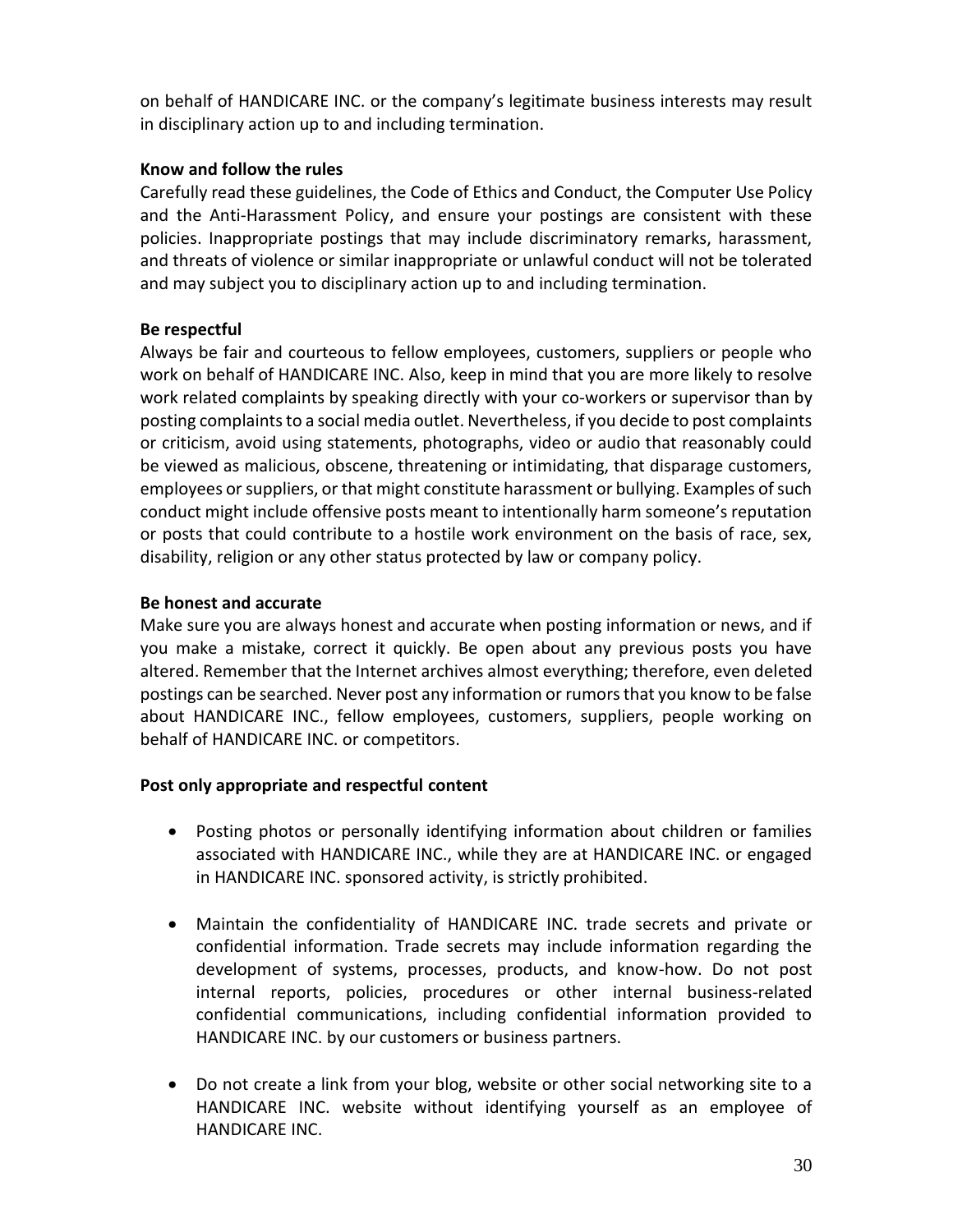- Express only your personal opinions. Never represent yourself as a spokesperson for HANDICARE INC. If HANDICARE INC. is a subject of the content you are creating, be clear and open about the fact that you are an employee. Use your real name, state your position and make it clear that your views do not represent those of HANDICARE INC., fellow employees, customers, suppliers or people working on behalf of HANDICARE INC. If you do publish a blog or post online related to the work you do or subjects associated with HANDICARE INC., make it clear that you are not speaking on behalf of HANDICARE INC. It is best to include a disclaimer such as "The postings on this site are my own and do not necessarily reflect the views of HANDICARE INC."
- Do not engage in online arguments or inflammatory debates in an attempt to defend HANDICARE INC. or disparage a competitor.
- Do not use HANDICARE INC. trademarks or other intellectual property for commercial use without permission.

#### **Using social media at work**

HANDICARE INC. understands that employees may access social media from time-to-time using company provided equipment or systems. Make sure that your online activities do not interfere with your job or customer commitments. Do not use HANDICARE INC. email addresses to register on social networks, blogs or other online tools utilized for personal use. Please be aware that our Monitoring in the Workplace Policy applies to all communications on company provided computer systems, telephone systems, mobile phones, tablets or other communication devices.

Excessive or inappropriate use of social media in the workplace inhibits work performance and may result in disciplinary action up to and including termination.

#### **Media contacts**

Employees should not speak to the media on the behalf of HANDICARE INC. without contacting senior management. The restriction regarding media contacts includes informal contacts through social media, such as Twitter. All media inquiries should be directed to management.

## **Return of Property**

Throughout the course of employment at HANDICARE INC., we may supply you with written materials, tools, supplies or equipment. These items are your responsibility while in your possession and should be returned promptly if requested.

It is also your responsibility to return these to HANDICARE INC. upon termination of employment. The cost of items not returned may be deducted from your final paycheck to the extent allowed by law.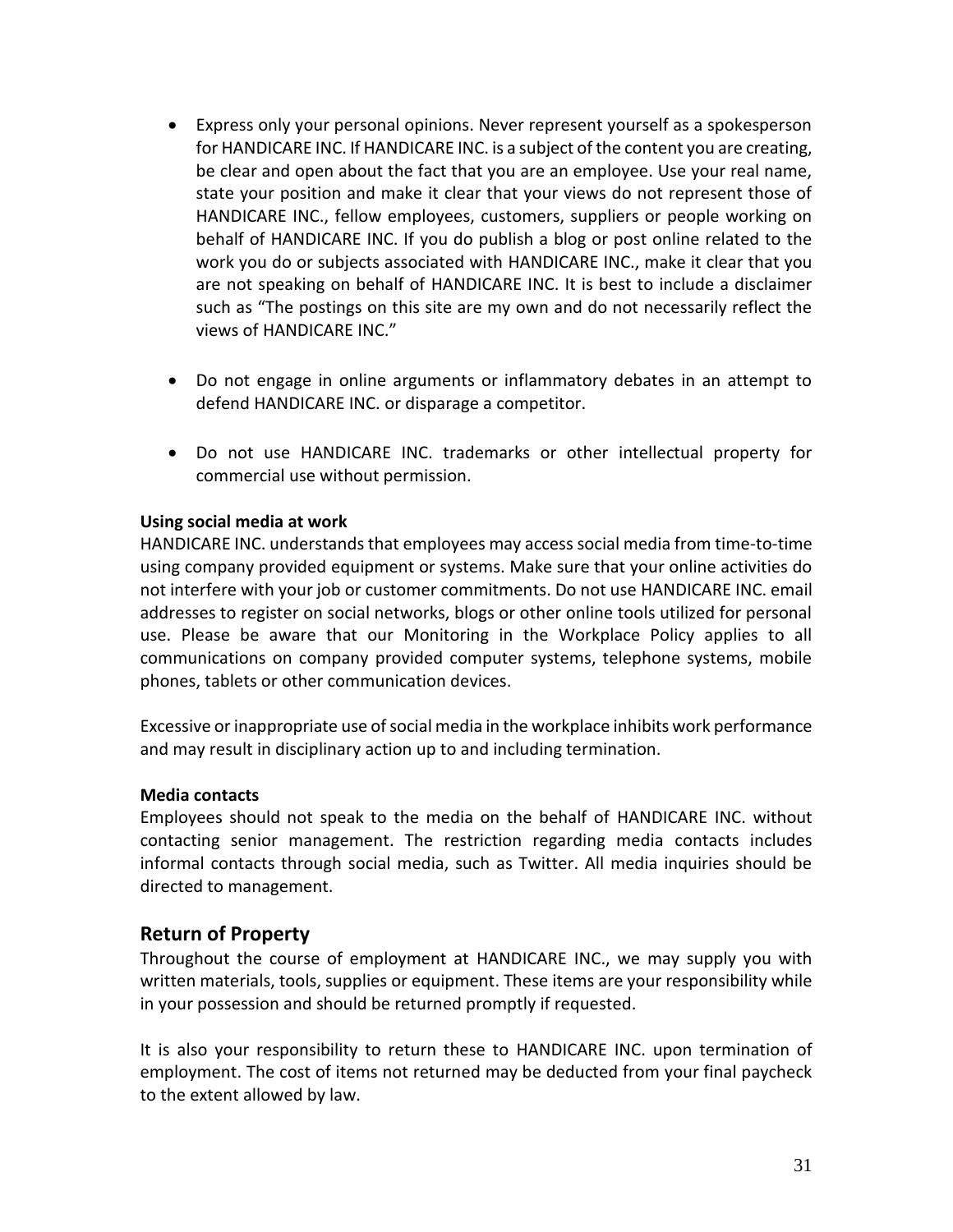# **Safety**

HANDICARE INC. strives to maintain a safe work environment which complies with federal and state safety requirements.

Each employee is expected to obey all safety rules and to exercise caution and common sense in all work activities. Employees are expected to notify their supervisors immediately of any unsafe situation or equipment. No employee will knowingly be asked to work in unsafe conditions.

If you violate HANDICARE INC.'s safety policies or procedures, it may be cause for discipline, up to and including termination.

# **Environmental Stewardship**

HANDICARE INC. recognizes that it has a responsibility to the environment beyond legal and regulatory requirements. We are committed to reducing our environmental impact and continually improving our environmental performance as an integral part of our business strategy and operating methods.

All employees contribute to our environmental impact. We encourage employees to actively engage in our efforts to reduce environmental impact in all business areas. HANDICARE INC. also encourages all employees to recycle aluminum and plastic containers and paper used in the workplace. Recycling containers have been provided in designated areas.

## **Drug and Alcohol-free Workplace**

HANDICARE INC. is committed to a drug and alcohol-free work environment that is safe and productive for our employees, visitors to the workplace and all those having interactions with our employees. Violation of this policy will result in discipline, up to and including termination.

Employees may not:

- Distribute, dispense or sell illegal drugs or drug paraphernalia.
- Use or possess or be under the influence of illegal drugs or alcohol on company premises or in the course of business or during working hours.
- Use any natural or synthetic substance which impairs physical or cognitive capacity.
- Permit customers or suppliers to violate the HANDICARE INC. Drug and Alcoholfree Workplace policy.

You may use legally prescribed substances while at work as long as they do not interfere with your ability to perform the essential functions of your job or affect the safety of yourself or others. However, providing or distributing prescription drugs to other employees is a violation of this policy.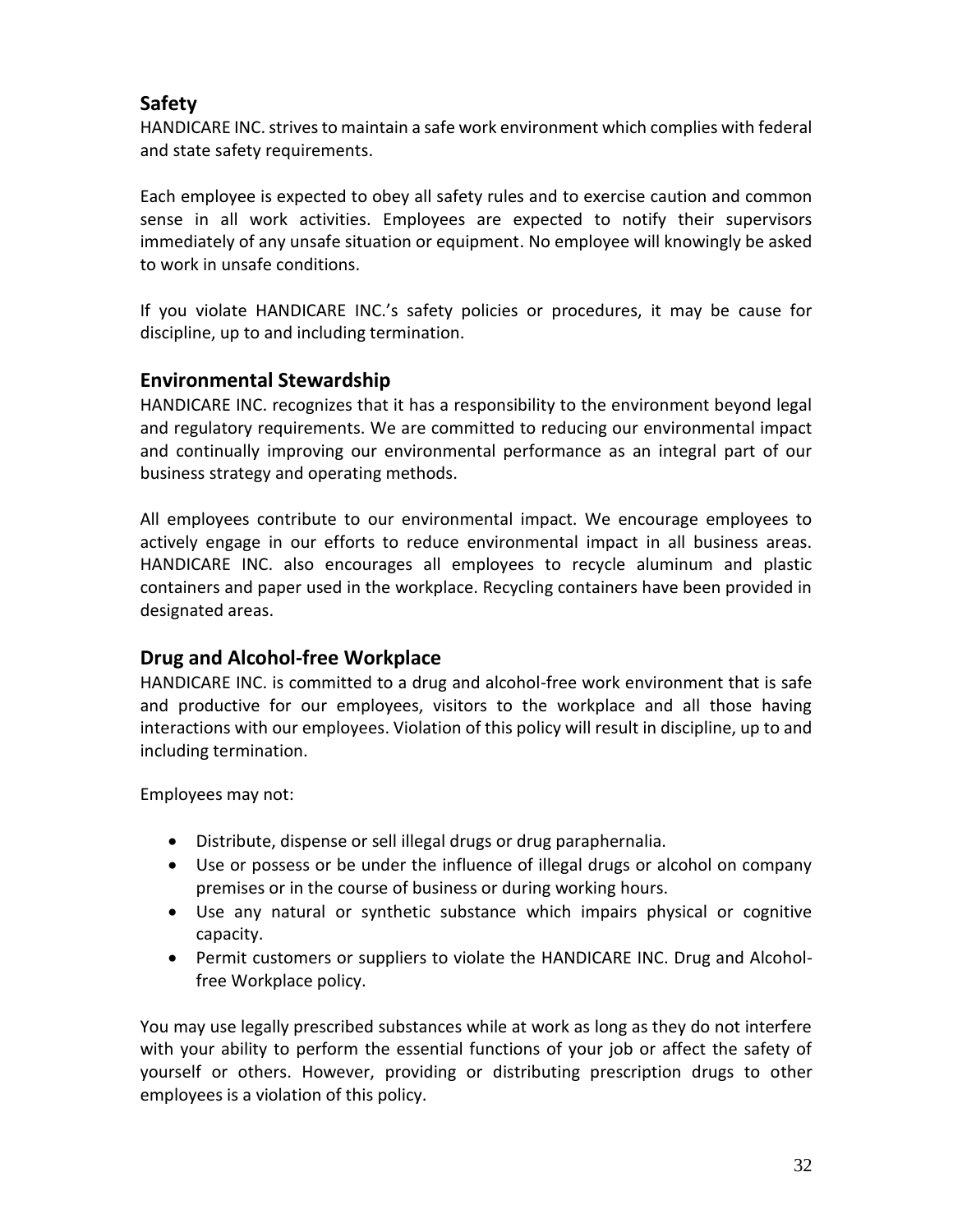From time-to-time, States and/or their political subdivisions may decriminalize certain substances such as Cannabis. The HANDICARE INC. drug and alcohol-free workplace policy prohibits the use of substances restricted under the Federal Controlled Substances Act, which preempts any contradictory state or local law.

# **First Aid**

In the event of a life-threatening accident or condition, immediately dial 911. **Do not assume that someone else has already called 911**. If you are not personally aware of the call being made, call 911. It is better for there to be multiple 911 calls for the same incident than none at all.

Notify your manager or supervisor immediately in the case of any accident or illness, even if it seems to be minor.

First aid kits are kept in various locations; please make yourself aware of the nearest first aid kit. If you have a question regarding first aid kit locations, contact your supervisor. In the event that you administer first aid it is very important to protect yourself from the transfer of body fluids. Each first aid kit contains gloves and these should be used when assisting fellow employees. A strong disinfectant should be used to clean up.

Supplies in the first aid kits are the property of the company and are solely provided for treatment of workplace injuries. Removal of first aid supplies for personal use is a violation of company policy and may inhibit the proper treatment of a workplace injury.

On the job injuries and accidents may be covered under Workers' Compensation.

## **Workplace Violence**

Violence is strictly prohibited in the workplace. Workplace violence is defined as any physical assault, threatening behavior or verbal abuse occurring in the workplace by employees or third parties. It includes, but is not limited to, beating, stabbing, suicide or attempted suicide, shooting, rape and psychological trauma, such as threats and obscene phone calls.

Prohibited conduct includes, but is not limited to:

- $\bullet$  Injuring another person physically;
- Engaging in behavior that creates a reasonable fear of injury to another person;
- Engaging in behavior that subjects another individual to extreme emotional distress;
- Possessing or using a weapon;
- Intentionally damaging property;
- Threatening to injure an individual or to damage property;
- Committing injurious acts motivated by, or related to, domestic violence or sexual harassment; and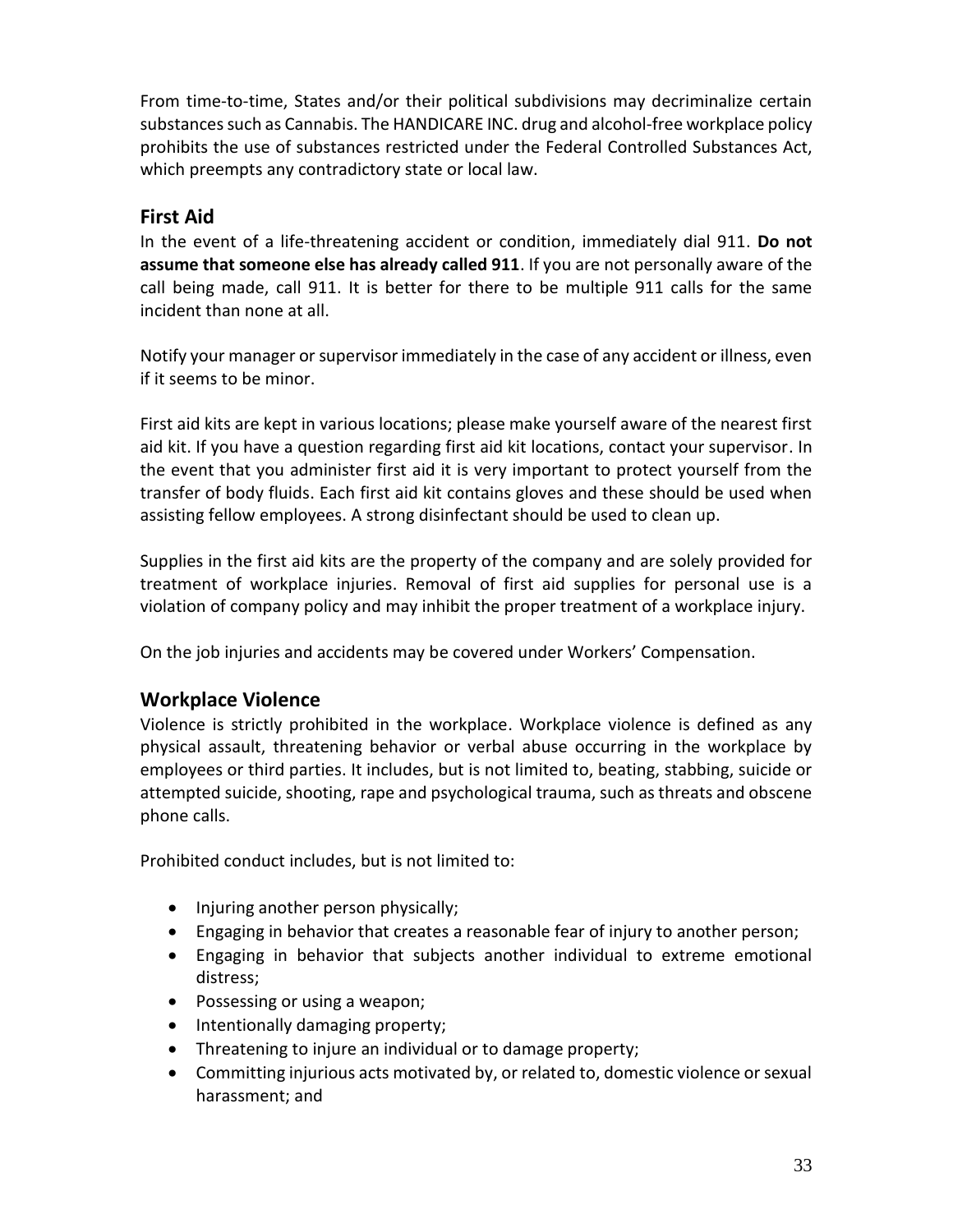Retaliating against any employee who, in good faith, reports a violation of this policy.

Employees who violate this policy will be subject to disciplinary action, up to and including termination.

# **Monitoring in the Workplace**

Employees should not have the expectation of privacy in anything that they create, store, send or receive on the computer system, telephone system, company provided mobile phones or other communication devices.

HANDICARE INC. may monitor any aspect of communications for training purposes, to ensure that contacts with customers and potential customers are professional and respectful and that employees are not using the company's computers or telephones inappropriately.

The company may also perform video surveillance as it deems necessary for safety, to prevent theft, harassment and other inappropriate behavior in the workplace.

Any evidence of illicit acts on the part of employees may be reported to the appropriate authorities and employees may be subject to discipline up to and including termination for the violation of company policies as evidenced by monitoring of employee communication and work areas.

# **Customer Contact**

It is the policy of HANDICARE INC. to be service-oriented and customer-oriented. This means that our employees should treat all customers with courtesy and respect.

Each contact with our customers and clients, whether in person, by phone or by electronic communication should be professional. Any customer-related problems, including customers who are abusive or harassing, should be reported to your supervisor.

## **Conflicts of Interest**

Employees of HANDICARE INC. have a duty to avoid any actual or apparent conflict of interest with HANDICARE INC. A conflict can arise when an employee takes actions or has interests that make it difficult for him or her to perform his or her work objectively or properly.

Conflicts also arise when an employee or a member of his or her family receive improper personal benefits as a result of his or her position with the company.

All employees must be guided by what is in the best interests of HANDICARE INC.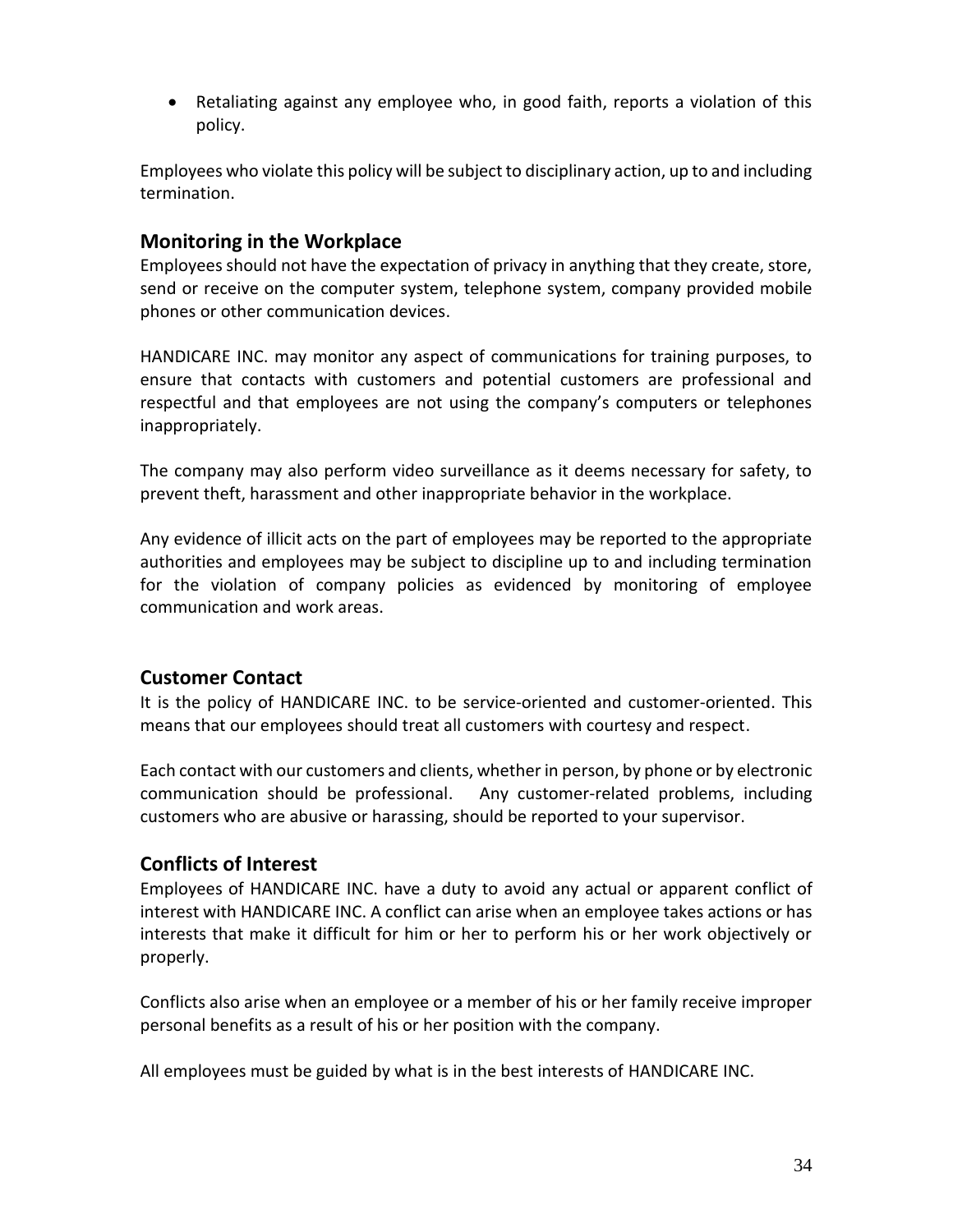# **Non-disclosure**

HANDICARE INC. has various types of confidential business information which must be protected. Employees are obligated to protect this information.

Such confidential information includes, but is not limited to, the following examples.

- Non public financial information;
- Marketing strategies and information;
- Internal non public customer and prospective customer lists and data;
- Technological data;
- Confidential information provided by our customers or business partners;
- Trade secrets; and
- Contents of personnel files or other protected information.

Certain employees who have access to confidential or protected information may be asked to complete a confidentiality agreement. Employees who improperly use or disclose trade secrets or confidential business information may be subject to disciplinary action. This policy does not prohibit or penalize disclosures regarding benefits, wages, working conditions or other matters material to employment at HANDICARE INC.

## **Media Contacts**

From time-to-time employees may be contacted by members of the media. This may include, but is not limited to television, internet, and print journalists. Employees should not speak on behalf of HANDICARE INC. without express authorization from senior management.

If you are contacted by media regarding the official position of HANDICARE INC. regarding any particular issues, products, services, customers, vendors or business partners, immediately inform senior management.

Employees are always permitted to express their own opinions to media. If you express personal opinions to media on issues related to HANDICARE INC. products, services, customers, vendors or business partners, make sure to state that such opinions do not represent those of HANDICARE INC. and are your own.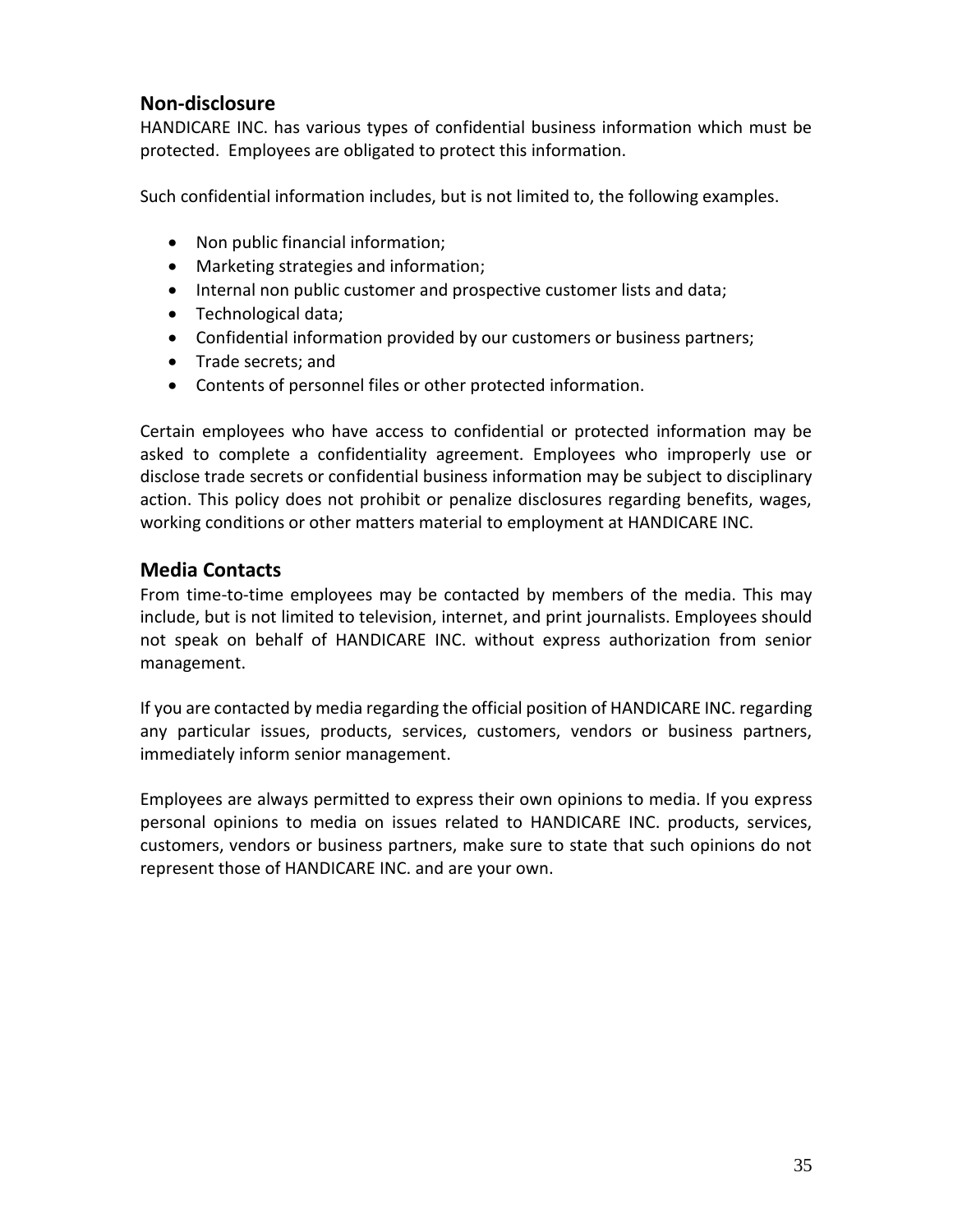# **Dress Code**

How an employee looks has a significant impact on the impression others have of Handicare. HANDICARE INC.'s image is, in many instances a reflection of its employees. Employee behavior and appearance is a substantial indicator of how HANDICARE INC. is perceived, thus it is important that all employees cooperate and adhere to the dress code, whether or not the employee is in direct contact with children and families.

Fashion is very diversified, thus it is very difficult to address all of the norms of dress. An employee's best guide is to dress in a manner that is appropriate for interacting with young children and their families. It is a good idea to keep in mind the weather and activities planned.

## **Every Day General Appearance Guidelines**

- All clothing should fit your body type, be neat, clean, and in good repair. When an employee bends, reaches or sits no skin should be visible;
- Pants should have a finished hem and no tears or holes and should not be longer than the bottom of your shoes. (You cannot walk on your pants.) Sweat, athletic or spandex materials are not permitted. Shorts are permissible if the length is not shorter than 2 inches above the knee. Skirts are permissible if the length is below the knee.
- HANDICARE INC. logo t-shirts/sweatshirts or casual dress shirts that do not show cleavage are permitted. Sleeveless shirts are not permitted. Outwear cannot be worn inside (ex. fleece pull-overs, hooded sweatshirts). No advertising or large branding.
- Undergarments may not be visible and must be worn without exception;
- Shoes that stay on the foot (no flip flops or clogs) must be worn at all times. Heels or platform must be 2 inches or less.
- Hair must be neat, clean, and properly styled.
- Fragrances should not be worn out of respect for those with allergies and respiratory problems;
- Your body should be washed frequently enough and deodorant should be worn to ensure that you do not carry odors
- Although we do not require that you remove piercings or cover tattoos, you should recognize that you are working with families of young children and appearance can affect the level of respect that you may receive.

If an employee's clothing is found to be unacceptable the employee will be required to clock out and return within the hour wearing proper attire or purchase a HANDICARE INC. shirt.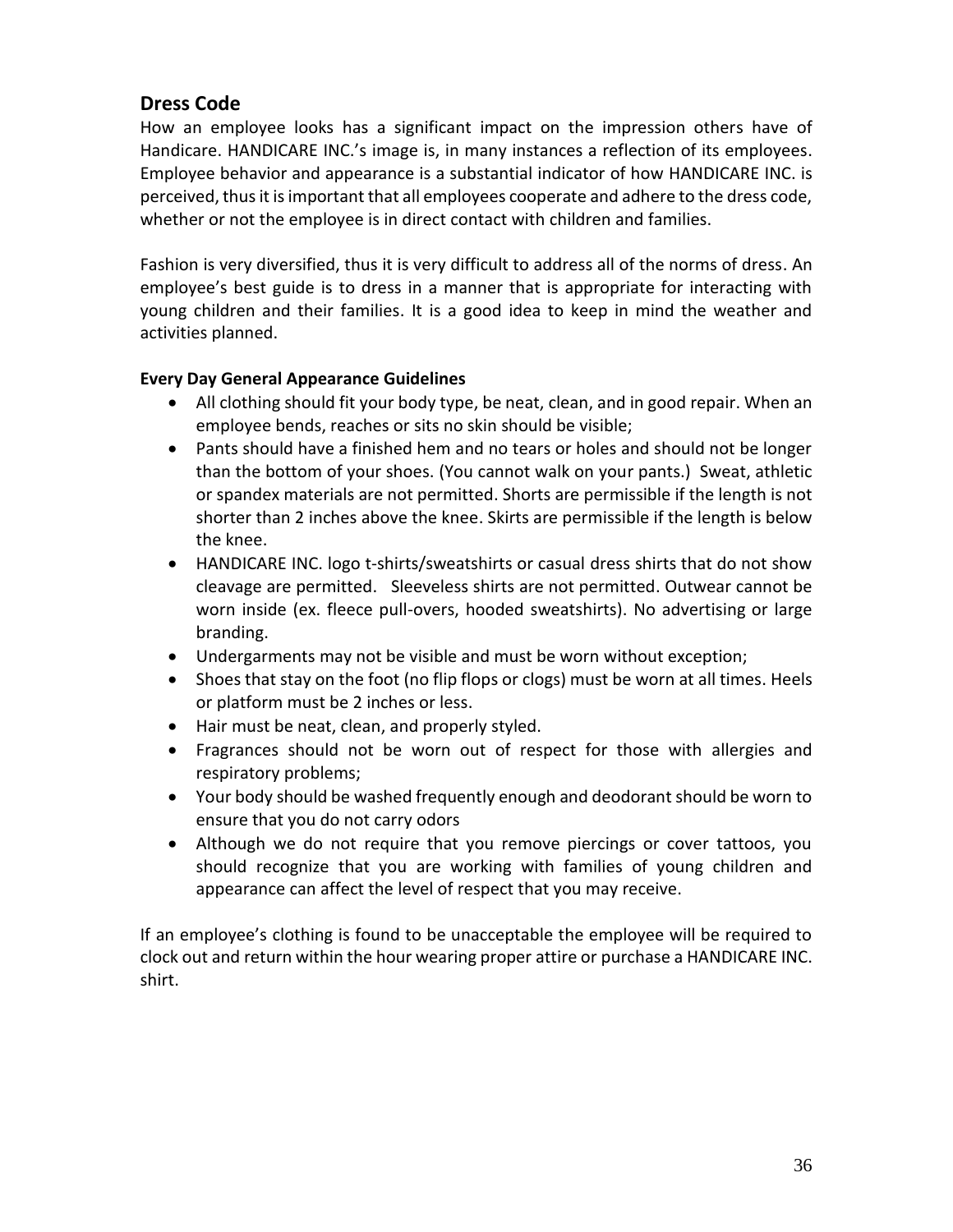## **Attendance and Punctuality**

HANDICARE INC. expects every employee to report to work each day that they are scheduled and to report in a timely manner. Absenteeism and tardiness places a burden on other employees and on HANDICARE INC. and prevents us from operating in an efficient and effective manner.

If you are unable to report to work, you must notify your supervisor prior to your regular starting time, absent extenuating circumstances.

Excessive absenteeism and tardiness will not be tolerated and may be a cause for disciplinary action. Excessive tardiness is defined as being tardy three or more times within a pay period.

## **Performance Appraisals**

HANDICARE INC. will perform periodic performance appraisals for its employees based on the employee's essential job functions. Appraisals will be performed in a fair, objective, and non-discriminatory manner.

Performance appraisals will be used to recognize the employee for his or her accomplishments. Performance Appraisals will also be helpful in determining areas in which the employee needs to improve. Supervisors and employees may also use this opportunity to set goals for the future.

## **Problem Resolution**

HANDICARE INC.'s policies and procedures emphasize open-door practices in which employees are encouraged to deal directly with their supervisors and other members of management regarding complaints and problems.

Under normal conditions, if an employee has a job-related problem, question or complaint, it should be discussed with his or her supervisor. The simplest, quickest, and most satisfactory solution often will be reached at this level.

If discussion with the employee's supervisor does not answer the question or resolve the matter satisfactorily, the complaint then may be presented, orally or in writing, to next higher level of management.

If the matter still is not resolved satisfactorily, the employee may present the complaint to the Board of Directors, which will render an objective analysis of the situation and attempt to aide in resolution. Although, not all employee concerns or complaints will be resolved to the employee's satisfaction, bringing reasonable problems, questions or complaints to management is always encouraged.

When the issue personally involves the supervisor or manager with whom the employee ordinarily would discuss a problem, the employee may bypass that individual and proceed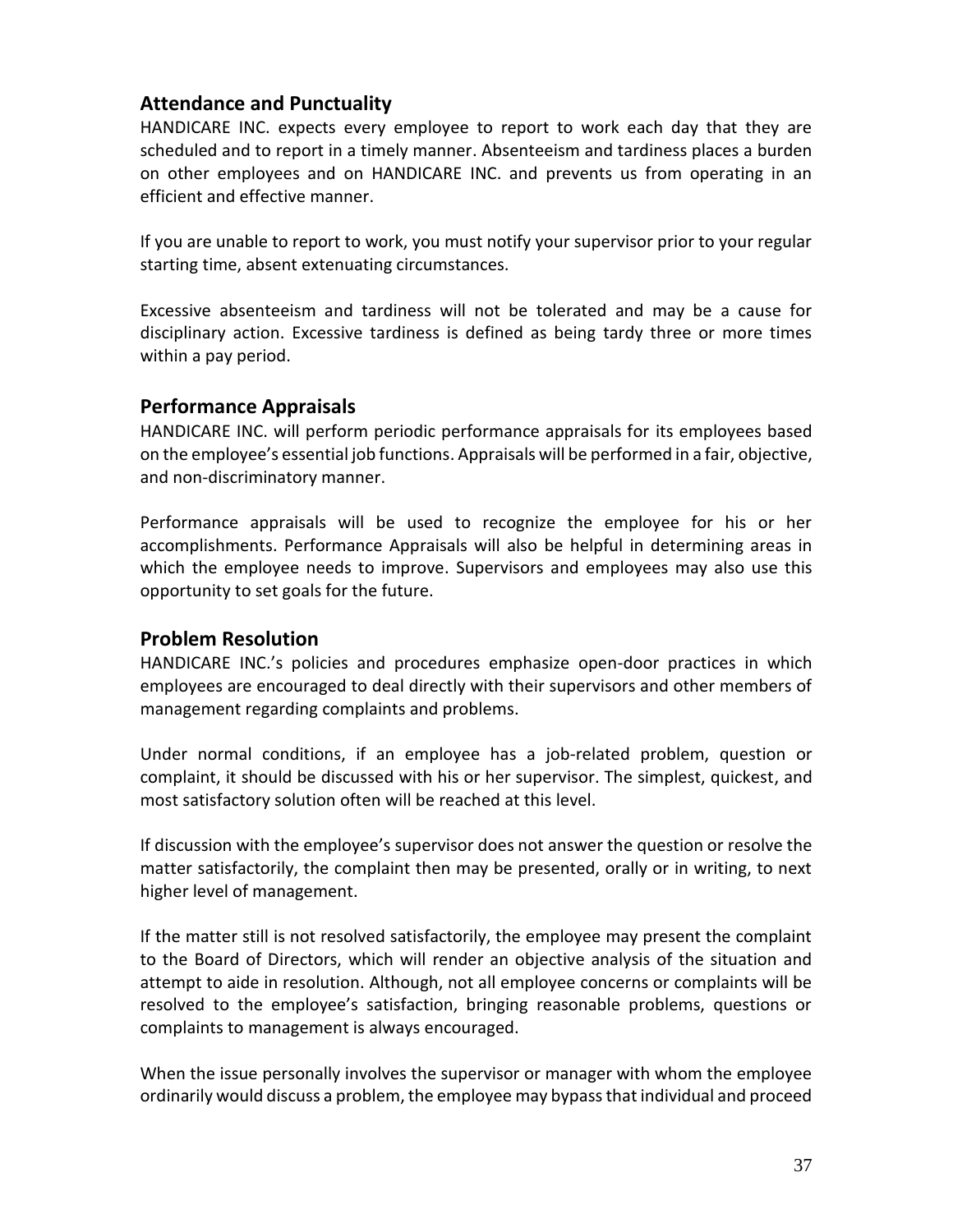to the next person in authority without fear of reprisal. At any time, an employee may seek the advice and guidance of the Board of Directors.

# **Training Requirements**

A pre-employment physical exam, including a Tuberculosis screening, is required for all employees. The exam must be updated every three years. All employees must complete a criminal record check and a child and dependent adult abuse check. The check must come back indicating that the employee is eligible to work in a child care setting. All employees will be given a complete orientation within 10 days of employment.

HANDICARE INC.'s Director, On-Site Supervisors, and staff counted as part of the staff ratio must meet the following minimum staff training requirements:

During their first six months of employment, all staff must receive the following training:

- Two hours of Iowa's training for mandatory reporting of child abuse.
- At least one hour of training regarding universal precautions and infectious disease control.

During their first year of employment, all staff employed 20 hours or more per week shall receive the following training:

- Certification in American Red Cross or American Heart Association infant, child, and adult cardiopulmonary resuscitation (CPR) or equivalent certification approved by the department. A valid certificate indicating the date of training and expiration date shall be maintained.
- Certification in infant, child, and adult first aid that uses a nationally recognized curriculum or is received from a nationally recognized training organization including the American Red Cross, American Heart Association, the National Safety Council, and Emergency Medical Planning (Medic First Aid) or an equivalent certification approved by the department. A valid certificate indicating the date of training and expiration date shall be maintained.
- Ten contact hours of training from one or more of the following content areas: 1. Planning a safe, healthy learning environment (includes nutrition).

2. Steps to advance children's physical and intellectual development.

3. Positive ways to support children's social and emotional development (includes guidance and discipline).

4. Strategies to establish productive relationships with families (includes communication skills and cross-cultural competence).

5. Strategies to manage an effective program operation (includes business practices).

6. Maintaining a commitment to professionalism.

- 7. Observing and recording children's behavior.
- 8. Principles of child growth and development.

At least four hours of the ten contact hours of training shall be received in a group setting. Six hours may be received in self-study using a training package approved by the Department of Human Services. Training received for cardiopulmonary resuscitation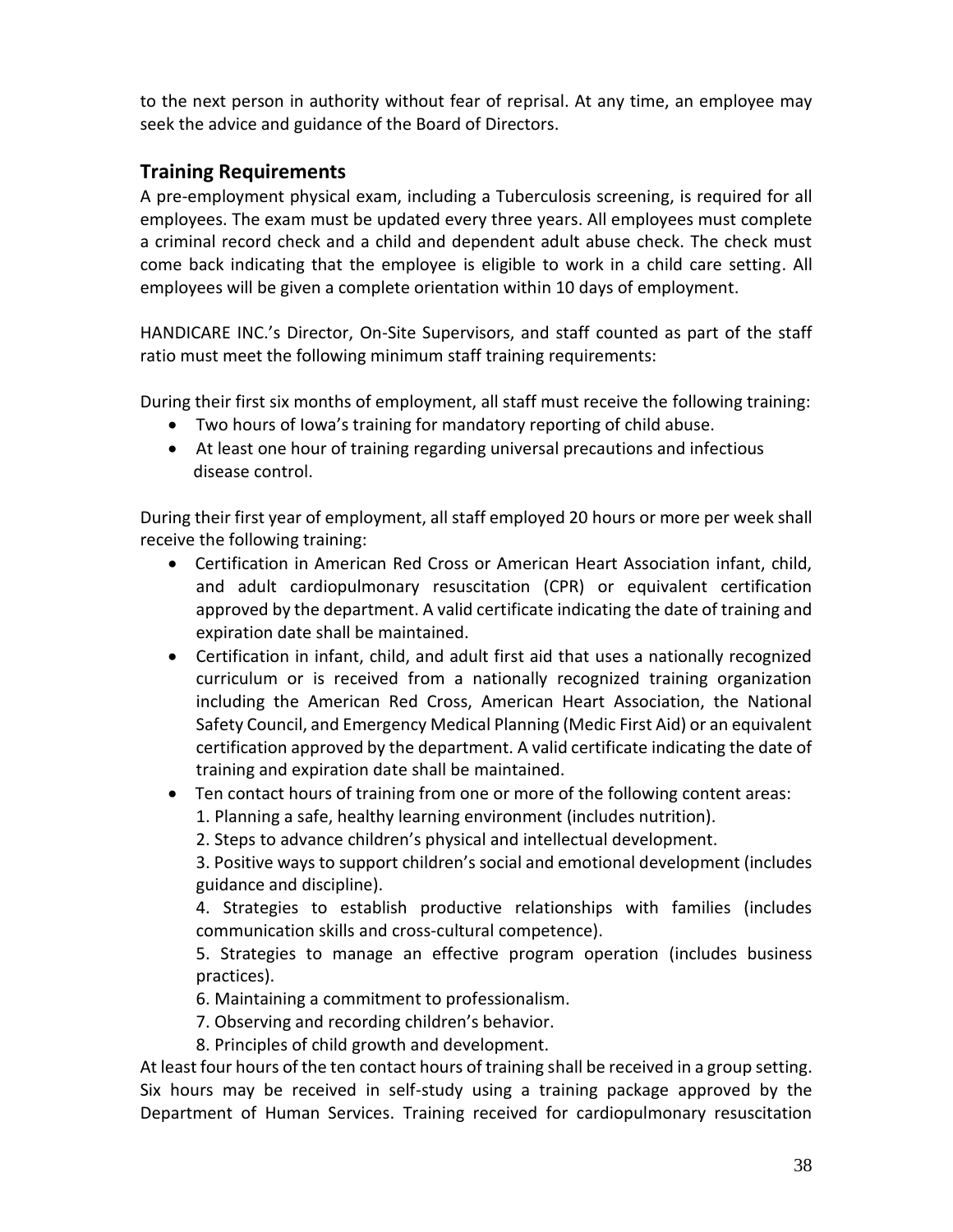(CPR), first aid, mandatory reporting of child abuse, and universal precautions shall not count toward the ten contact hours. The directors and on-site supervisors shall receive all ten hours of training in a group setting

Following their first year of employment, all staff who are employed 20 hours or more a week must:

- Maintain current certification for Iowa's training for the mandatory reporting of child abuse, infant, child, and adult CPR; and infant, child, and adult first aid.
- Receive six contact hours of training annually from one or more of the content areas listed above. The directors and on-site supervisors shall receive eight contact hours of training annually from one or more of the content areas listed above. At least four of the eight contact hours shall be in a group setting.

During their first year of employment, all staff who are employed less than 20 hours a week must receive the following training:

• Five contact hours of training from one or more of the following topical areas: child development, guidance and discipline, developmentally appropriate practices, nutrition, health and safety, communication skills, professionalism, business practices, and cross-cultural competence. At least two of the five contact hours shall be in a sponsored group setting.

Following their first year of employment, all staff who are employed less than 20 hours a week must:

- Maintain current certification for Iowa's training for mandatory reporting of child abuse.
- Receive four contact hours of training annually from one or more of the following topical areas: child development, guidance and discipline, developmentally appropriate practices, nutrition, health and safety, communication skills, professionalism, business practices, and cross-cultural competence. At least two of the four contact hours shall be in a sponsored group setting.

HANDICARE INC.'s Director is available to assist employees in finding appropriate and approved training opportunities. HANDICARE INC.'s Assistant Director needs to be notified in advance of any training in order for the employee's schedule to be modified and/or the employee to be paid for the training hours. Pre-approved training registration fees, for the number of training hours required for child care licensing, will be reimbursed to the employee at the time of the employee's annual performance evaluation assuming successful completion of the training. Training certificates and proof of payment should be turned into the finance office.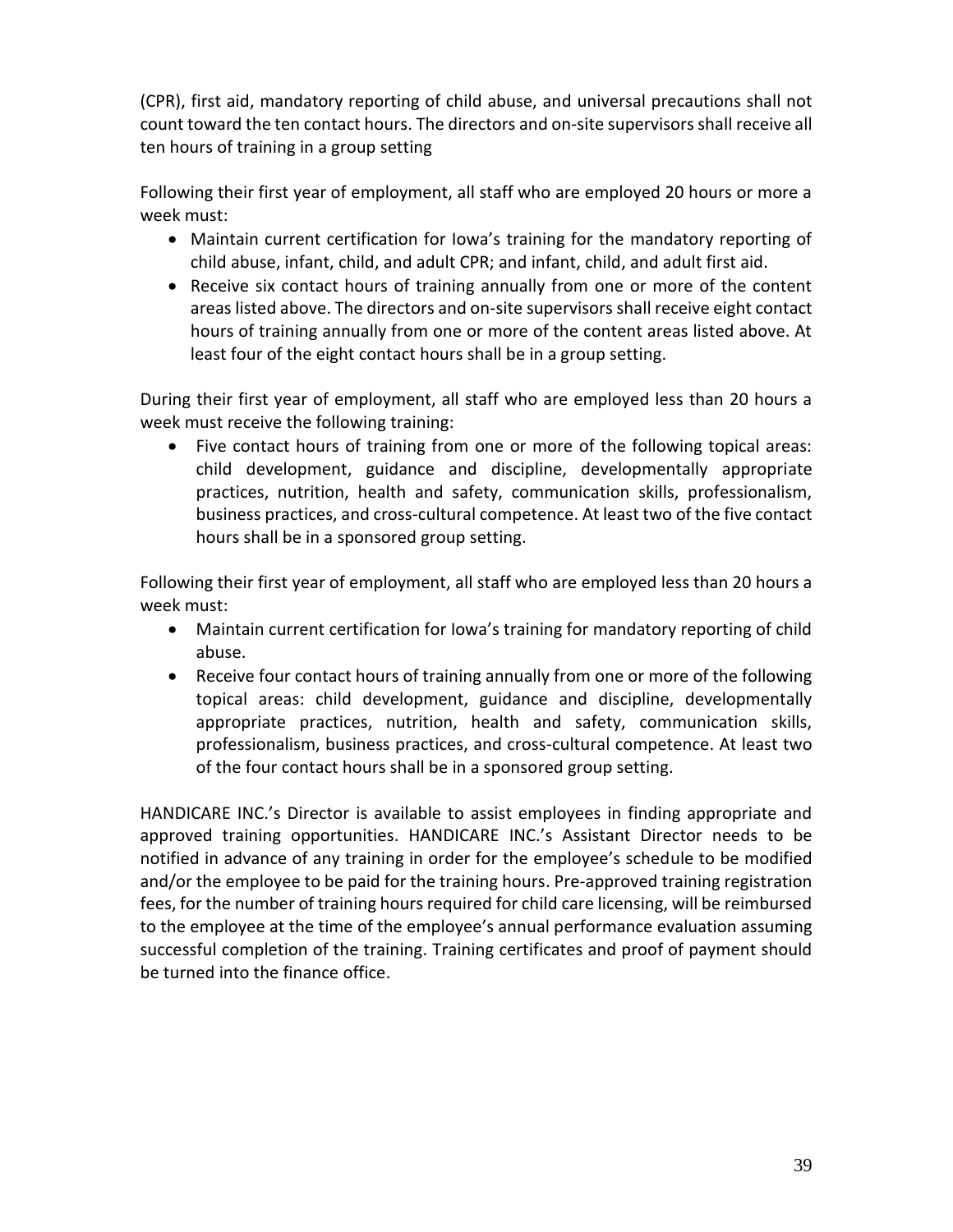# **Tuition Reimbursement and Support**

HANDICARE INC. offers tuition reimbursement for any class that is directly related to the position that an employee is assigned to while the employee is employed full time at HANDICARE INC. The following guidelines must be met in order to be eligible for the tuition reimbursement:

- The employee must be a contracted, full-time employee that has been employed at HANDICARE INC. for no less than 1 year;
- The employee must agree to remain employed full time by HANDICARE INC. for 6 months after completing the course or the amount of the benefit will be withheld from the employees final paycheck(s);
- Each class must be a college accredited course and approved by the Board of Directors;
- The amount of the reimbursement will not exceed the cost of the class(es) or \$500 whichever is less and will be awarded only once per calendar year per employee. Reimbursement will be paid to the employee upon submission of proof of payment and a final passing grade.

# **T.E.A.C.H.**

T.E.A.C.H. (Teacher Education and Compensation Helps) Early Childhood® IOWA is a comprehensive scholarship program that provides the early childhood workforce access to educational opportunities and is helping establish a well-qualified, fairly compensated and stable workforce for our children. Since HANDICARE INC. is also committed to this same idea, we have agreed to partner in this program.

T.E.A.C.H. is built on four components:

| Education:    | T.E.A.C.H. helps participants earn a required number of college<br>credit hours in early childhood education each year.                    |
|---------------|--------------------------------------------------------------------------------------------------------------------------------------------|
| Scholarship:  | T.E.A.C.H. offers counseling and financial support to pay for college<br>courses and fees, books, travel, and time away from work.         |
| Compensation: | T.E.A.C.H. participants earn a compensation bonus or raise after<br>successful completion of a year of education.                          |
| Commitment:   | T.E.A.C.H. participants agree to continue their service as a child<br>care professional in their current early care and education setting. |

In order for an employee to be eligible for a T.E.A.C.H. contract with HANDICARE INC., the employee must be a full-time employee and have been employed for a minimum of 1 year. The employee must demonstrate leadership qualities by adhering to all HANDICARE INC.'s policies and demonstrating a commitment to HANDICARE INC. and our children. Eligibility will be determined annually. Once the participant has turned in a class schedule, release time will be determined by Handicare. Release time will be determined on an individual basis taking into consideration actual class time and HANDICARE INC.'s scheduling needs. As a result, each T.E.A.C.H. participant may experience a change in schedule each semester. All changes in class schedules must be reported immediately.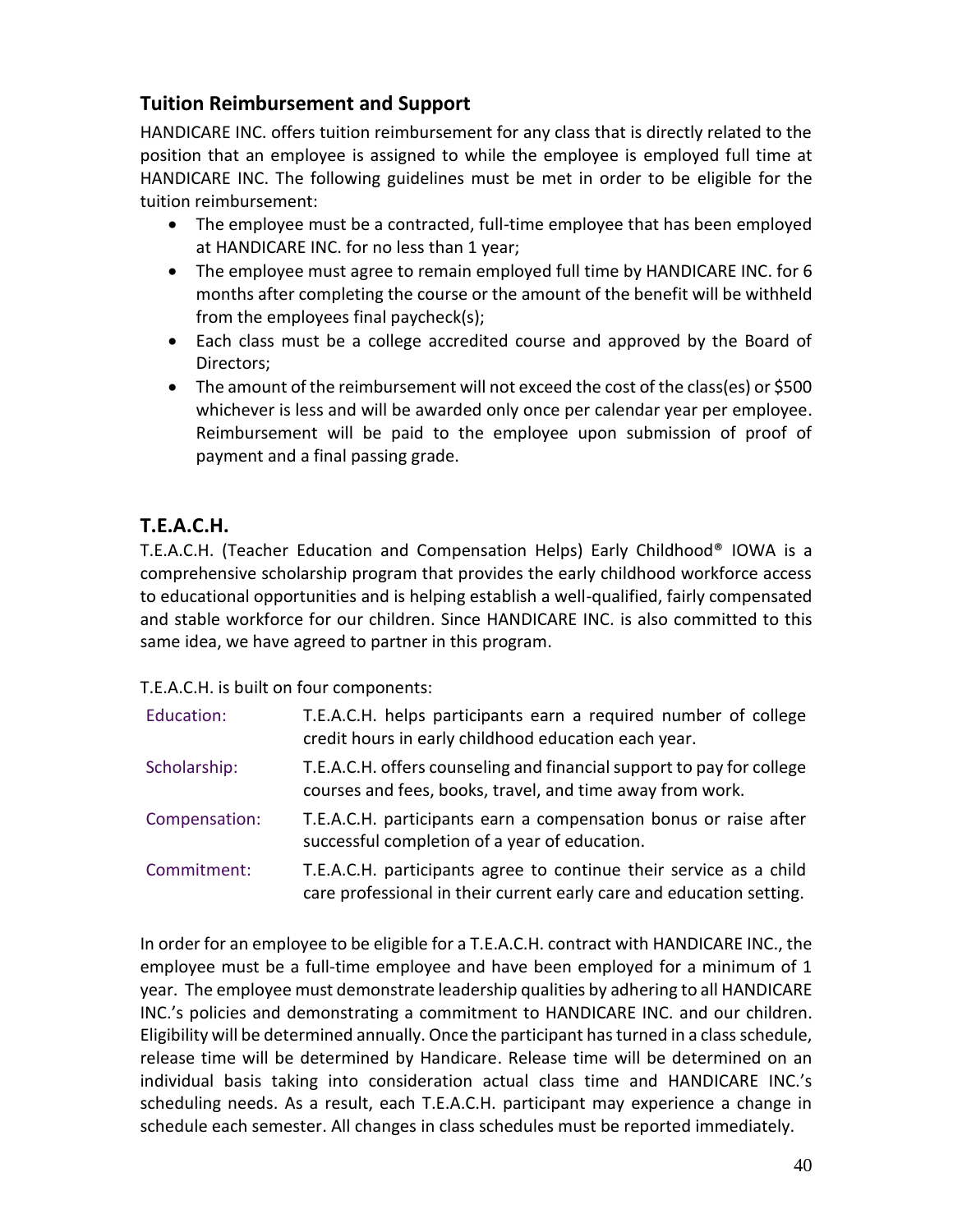# **Workers' Compensation**

HANDICARE INC. complies with all state and federal laws pertaining to worker's occupational safety and any occupational injuries or illnesses arising in the course of employment. The Workers' Compensation program covers job-related injuries or illnesses that require medical, surgical or hospital treatment.

Any work-related injury or illness should be reported to your supervisor immediately, no matter how slight or inconsequential that it may seem.

## **Employee Benefit Agreement**

HANDICARE INC. requires an employee work for 45 days in order to be eligible for benefits. At the end of that period, the employee is eligible to sign an agreement that s/he is committed to working a minimum of 36 hours per week for a minimum of one year.

Part-time employees are those working less than 36 hours per week. Full-time employees are those working 36- 40 hours per week.

The following rules apply to employee benefits:

- Personal time begins accumulating the first day of the pay period in which the agreement is signed;
- Benefits are pro-rated per the number of hours worked per week.
- Employees must meet the 90-day grace period before personal time can be used;
- Employee benefits will stop accumulating the date the agreement is null and void.

## **Employee Insurance Benefits**

#### **Life Insurance**

All contracted employees are eligible for a \$20,000 term life insurance benefit.

## **Dental Insurance**

All contracted employees are eligible to enroll in HANDICARE INC.'s dental plan. The employee is responsible for the full cost of the plan.

## **Benefits Continuation (COBRA)**

HANDICARE INC. offers coverage under our Health Plan(s) to full time active employees in eligible employment classes and their dependents

For the purposes of this policy, the term Health Plan may include many benefits which fall under the COBRA statute, including but not limited to: coverage under a traditional Major Medical plan, membership in a Health Maintenance Organization (HMO), Dental coverage, Vision coverage, coverage under a Health Flexible Spending Account (FSA) or coverage under a Health Reimbursement Arrangement (HRA).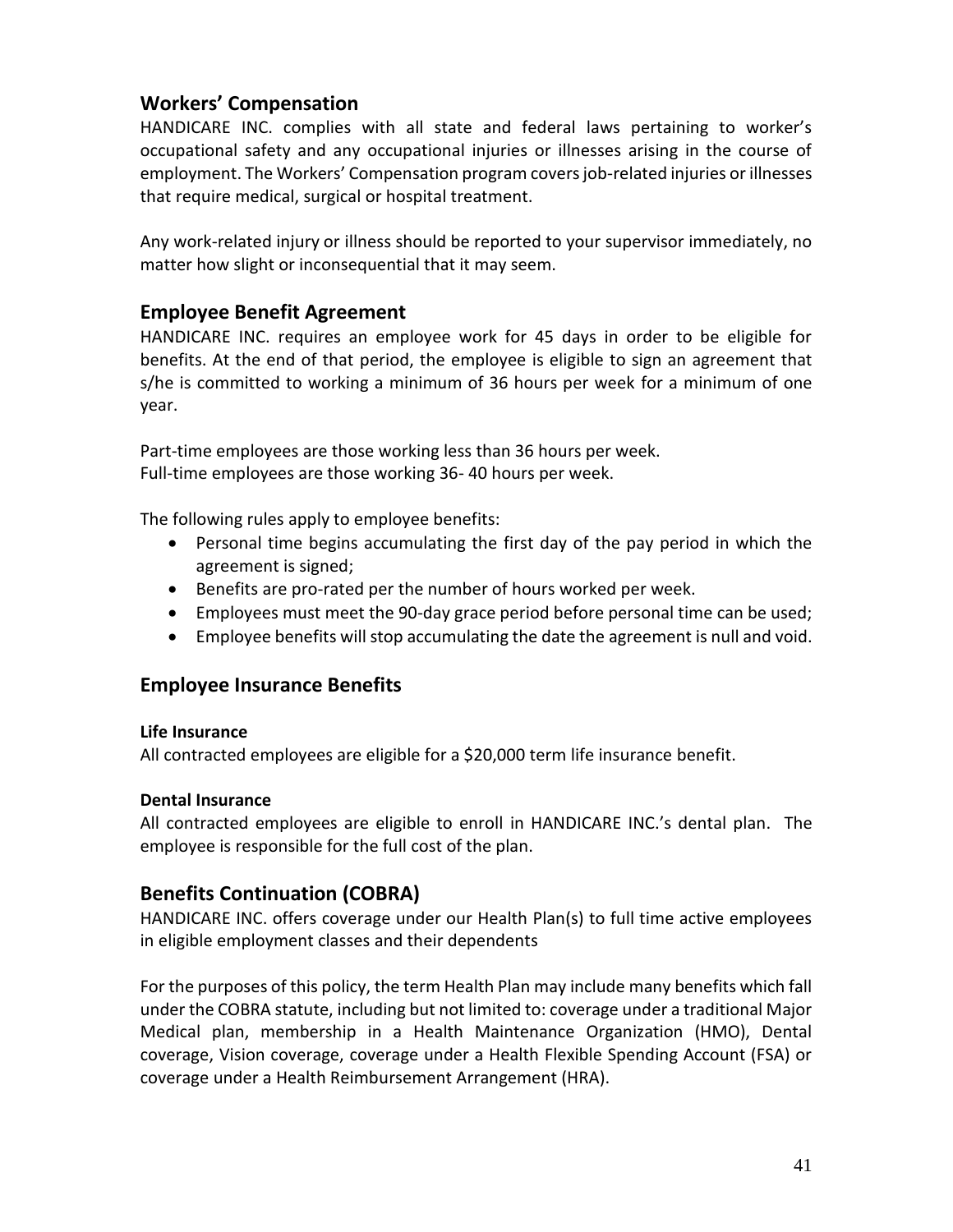In accordance with our insurance contract(s) and plan document(s), employees who are no longer working on a full time active basis may lose eligibility for coverage under our Health Plan(s) for themselves and their dependents.

When an employee or their dependent loses eligibility under a Health Plan, they may be eligible to continue their coverage under a Federal law called COBRA. COBRA allows for individuals who would otherwise lose their coverage to continue their coverage, on a premium paying basis, for a period of 18, 29 or 36 months depending upon the reason they lost coverage. The events that may cause a loss of coverage are referred to as "Qualifying Events."

Qualifying Events may include but are not limited to:

- Termination of the covered employee's employment for any reason other than "gross misconduct."
- Reduction in the covered employee's hours of employment.
- Covered employee becomes entitled to Medicare.
- Divorce or legal separation of the employee.
- Death of the covered employee.
- Loss of "dependent child" status under the plan rules.

HANDICARE INC. will provide a general notice of COBRA rights when you first become covered under a Health Plan. This notice contains important information regarding your rights and responsibilities under COBRA. It is your responsibility to read this notice. If you have misplaced your general notice and would like a new copy, please contact the director or finance coordinator.

In the event that you or your dependents experience a Qualifying Event, HANDICARE INC. will send you a COBRA election notice which gives you the opportunity to elect continuation coverage. **It is very important that you respond to these notices promptly as HANDICARE INC. is restricted to a limited election period in accordance with our insurance contract(s).** HANDICARE INC. cannot extend the election period for COBRA coverage or the grace period for COBRA payments.

# **ERISA**

HANDICARE INC. sponsors a variety of benefit programs for our employees. Some, but not all, of these benefit programs are governed under the Federal Law titled the Employee Retirement Income Security Act (ERISA).

HANDICARE INC. will furnish the appropriate Summary Plan Descriptions (SPD's) to all covered employees as required under ERISA. These documents will be distributed to you when you first become covered under the plan, when the plan changes and at least every 10 years if the plan does not change. If you have lost your SPD, you may request a new copy from the Human Resources Department.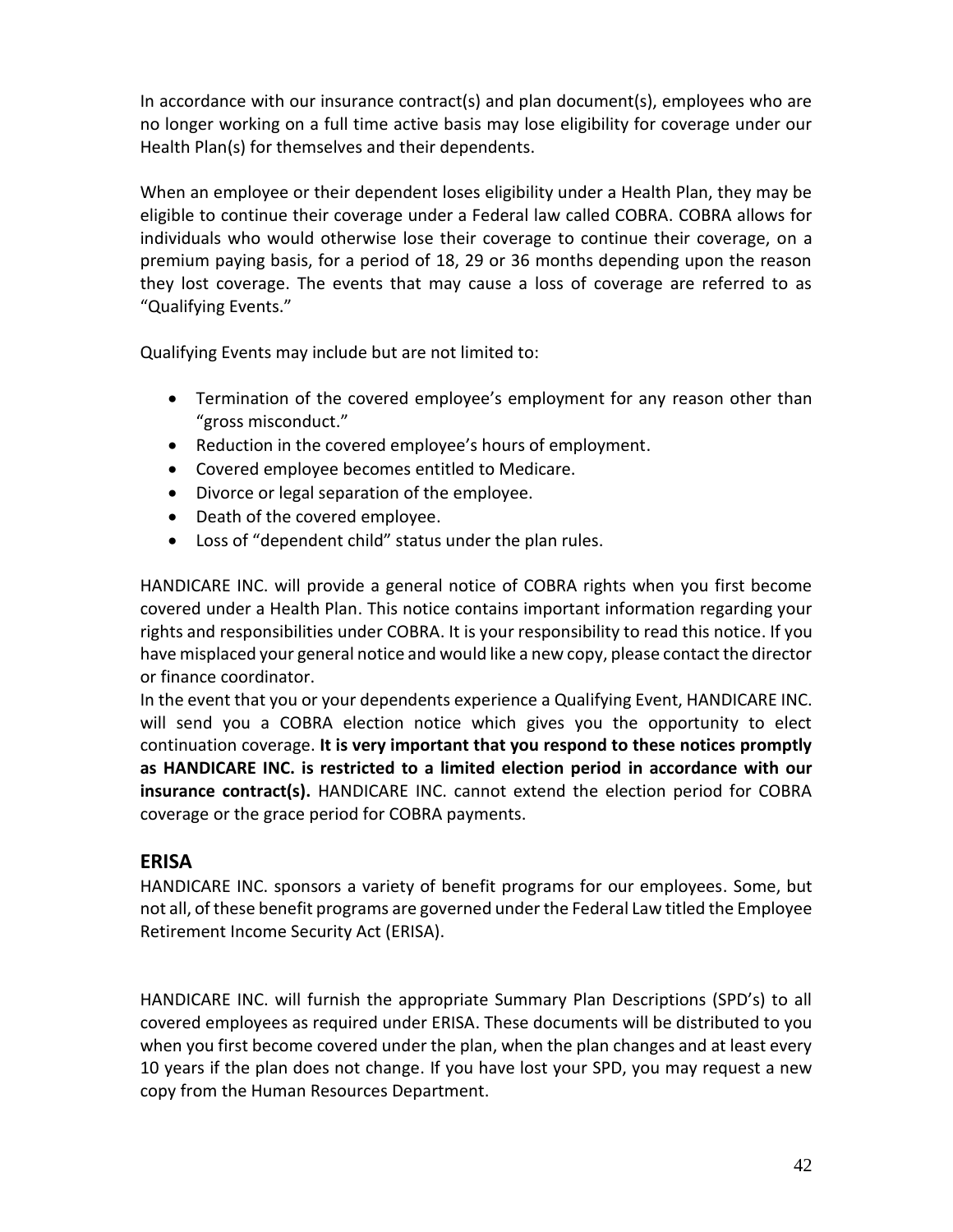HANDICARE INC. reserves the right to terminate or change our benefit plans at any time.

ERISA provides you with certain rights and protections, including:

- The right to examine plan documents, at the plan administrator's office, without charge.
- The right to obtain copies of all plan documents and other plan information upon written request and payment of reasonable copy charges to the plan administrator.
- The right to receive a summary of the plan's financial report.

Although HANDICARE INC. is the plan sponsor for all of our benefit programs, some of our plans are insured, which means an insurance company administers the plan and pays the claims. You may discuss general matters regarding our benefit plans with the director or finance coordinator such as enrollment status or costs for coverage, however, for more detailed information regarding a particular claim or pre authorization procedures, you must contact the insurance company that administers the plan.

If your claim under one of our benefit plans is denied, you have a right under ERISA to receive a notice in writing describing why the claim was denied and you may request that the claim be reconsidered. It is very important that you contact the relevant insurance company or, if the plan is not insured, the Plan Administrator to initiate this process as soon as possible. Our benefit plans include procedures for the reconsideration of a claim and you only have a limited period of time to exercise your right to request reconsideration. Please review the relevant SPD for more specific information.

## **HIPAA**

The Health Insurance Portability and Accountability Act (HIPAA) limits exclusions for preexisting conditions, prohibits discrimination against employees and their dependents based on their health status and allows for individuals who have experienced certain events to "Special Enroll" into a Health Plan sponsored by HANDICARE INC. or another company's Health Plan.

HANDICARE INC. has taken steps to ensure that the Health Plan(s) that we sponsor fully comply with the HIPAA exclusions on preexisting conditions. HANDICARE INC. has also reviewed our internal policies and procedures to ensure that we do not discriminate against employees or their dependents based upon health status. Eligible individuals may enroll in the Health Plan(s) sponsored by HANDICARE INC. regardless of current health status.

Special Enrollment rights apply under two broad sets of circumstances. The first set of circumstances relate to the loss of other health coverage. If you originally declined coverage at HANDICARE INC. because you already had other health coverage, you may have the opportunity to Special Enroll in the event that you lose that other coverage. The definition of a "loss of coverage" is quite complex. You may refer to your Notification of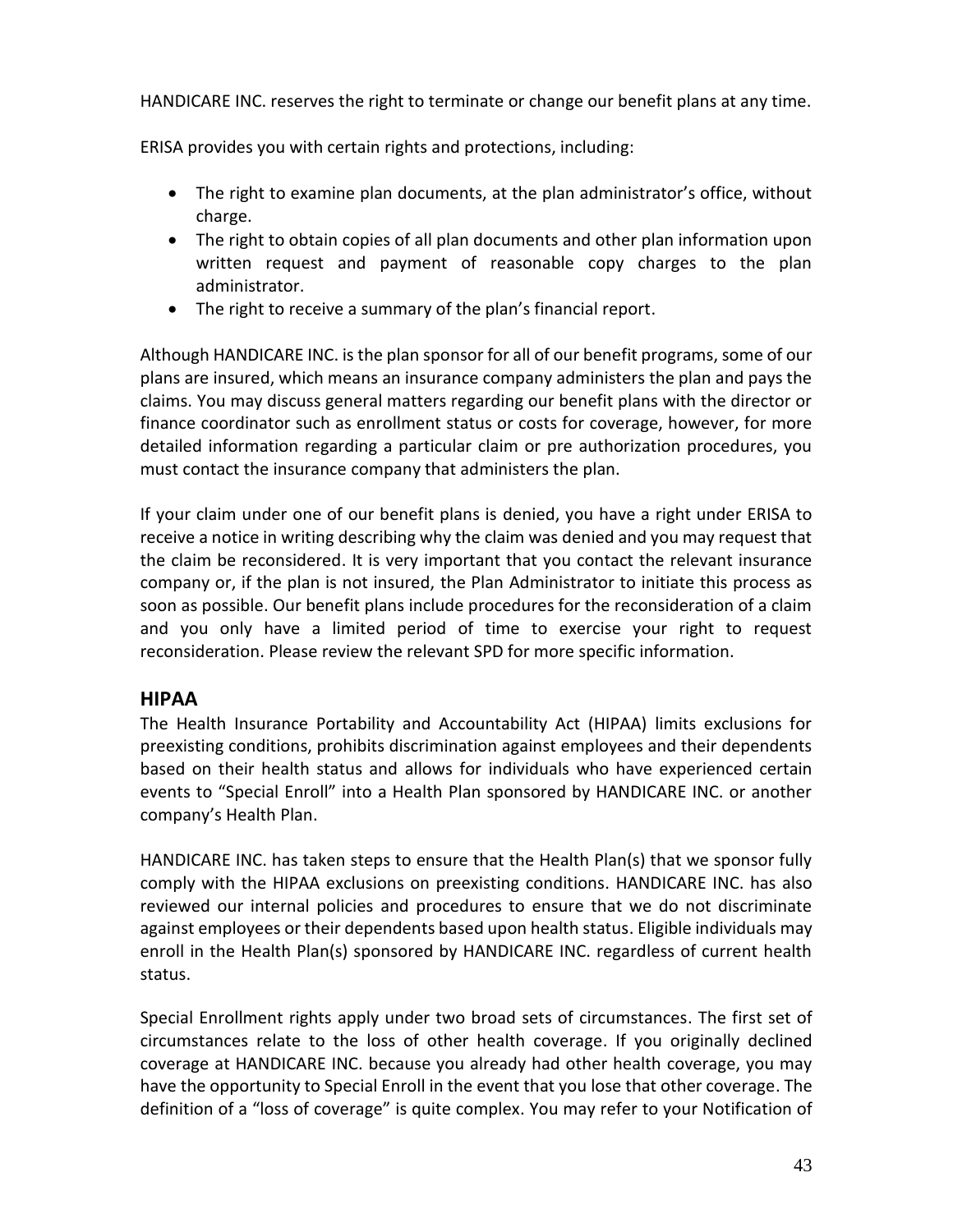Special Enrollment Rights to learn more about a loss of coverage or you may contact the Human Resources Department if you have additional questions.

The other circumstances which may trigger a special enrollment opportunity are changes in your family. In the event that you gain a new dependent as a result of marriage, birth, adoption or the placement for adoption, you may have the opportunity to Special Enroll yourself and/or the new dependent in a HANDICARE INC. Health Plan. As is the case with loss of coverage, there are special rules that regulate who may be added to the Health Plan as a result of special enrollment. You may refer to your Notification of Special Enrollment Rights to learn more about covering a new dependent.

Most Special Enrollments must be reported to us within 30 days of the event that triggered the Special Enrollment rights. For example, if you lose coverage under another employer's health plan on the  $1<sup>st</sup>$  of the month, you must request Special Enrollment with Handicare Inc. by the  $30<sup>th</sup>$  of the month. The same  $30$ -day rule applies to most other Special Enrollment opportunities such as marriage. The exception to the 30-day rule is when coverage is lost under the State Children's Health Insurance Program (SCHIP) or Medicaid. A loss of coverage under SCHIP or Medicaid must be reported to us within 60 days of the event.

Coverage will generally be effective under our plan on the  $1<sup>st</sup>$  day of the month following your notification to us. The exception to this rule relates to the birth or placement for adoption of a new child. Coverage for new children will be effective retroactive to the date of birth or date of adoption. **IT IS VERY IMPORTANT THAT YOU NOTIFY US WITHIN 30 DAYS OF A BIRTH OR PLACEMENT FOR ADOPTION.** Some employees incorrectly assume that because they are covered under a HANDICARE INC. health plan, their child will automatically be covered. Your new child will only be covered retroactive to their birth or placement for adoption if you notify us within 30 days. Due to the restrictions of our insurance contract(s), we are unable to make exceptions to this policy.

HANDICARE INC. provides all employees with a Notification of Special Enrollment Rights before they are offered coverage in the Health Plan(s) sponsored by HANDICARE INC. This notification gives you important information about your Special Enrollment rights. If you have lost your Notification of Special Enrollment Rights, you can request a copy.

If you decline enrollment under HANDICARE INC.'s plan for yourself or your dependents, we will ask you to complete a Declination of Enrollment form. This form will be kept on file to document the reason(s) why you declined coverage. Our insurance contract(s) may require that we provide them with a copy of this form in the event that you request a Special Enrollment due to loss of other coverage. We may also need evidence of the date that your other coverage was lost. The most common form of evidence is a Certificate of Creditable Coverage. A Certificate of Creditable Coverage may be automatically mailed to you when your other coverage is lost. Providing a copy of this certificate will help us ensure that your Special Enrollment is processed quickly and efficiently. If you do not have a Certificate of Creditable Coverage, there are other ways you can demonstrate the loss of other coverage.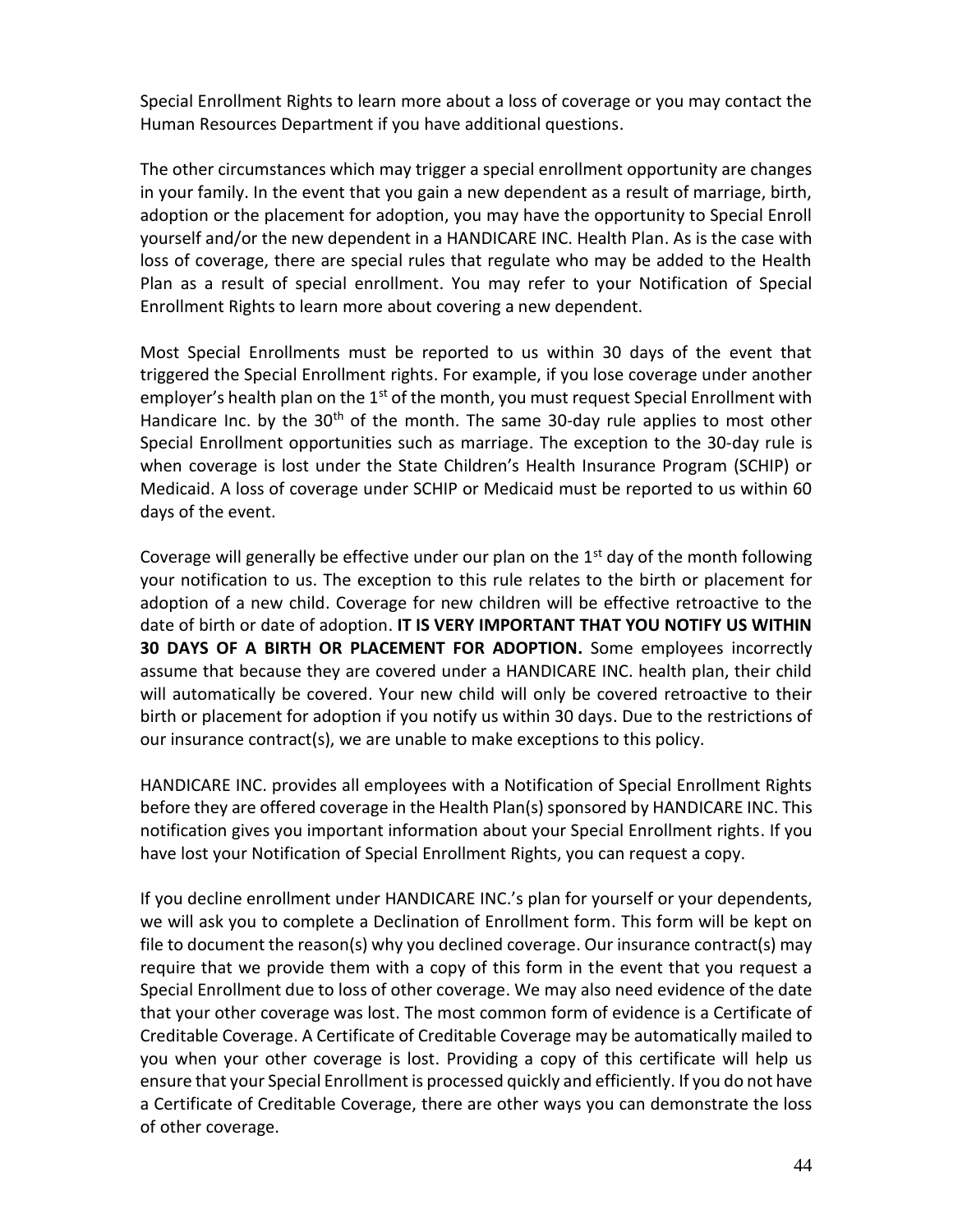HANDICARE INC.'s Health Plan(s) offer an annual Open Enrollment period. If you have previously declined coverage for yourself or your dependents but have not experienced a Special Enrollment event, you may have the opportunity to enroll during our Open Enrollment period. Our Open Enrollment period begins October 15th and ends November 30th each year.

# **Employee Discount on Child Care**

Full time contracted employees will receive a discount of 50% off private pay child care rates. HANDICARE INC. will accept reimbursement from the State of Iowa's child care assistance program but the 50% off discount will not be applied to the employee's parent contribution as that rate is already reduced.

# **Finance**

## **Pay Schedule**

- HANDICARE INC.'s pay schedule is semi-monthly. Paydays are the  $6<sup>th</sup>$  and  $20<sup>th</sup>$  of each month. If payday falls on a Saturday paychecks will be distributed on the Friday before. If payday falls on a Sunday paychecks will be distributed on the following Monday. The pay period ends on the  $1<sup>st</sup>$  to be paid out on the  $6<sup>th</sup>$  and on the 15<sup>th</sup> to be paid out on the 20<sup>th</sup>;
- Direct deposit is available. Forms are available in the finance office;

## **Payroll Guidelines**

It is the employee's responsibility to maintain an accurate time record in order to receive the correct pay for that pay period. When clocking in and out each day, you must follow these guidelines:

- Clock in and out daily. Employees may not clock in before or out after their scheduled time and be compensated for this time unless it is authorized by an Administrator;
- All employees are responsible for accurately recording their work hours. HANDICARE INC. reserves the right to prosecute any employee found to be falsifying any time records. Any time worked outside of an employees scheduled hours that is not authorized, will not be paid.

Falsifying examples include:

- Coming to work at 9:15a.m, but telling a supervisor you forgot to clock in at 9:00a.m;
- Agreeing to leave work early but not clocking out until your regularly scheduled time;
- Clocking in or out for a co-worker.